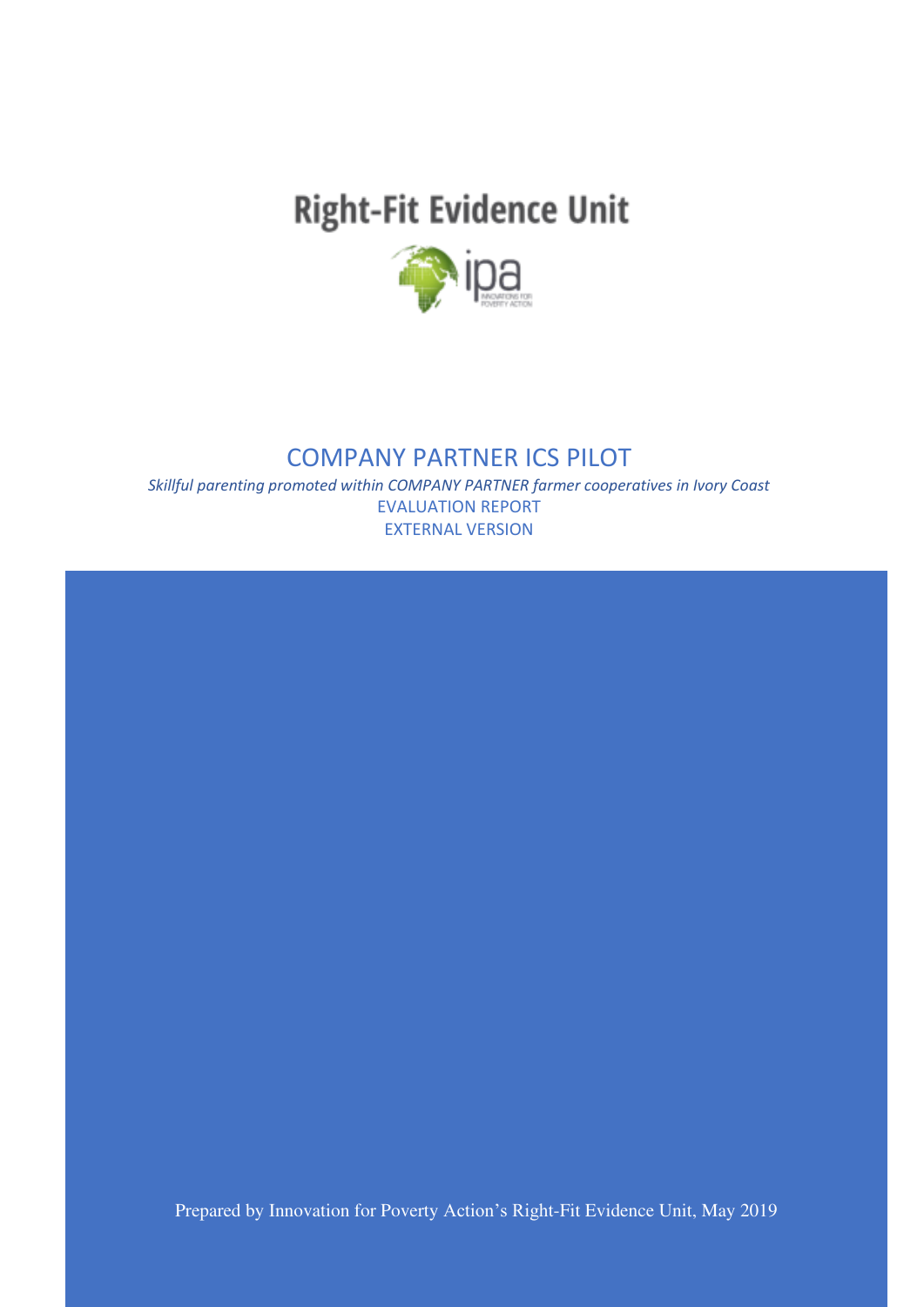## <span id="page-1-0"></span>**Context**

The Transforming Education in Cocoa Communities (TRECC) initiative aims at improving the living conditions of children and youth in Côte d'Ivoire by promoting quality education in cocoa-growing communities. Via its Grant Matching Mechanism round 2 (GMM2), 14 pilotsto-scale projects are being co-funded with 12 cocoa companies and implemented by 14 implementing organizations in the sectors of Early Childhood Development, Primary Education and Vocational Training.

The role of Innovations for Poverty Action (IPA) is to provide technical support to the companies and implementing agencies to design and implement sound monitoring systems to closely monitor and learn from these pilots. In parallel, IPA conducts its own independent and complementary data collection. IPA will use these two sources of information – the administrative data collected by the implementing organizations through their own M&E system and the independent data collection – to feed into an independent evaluation matrix to assess each pilot. The final scale up report will therefore be based on the evaluation matrix that was agreed upon all partners.

IPA has used this data to make recommendations on the potential scale-up of the HKI pilot to other relevant cocoa-growing communities. In addition, TRECC may consider whether certain pilots are feasible for future scale-up beyond such communities, for example to the regional or national level, though this has not been a central focus of this evaluation given the existing contractual arrangements of GMM2.

The report is divided into the following five sections:

- 1. Relevance;
- 2. Results (outputs and immediate outcomes);
- 3. Costs & Operations management;
- 4. Capacity to learn, improve and innovate; and
- 5. Sustainability.

For each section, we are describing the key findings based on quantitative and qualitative evidence.

Following the setup of the evaluation matrix, we are using a color system to provide an overall assessment against each of the 11 criteria: green means that the pilot is compliant with the criteria requirement for potential scale-up, red means that it is not, and orange means that it does partially comply and that eligibility for scale-up should be conditional on corrective measures to be taken in that area. As per the initial plan, our final overall recommendation is then decided as follows: pilots with green assessments on all 11 criteria receive an unconditional recommendation for eligibility for a scale-up proposal; pilots who have only green and orange criteria (no red), and among these a majority of green criteria, receive a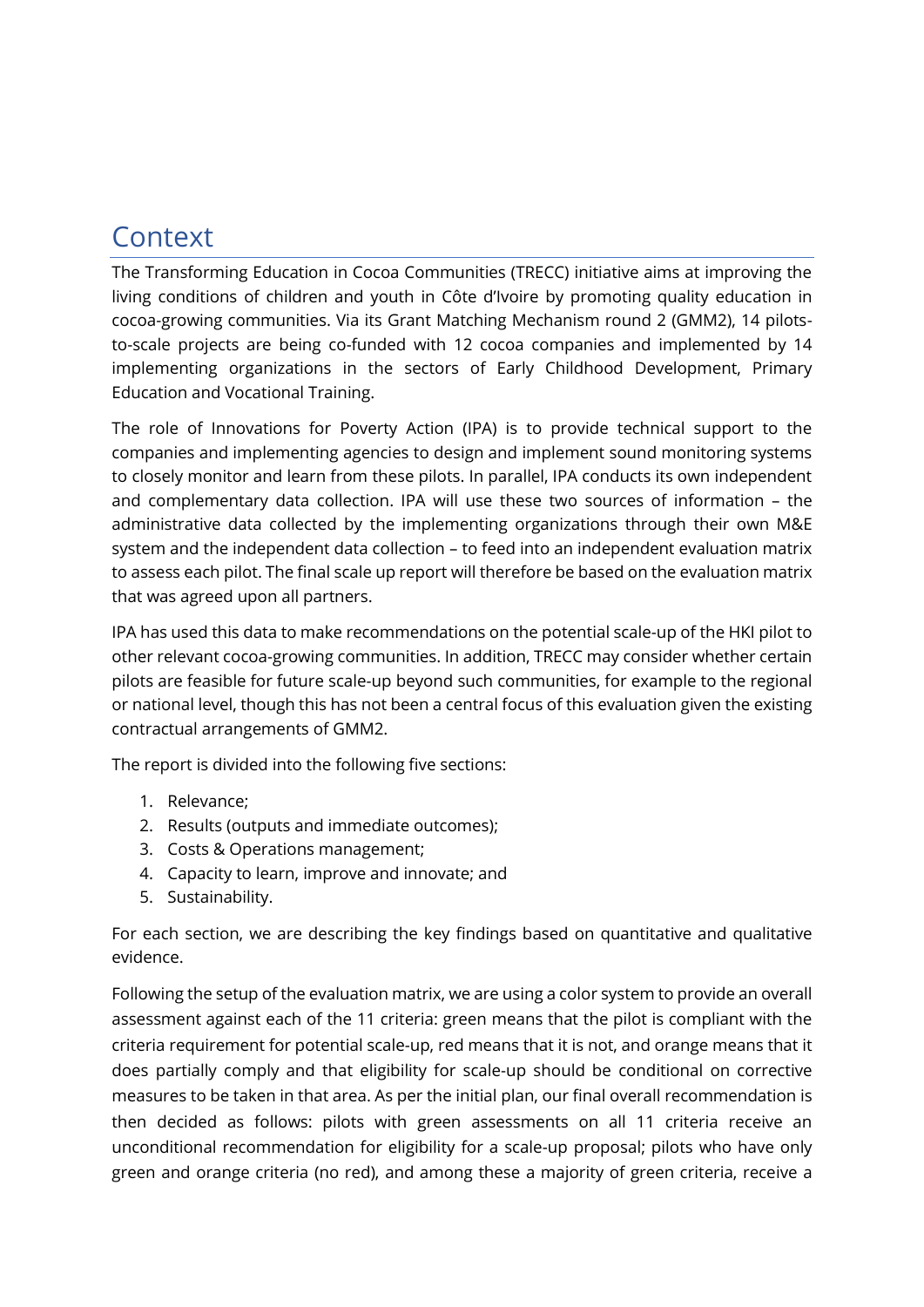conditional recommendation for scale-up – i.e. conditional on the various corrective measures being mentioned in the orange criteria. Pilots with any red criteria are not recommended for scale-up.

The Assessment signs used throughout the document are the following:

 $\mathbb{V} \mathbb{V} \mathbb{X}$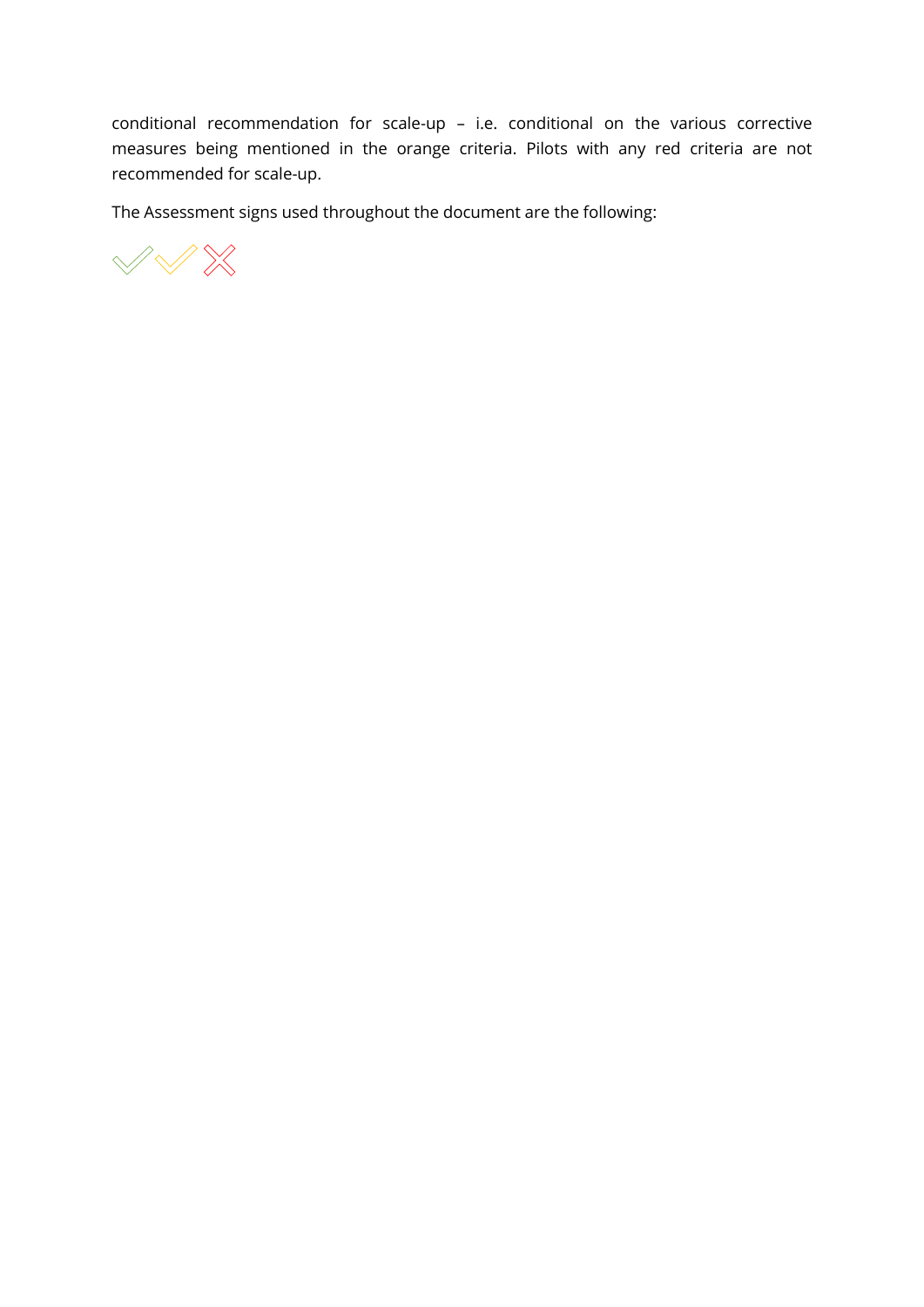#### **Acronyms:**

**ECD:** Early Childhood Development

**FGD:** Focus Group Discussion

**FFS:** Farmer Field Schools

**GMM2:** Grant Matching Mechanism round 2

**ICS SP:** Investing in Children and their Societies (ICS-SP) is an African NGO focused on Children Development

**IPA:** Innovations for Poverty Action

**M&E:** Monitoring and Evaluation

**SP:** Skillful Parenting

**TRECC:** Transforming Education in Cocoa Communities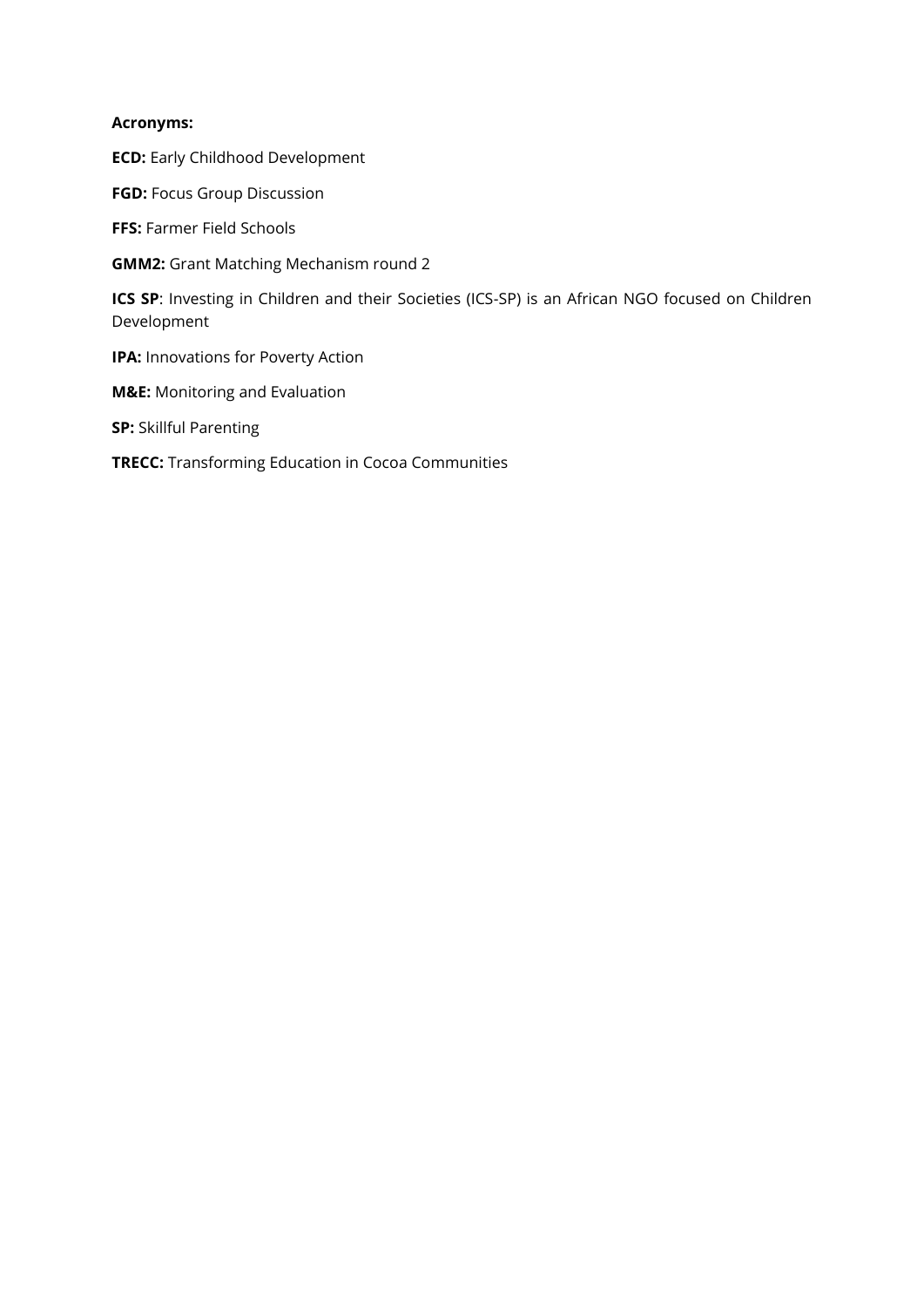# **Table of Contents**

| Snapshot of specific assessment against each pre-defined evaluation criteria: 10 |  |
|----------------------------------------------------------------------------------|--|
|                                                                                  |  |
|                                                                                  |  |
|                                                                                  |  |
|                                                                                  |  |
|                                                                                  |  |
|                                                                                  |  |
|                                                                                  |  |
|                                                                                  |  |
|                                                                                  |  |
|                                                                                  |  |
|                                                                                  |  |
|                                                                                  |  |
|                                                                                  |  |
|                                                                                  |  |

# **Figures**

| Figure 2 : Activities that promote learning and school readiness: endline vs baseline  27 |  |
|-------------------------------------------------------------------------------------------|--|
|                                                                                           |  |
|                                                                                           |  |
|                                                                                           |  |
| Figure 6: Respondents' satisfaction with space where coaching sessions took place 31      |  |
| Figure 7: Respondents' satisfaction with their own participations in coaching sessions 32 |  |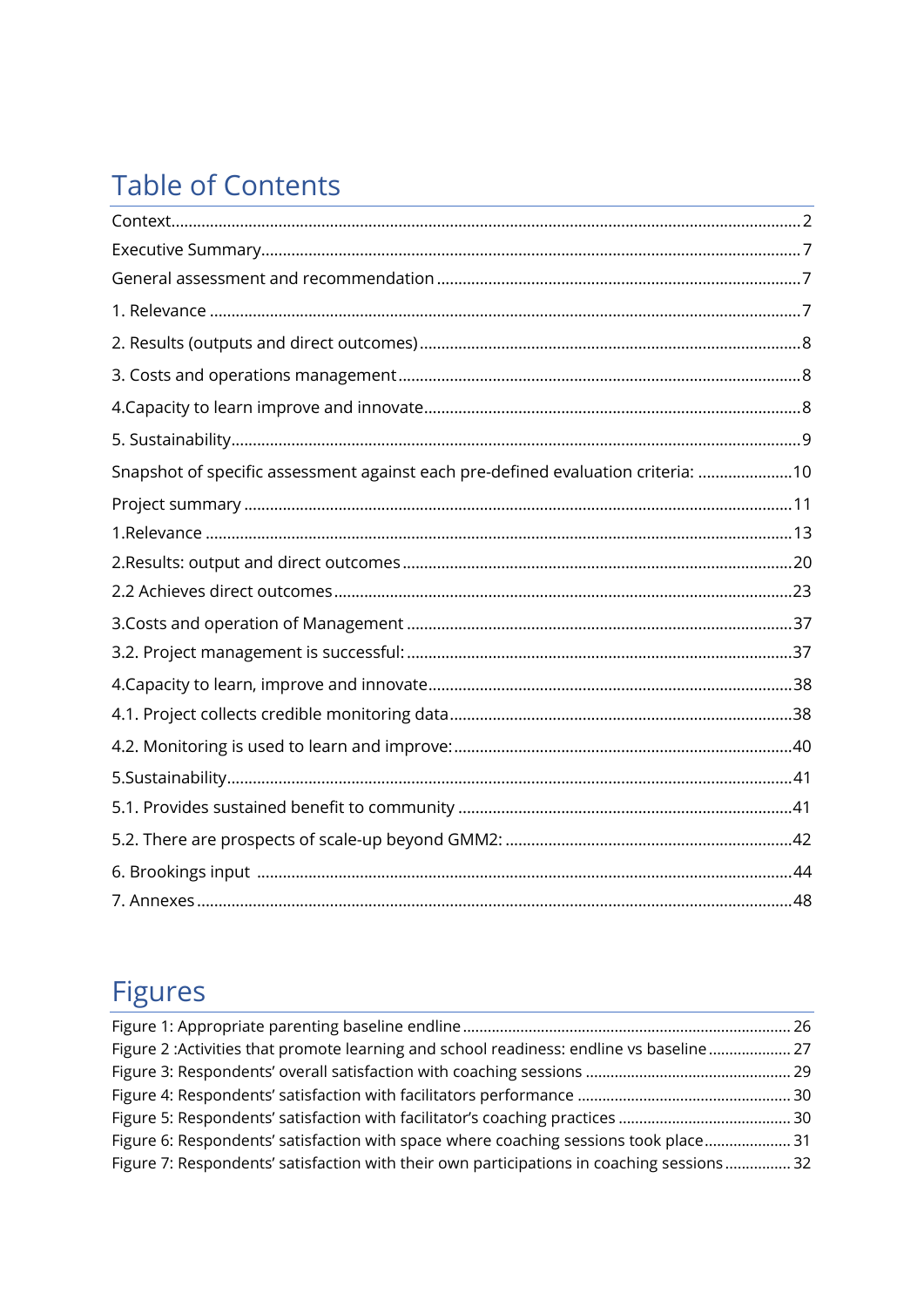| Figure 8: Respondents' agree that the program brought changes in their daily lives 33 |  |
|---------------------------------------------------------------------------------------|--|
|                                                                                       |  |

# Tables

| Table 5: Baseline outcomes on child labor and maltreatment of children\ 48                    |
|-----------------------------------------------------------------------------------------------|
| Table 6: Baseline outcomes on access to basic services for children and school attendance  48 |
| Table 7: Baseline outcomes on male caregivers' involvement in bringing up children 48         |
|                                                                                               |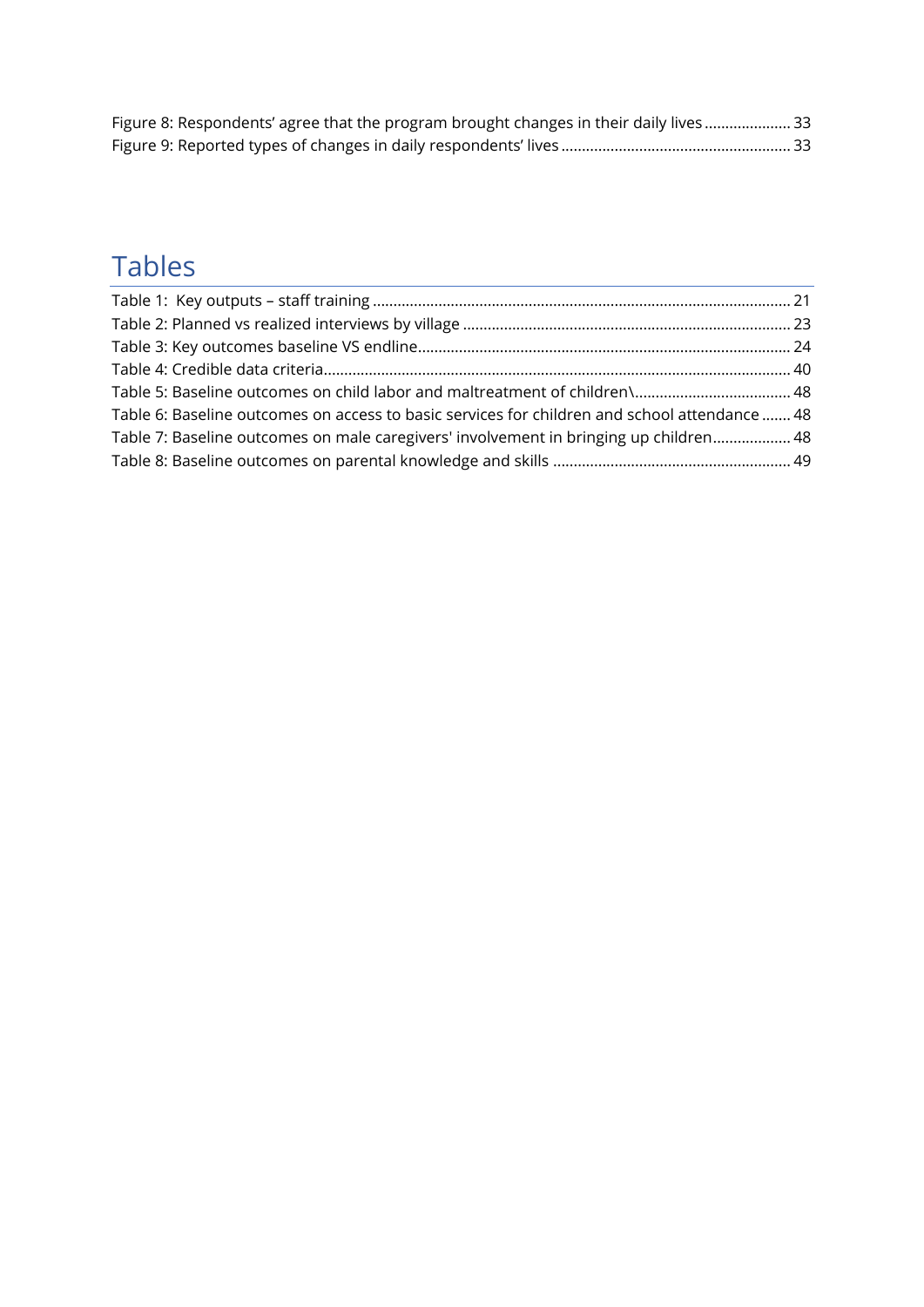## <span id="page-6-0"></span>Executive Summary

### <span id="page-6-1"></span>General assessment and recommendation

Overall, the BC-ICS pilot has earned a conditional recommendation for scale-up. Six of the evaluation criteria were rated as green and five as orange. Therefore, this recommendation comes with important conditions on those five criteria, which we believe should be addressed for the program to be well positioned to go to scale:

### **Relevance**

**1.** Targeting: To maintain the ECD focus of the pilot, IPA recommends improving targeting to include more beneficiaries that are caregivers of children under 8 years old.

### **Capacity to learn improve and innovate**

**2.** Monitoring: The project didn't manage to collect reliable data on attendance at the individual level. M&E tools should be revised to distinguish between main and catchup sessions.

### **Sustainability**

- **3.** ICS did implement actions aimed at building sustainability; however, IPA did not see evidence that these were successful in building clear prospects for the program to be maintained in the pilot communities.
- **4.** ICS needs to build a stronger pathway to scale including through strengthening government and partners' buy in.

### <span id="page-6-2"></span>1. Relevance

Data collected during IPA's baseline survey indicates that *Skillful Parenting* is targeting an important need in the community, illustrated by high prevalence of violent child discipline methods, limited fatherhood involvement in child rearing and low levels of knowledge and application of good parental practices.

Beneficiaries reported a high level of interest in ECD coaching at baseline, and qualitative work confirmed widespread interest in parents gaining more knowledge about children's development and stimulation. This provides suggestive evidence that beneficiaries' perception of their own needs is in line with the theory of change of the program.

Working through the cooperatives resulted in including a large proportion of individuals who are not caregivers of young children. For the endline only 53 % of beneficiaries are caregivers of children under 8. This may have influenced the expected impact of the program since the biggest knowledge and practice changes is expected from the population that is the more involved in young children's education. In addition to this, working through cooperatives does not result in targeting the population that is most in need as we observe a higher prevalence of child labor and lower access to ECD programs among non-beneficiaries. Although the skillful parenting program can also be useful for parents/caregivers of older children, the implementing agencies might want to consider changing or refining their current targeting mechanism to be more in line with the ECD focus of the program.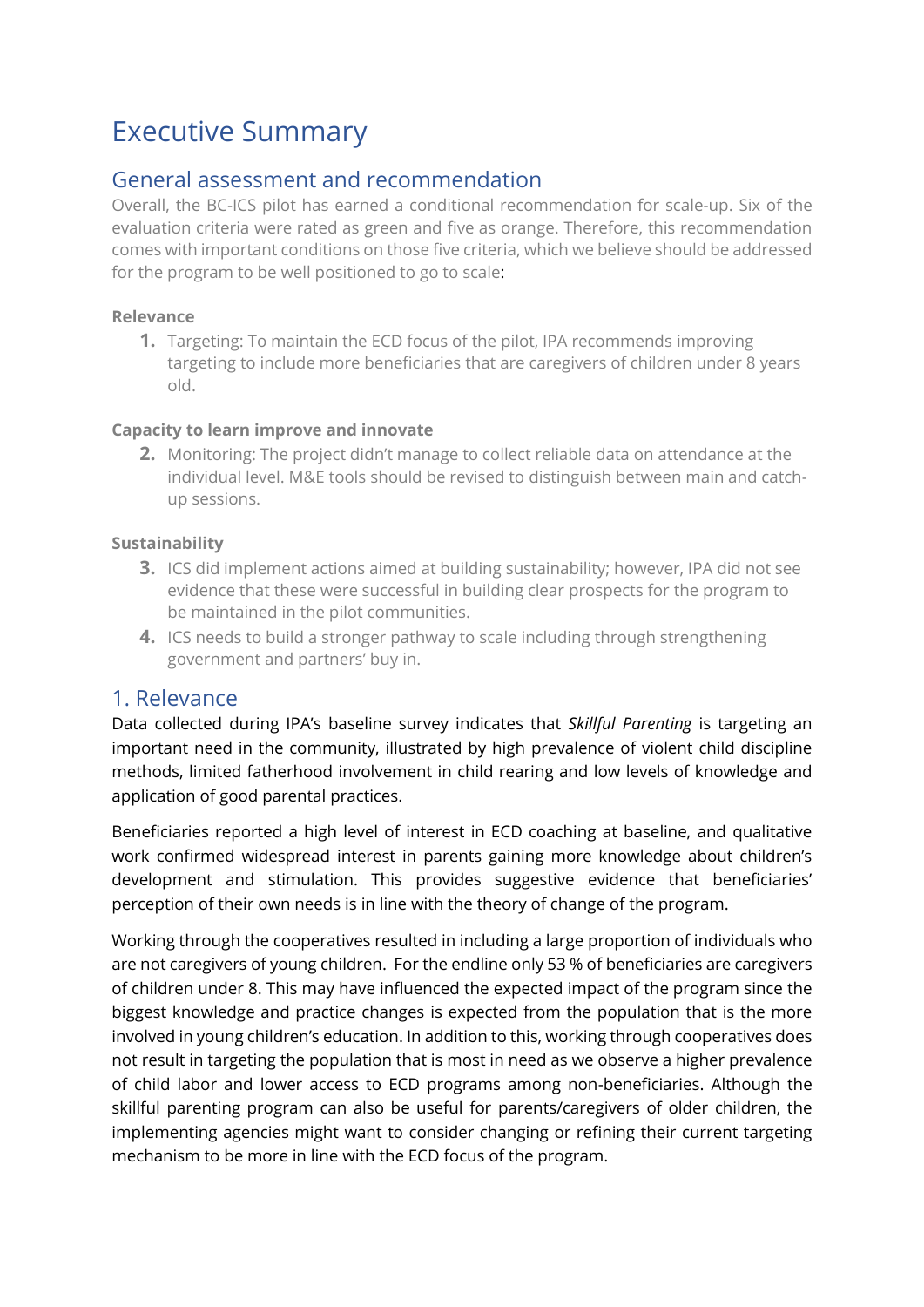### <span id="page-7-0"></span>2. Results (outputs and direct outcomes)

ICS-SP successfully achieved most outputs from the proposal with a high level of engagement. All BC coaches trained were very satisfied with the training and the project recorded very high completion rate on the 9 modules delivered to beneficiaries. Indeed, 82% of beneficiaries completed all 9 modules through main sessions or catch up sessions.

Quantitative analysis shows statistically significant improvement from baseline to endline for 4 out of 8 knowledge and practice indicators for age appropriate parenting and in addressing child maltreatment.

In terms of knowledge we observe a significant increase in the proportion of beneficiaries able to identify at least 2 stimulating activities with their child with a 16 percent increase in percentage point (79% vs 93%). However, the increase in the proportion of beneficiaries capable of identifying key developmental milestones is small (22% vs 29%) and not statistically significant.

Concerning practices, we observe that caregivers are significantly more involved in child rearing activities. In fact, the key indicator that measures the percentage of caregivers who report having engaged in 7 or more child-rearing practices in the last three days increases by 20 percentage points from baseline to endline.

Regarding attitudes towards the use of physical violence, we observe a small and nonstatistically significant decrease in the proportion of respondents who believe violence is necessary to raise a child, from 19% to 14%. In addition, we observe a significant increase in theexclusive positive child discipline methods for the past 30 days reaching 29% at endline compared with 18% at baseline. This is significantly above the national average reported in the MICS. In fact, in 2016, In Ivory Coast the UNESCO found that only 9% of parents are using only positive methods to raise their children.

General quantitative feedback on beneficiary satisfaction towards the program is very high.

### <span id="page-7-1"></span>3. Costs and operations management

The pilot experienced significant delays during the first phase of activities. The contextualization of the training materials took a lot more time than expected due to the difficult contractual arrangements and coordination issues with all partners.

Based on the information received from the existing reporting templates, we don't observe any reason to doubt about the good cost management. No overspending was reported, and a high amount of the initial budget was allocated to direct project implementation. The project would however benefit from more transparent and detailed explanations on the in-kind contribution of each stakeholders. This would in turn enable a better assessment of the project cost structure.

### <span id="page-7-2"></span>4.Capacity to learn improve and innovate

Credible and reliable data was collected on most indicators. However, no data is available on actual attendance rate to sessions. This is preventing us from knowing clearly how many sessions were organized by facilitators and how much effort a field team should put in order to achieve such completion results.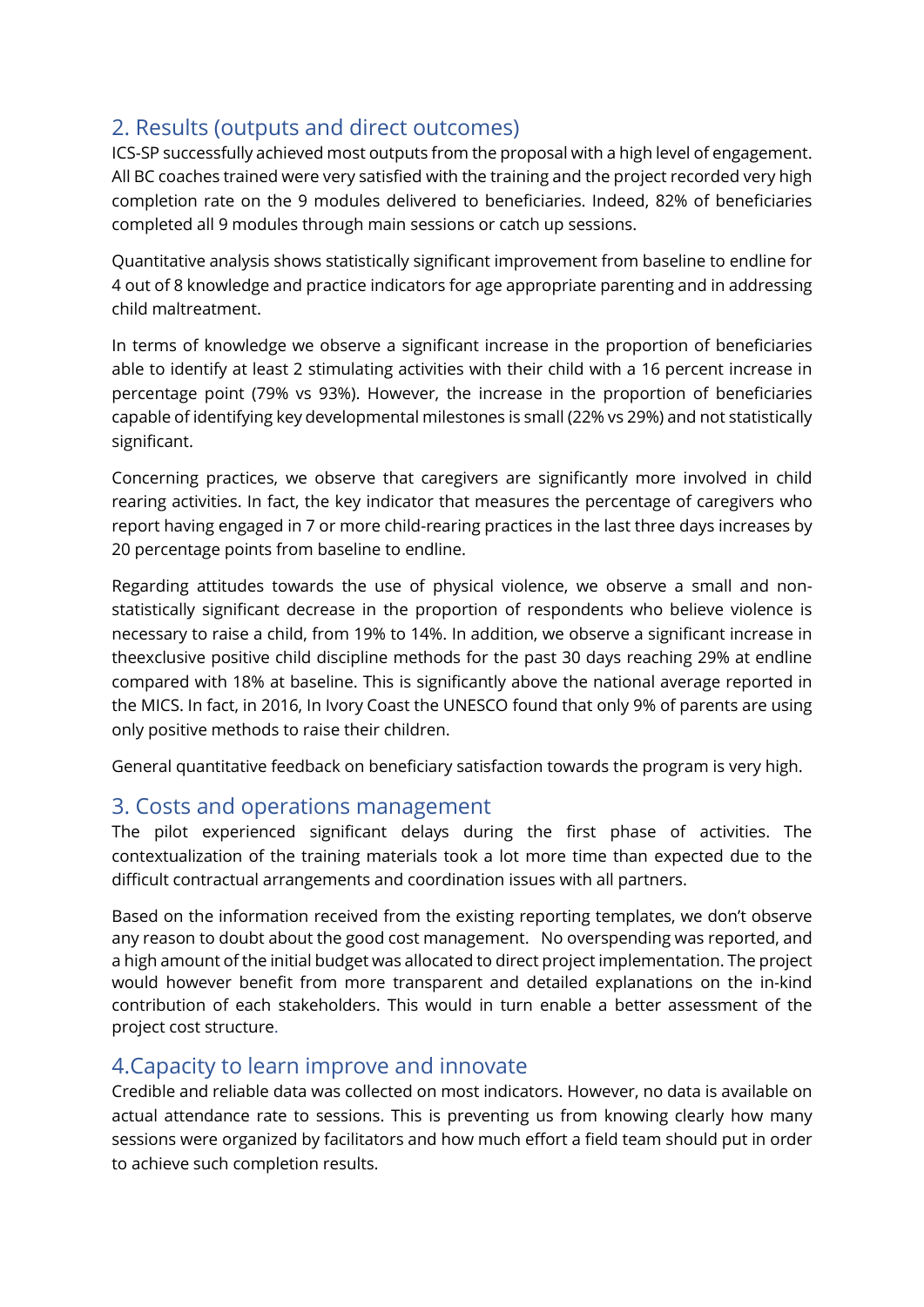ICS did show a strong willingness to learn and take corrective measures based on collected data. A careful work was indeed carried out during the need assessment and detailed data collected before and after the program. IPA however recommends spending more time analyzing all data collected.

### <span id="page-8-0"></span>5. Sustainability

Despite the clear strategy of ICS to train community leaders, focus groups revealed limited concrete actions taken by the community to sustain the project. The community didn't make any kind of financial or in-kind provisions and seem to wait for other partners to continue the project. The scale-up strategy of ICS is unclear at the moment, though some avenues are being explored, e.g. through discussions with Brookings. ICS is currently strengthening their capacities while establishing a new office in Ivory Coast.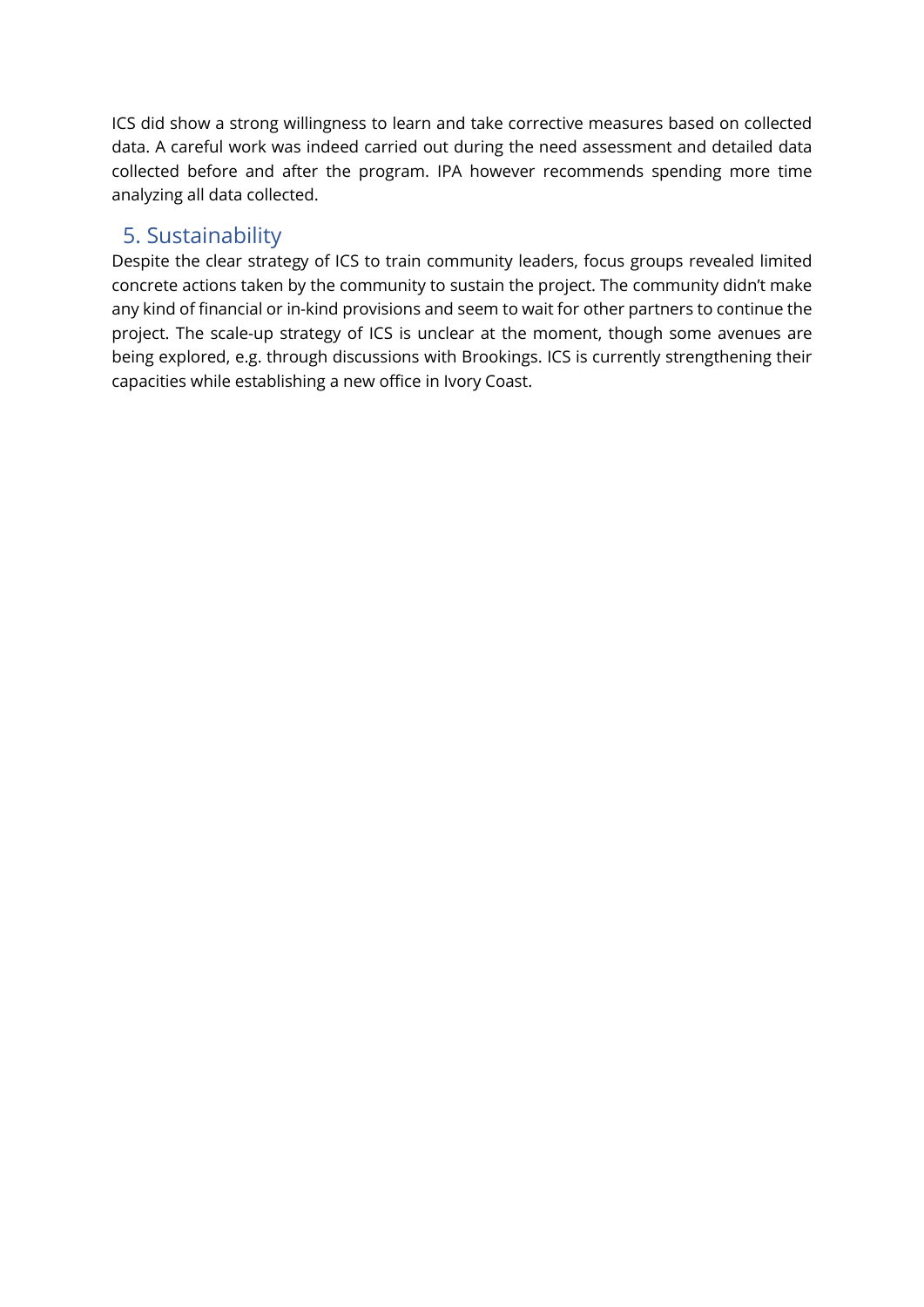## Snapshot of specific assessment against each pre-defined evaluation criteria:

<span id="page-9-0"></span>

| <b>Evaluation Criteria</b>                                | Assesment               | <b>Recommendations</b>                                                    |
|-----------------------------------------------------------|-------------------------|---------------------------------------------------------------------------|
| 1.Relevance                                               |                         |                                                                           |
| 1.1 Targets an important need in the community            |                         | Improve targeting of caregivers of children from 0 to 8                   |
| 1.2 Aligns with the priorities of the donors              |                         |                                                                           |
| 2. Results: outputs and direct outcomes                   |                         |                                                                           |
| 2.1 Delivers outputs at high quality                      | $\mathscr A$            |                                                                           |
| 2.2 Achieves direct outcomes                              |                         |                                                                           |
| 2.3 Beneficiaries' feedback about the program is positive |                         | Simplifying message and introduce more role plays                         |
| 3. Costs and operations management                        |                         |                                                                           |
| 3.1 Costs are well managed/cost scale-up vision           | $\mathscr A$            | Increase tranparancy in cost reporting                                    |
| 3.2 Project management is successful                      |                         |                                                                           |
| 4. Capacity to learn, improve and innovate                |                         |                                                                           |
| 4.1 Project collects credible monitoring data             |                         | Clarify distinction between attendance and completion                     |
| 4.2 Monitoring is used to learn and improve               | $\mathscr{A}$           | Use pre and post test data                                                |
| 5. Sustainability                                         |                         |                                                                           |
| 5.1 Provides sustained benefit to community               | $\mathrel{\mathscr{A}}$ | Explore ways to more effectively and sustainably incentivize facilitators |
| 5.2 There are prospects of scale-up beyond GMM2           | $\checkmark$            | Build stronger pathways to scale                                          |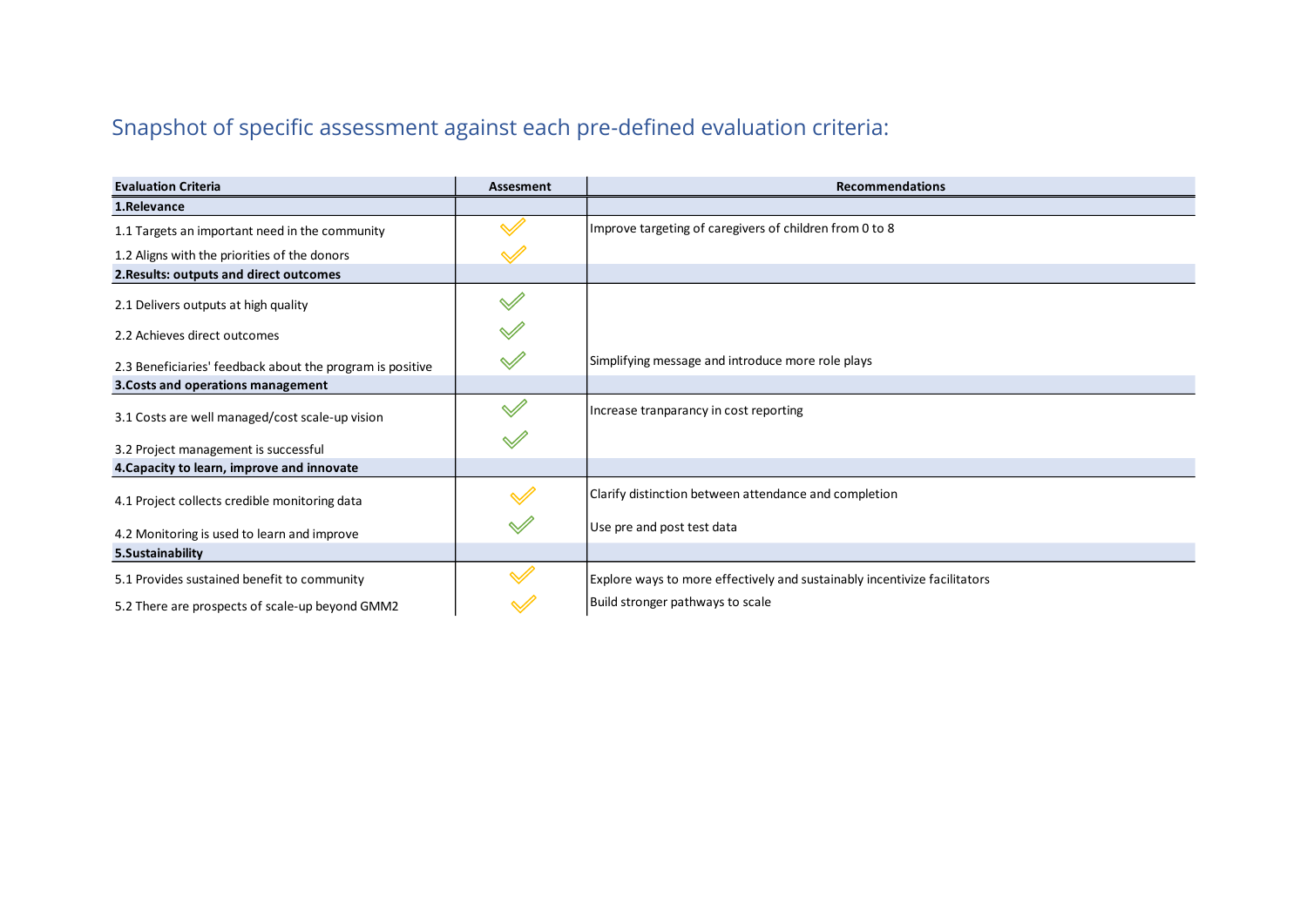# <span id="page-10-0"></span>Project summary

ICS SP has partnered with Company partner through the Transforming Rural Education in Cocoa Communities (TRECC) initiative to test the implementation and effectiveness of the Skillful Parenting (SP) model in addressing early child development and child maltreatment (including child labor) in Ivorian cocoa-growing communities.

The skillful parenting has 9 modules covering topics such as family relationship, roles and responsibilities of parents, early childhood development, nutrition, stimulation for children, and family budgeting.

This pilot targets 4 communities - X, X, X and X - within Agboville Department in south-eastern Ivory Coast, reaching directly 307 farmers and indirectly 300 partners and 900 children of sensitized farmers.

This pilot combines the skillful parenting model with farmer field schools and links families to social support networks, peer groups and providers of child wellbeing services. Most beneficiaries are male since the pilot uses farmer field schools as an implementation channel for the skillful parenting program. Women are involved by joining their partners in some modules and participating in community awareness sessions.

### Overall Timeline

| <b>BC ICS activities</b>   |                                                                          | <b>Planned</b> start of SP program |  |  | <b>Actual</b> Start of SP program |  |           |                             | <b>End</b> of SP program |                        |  |  |
|----------------------------|--------------------------------------------------------------------------|------------------------------------|--|--|-----------------------------------|--|-----------|-----------------------------|--------------------------|------------------------|--|--|
|                            | <u>1 an-18 Feb-18 Mar-18 Apr-18 May-18   un-18   ul-18 Aug-18 Sep-18</u> |                                    |  |  |                                   |  |           | Oct-18 Nov-18 Dec-18 Lan-19 |                          |                        |  |  |
| <b>IPA Data collection</b> |                                                                          |                                    |  |  |                                   |  | lBaseline | Spot-check1                 |                          | Spot-check2<br>endline |  |  |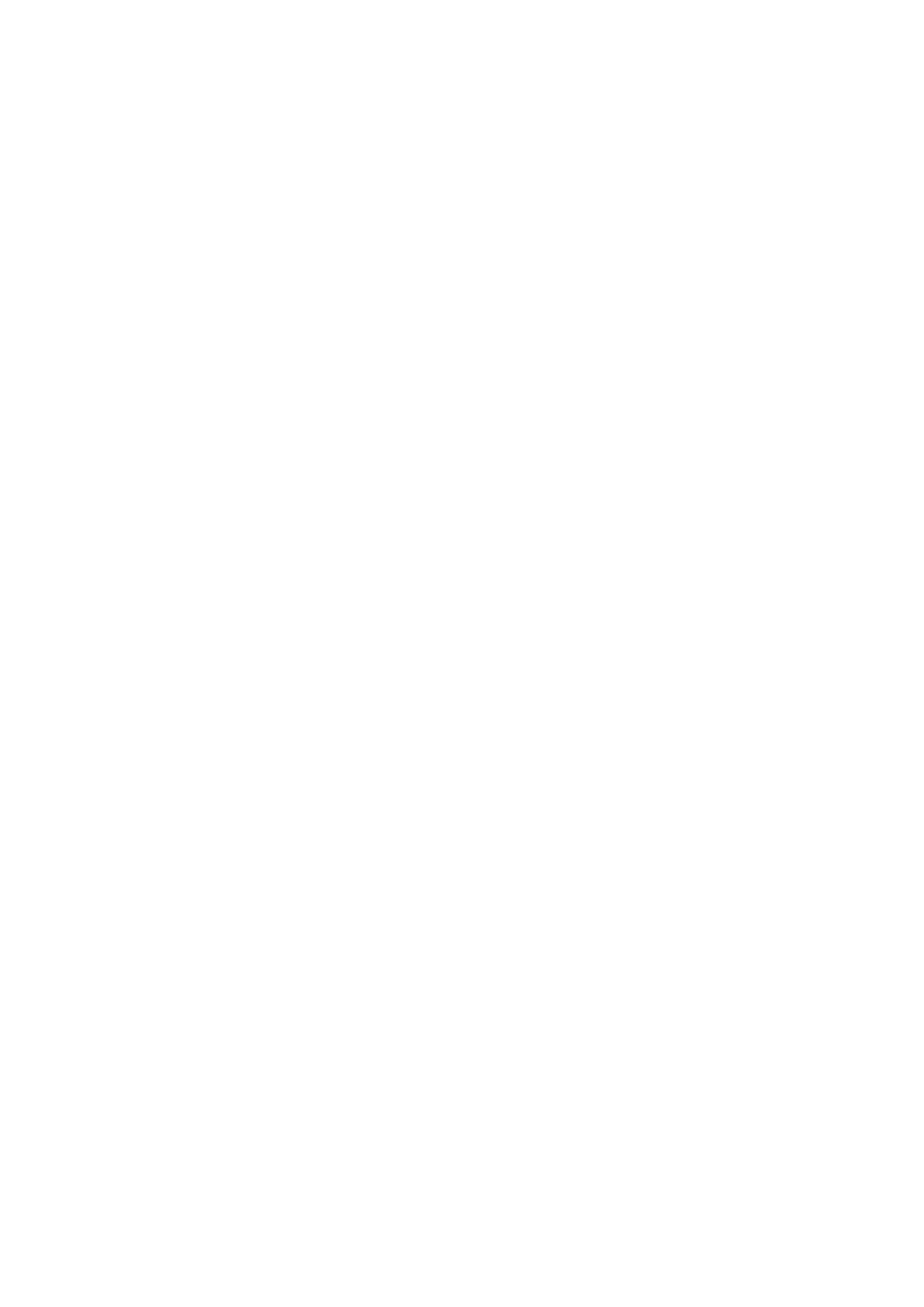## <span id="page-12-0"></span>1.Relevance

The relevance section will include the following two criteria:

The program is targeting important needs in the community

The program is aligned with donor's priorities

### 1.1 Targets an important need in the community

This project meets an important and specific needs in the community given the low level of knowledge in terms of positive parental practices, child stimulation and male caregivers involvement in child rearing. However, targeting of caregivers between 0 and 8 was not successful. In addition to this, working through cooperatives does not result in targeting the population that is most in need as we observe a higher prevalence of child labor and lower access to ECD programs among non-beneficiaries.

### Criteria 1.1.1 Evidence of skillful parenting being an important need in the community

As per Skillful Parenting Needs Assessment by ICS, families and children in Ivory Coast *"experience multiple vulnerabilities and risk factors that are passed from generation to generation, including low income, harsh or poor parenting, traditional harmful practices such as early marriages, gender inequality, high rates of violence against children and women, low value for ECD and education, lack of or unresponsive government services and lack of social support"*. Children and women are exposed to multiple types of violence and abuses, including forced labor, sex trafficking, rape, and corporal punishment, and lack access to adequate protection. In addition, focus groups discussants and face-to-face interviewees identified the following challenges:

- 1) Parents: curbing child rights violation due to lack of knowledge on child's rights, economic constraints. Poor infrastructure and poor communication skills; and
- 2) Children: Inadequate awareness on rights among children and parents, lack of access to health and education services, child's right violation and consequent school drop outs, and economic deprivation.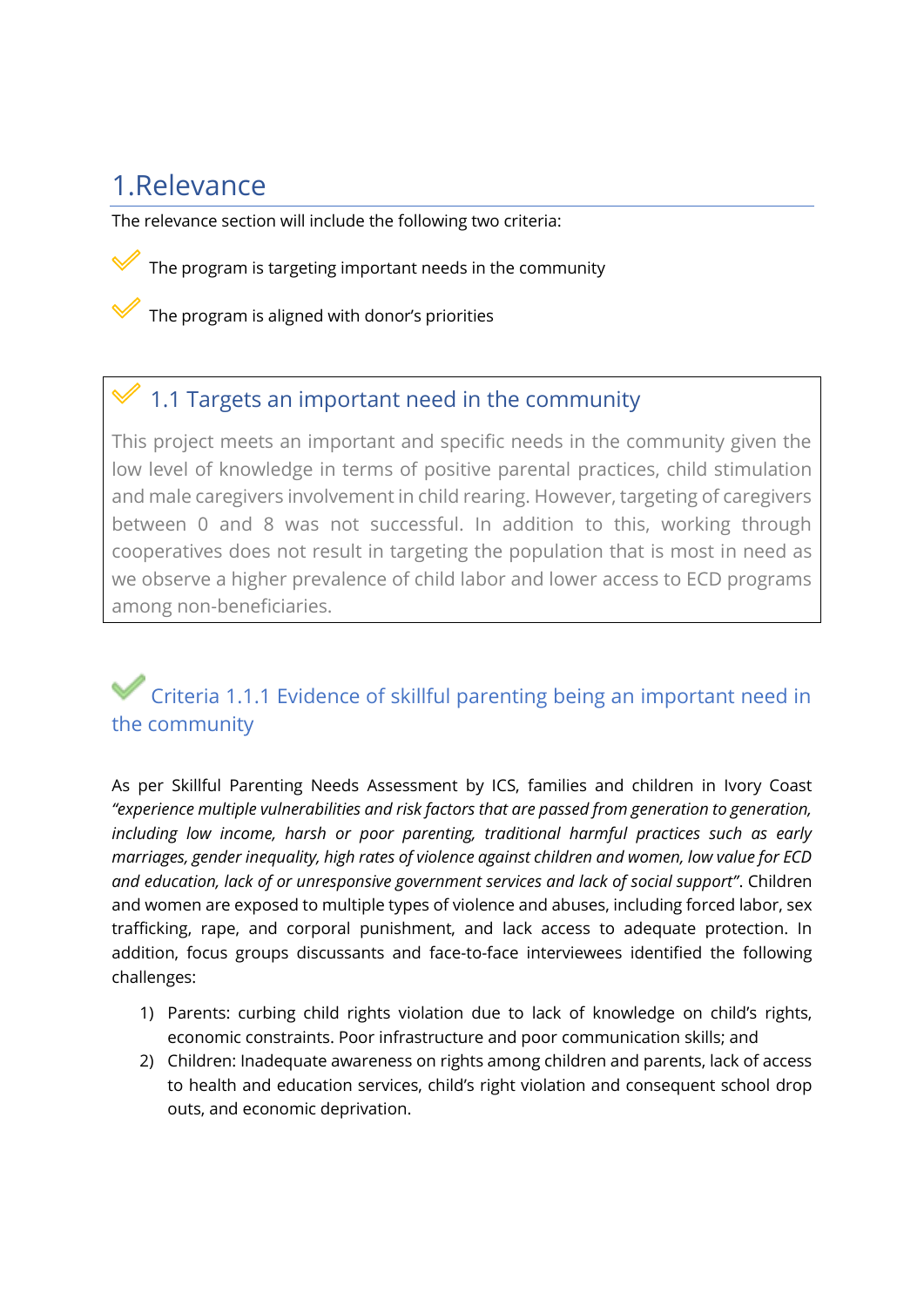Discussions also highlighted the lack of adequate parenting skills, weak involvement of fathers in child rearing, and frequent use of corporal punishment to discipline children in the target communities.

According to the UNDP's Human Development Indices and Indicators: 2018 Statistical update, Ivory Coast ranks 170 out of 188 on HDI and belongs to the low human development group<sup>1</sup>. In 2016, some 1.7 million children aged 5-17 (21.5%) were involved in hazardous work<sup>2</sup>. According to the UNESCO Institute for Statistics, gross (net) enrollment rates in education stood at 8% (7.4 %) for pre-primary education, 98.8% (86%) for primary education and 49.7% (39%) for secondary education<sup>3</sup>. Some 21.6% children are affected by chronical malnutrition<sup>4</sup>.

The following paragraphs provide a brief overview of IPA's independent baseline analysis. The baseline analysis is carried out on a random sample of 180 (out of 306) beneficiaries and 69 non-beneficiaries in the targeted four communities.

### Child maltreatment: (annex 1)

Overall, there is widespread maltreatment of children in the four communities. We observe that 26.3% of beneficiaries' children tend to be involved in some form of child labor. In our analysis, we consider the following form of child labor: i) doing the activities prohibited for children (Articles 5-11 of the Prohibitions of Hazardous Work List); ii) manipulating heavy or dangerous objects; and iii) being exposed to smoke, gas, or chemicals. In comparison, national data shows that 21.5%<sup>5</sup> of children are involved in hazardous work in Cote d'Ivoire. Although indicators used are slightly different<sup>6</sup>, it suggests that beneficiaries' children work as much as (or more) than the overall population. On the contrary, 73 % of beneficiaries' children experienced some forms of violent child discipline methods in the past 30 days such as yelling, shaking, hitting and slapping. These results seem significantly lower than in the 2016 MICS survey were the national average is around 92 %. Finally, 19% of children under the age of 5 have been left alone or with another child under 10 for more than an hour in the past 7 days.

Access to basic services for children and school attendance: (annex 2)

<sup>1</sup> Human Development Indices and Indicators: 2018 Statistical Update, United Nations Development Programme, 2018

<sup>2</sup> [2017 Findings on the Worst Forms of Child Labor - Côte d'Ivoire,](https://www.refworld.org/publisher,USDOL,,,5bd05abb15,0.html) United States Department of Labor, September 2018, page 1, (https://www.dol.gov/sites/default/files/documents/ilab/CotedIvoire.pdf)

<sup>3</sup> http://uis.unesco.org/en/country/ci

<sup>4</sup>WFP Côte d'Ivoire Country Brief, November 2018, World Food Program, page 1, (https://docs.wfp.org/api/documents/WFP-

<sup>0000101505/</sup>download/?\_ga=2.234015646.1687814957.1550860453-70910827.1550860453) 5 MICS 2016

<sup>6</sup> Child labor indicators in the IPA's baseline analysis do not include all possible types of child labor as defined by the national laws.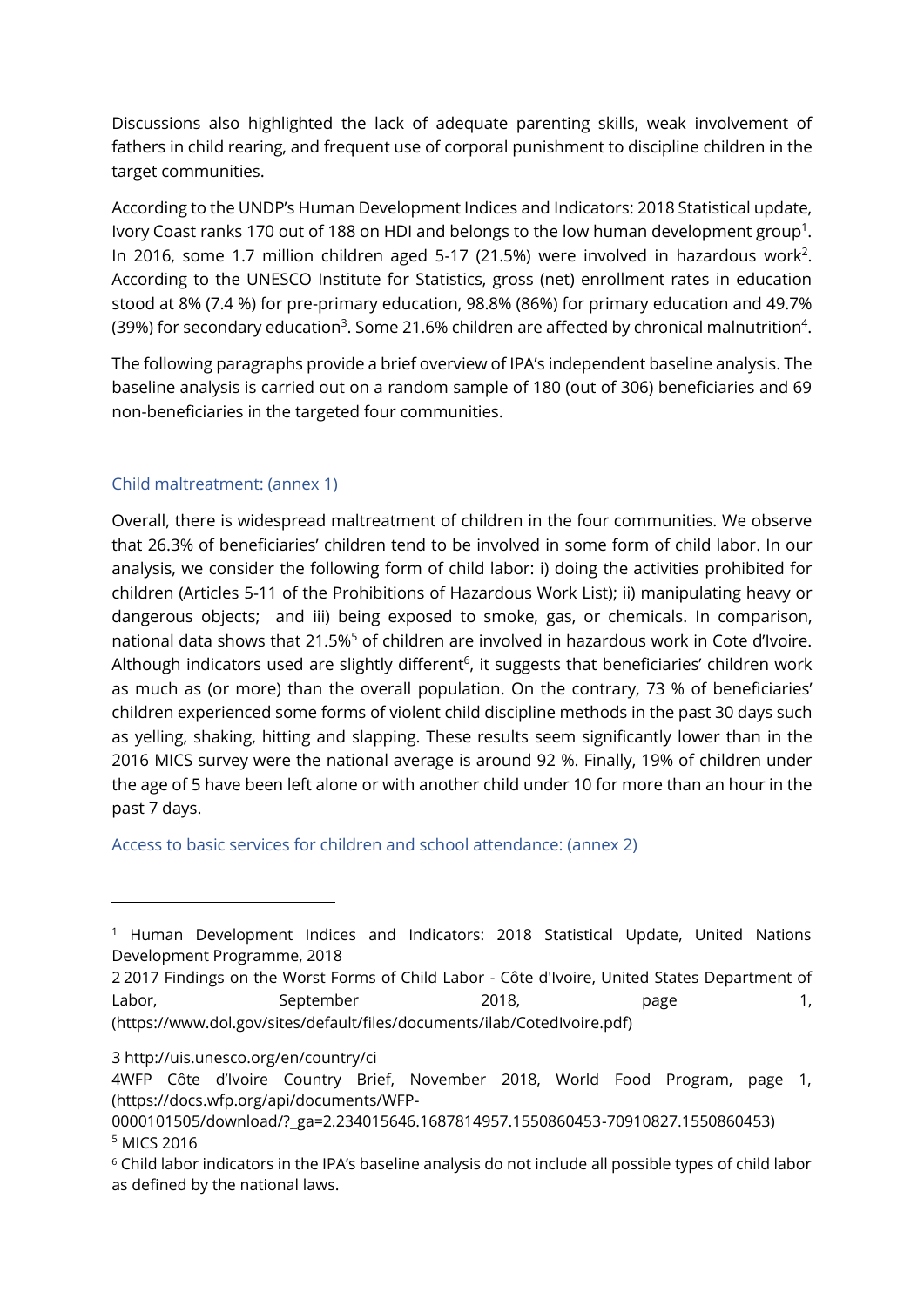Although, 98.5% of beneficiaries' children had a vaccination record, focus group discussions highlighted the lack of access to health services in the communities. Besides the need for health services, beneficiaries also declared there is a need for other children's facilities. "*In our village, we need a health center for our children to be well cared for, a school for our children to be better educated, kindergarten classes because it is there that children learn to speak, to count and the colors".*

77.3% of children have birth certificates. ICS's needs assessment has identified the distance from government offices as the main culprit for lack of birth certificates. In terms of preschool and school enrollment, 18.8% of children aged 3-5 years attend ECD programs and 76.7% of children aged 6-8 years attend primary school. Among children enrolled in primary education, 13% often misses classes. In comparison with national data, beneficiary children are more often enrolled in pre-primary education (18.8% vs 4.9%) but less often in primary education (83% vs 76%).

### Fatherhood involvement in child rearing: (annex 3)

Qualitative and quantitative evidence shows similar results to ICS's need assessment. Male caregivers (a person who regularly looks after children, whether a parent or not) engage in few child rearing activities. Individual interviews highlight that 25.5% of male caregivers have participated in at least seven basic child rearing activities (out of 14 activities) in the past 3 days. During focus groups, a father explained: *"We are not involved in child care such as washing, purging and housework such as cooking, washing dishes, doing laundry for the child".* In these communities, males are largely responsible for material support while mothers take care of the house and the children.

### Parental knowledge and beliefs (annex 4)

In terms of knowledge and belief on parental practices, at baseline, beneficiaries are better at recognizing activities that promote child's development than at naming their benefits. On a grade of zero to four, their average scores on recognizing stimulating activities is 2.6. Their scores on naming the benefits is 2.1. At baseline, 85% did not believe that physical punishment is needed to raise children properly. However, they did not have high levels of knowledge about positive discipline: a beneficiary is able to identify, on average, 1.25 out of 5 methods of positive discipline cited. Although they might want to avoid physical punishment, participants do not know alternative discipline that would help them to stop those practices with their children.

### Criteria 1.1.2 Beneficiaries' description of their needs and need assessment are in line with the pilot's theory of change:

The previous section (section 1.1.1) provides evidence that parents in the community did not have adequate parenting skills prior to the intervention. Essentially, the theory of change of the project stipulated that fathers' training on skilled parenting will increase children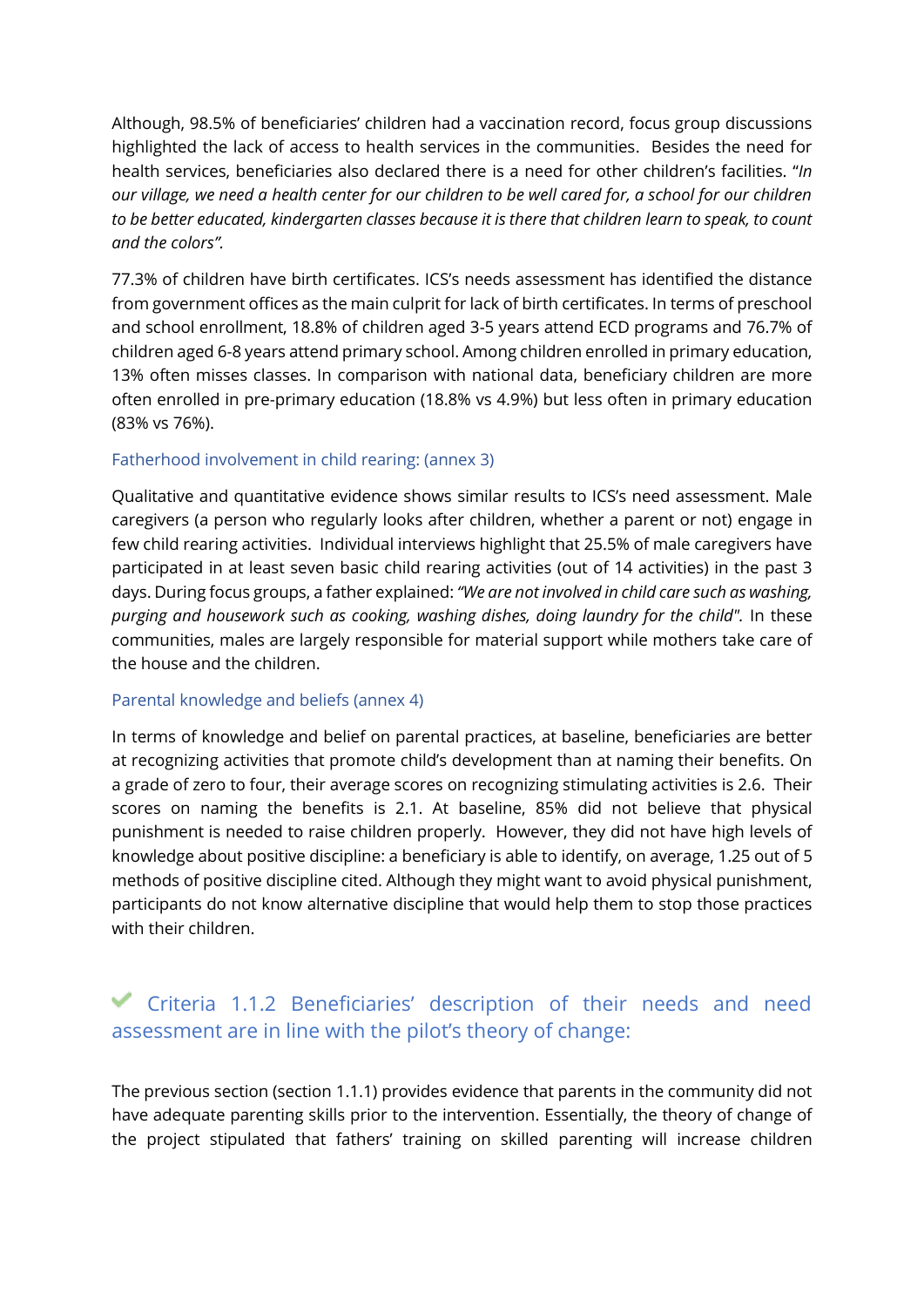wellbeing in the long run. Baseline qualitative interviews confirmed that beneficiaries are in line with this theory and willing to learn more on parenting methods.

During focus group discussions – organized by IPA – prior to the intervention, beneficiaries discussed their need to better take care of their children. The first levers identified by groups to improve their children's welfare was financial support (to better feed children, pay their school fees etc... ) and infrastructures in the communities (water, light, schools, health center etc…). *"In our community, we need money to pay food for our children, to pay for school, to pay for their health, to improve our cacao production etc…".* Fathers' first responsibility is traditionally to ensure the financial needs of their family members. However, in Oress Kroubou, beneficiaries mentioned, at first, parenting skills trainings as a solution to improve their children's welfare: *"we need training on how to live, on good manners, on how to educate the child as a family and then on how to live to better take care of our children".*

Most focus groups revealed a positive attitude toward the project once moderators have presented it to the group. *"A training for men would be welcome." "It's a good thing to teach men on parenting skills because men do not know how to educate. Also, we can learn on parenting practices teach it to our wife".* Negative opinions were moderate. The most frequent concern discussed in communities was the integration of women and spouses in the trainings. Most fathers thought it was necessary to involve the couple in such kind of training. This concern was addressed by the implementors who advised farmers to invite their wife during the trainings.

During focus groups, fathers recognized the importance of such trainings to improve children's wellbeing since they believed the main reasons for child labor or maltreatment is the lack of knowledge of parents on those topics. *"According to us, some kids participate in hazardous work because their parents are uninformed, they do not know it is bad for their kids".*  Participants also believed that parents' knowledge will increase children's wellbeing in the long run.

### $\blacktriangleright$  Criteria 1.1.3 Those who received the intervention have a comparable or greater level of need compared with the rest of the community

Beneficiaries of the intervention were selected through farmer field schools. More specifically, Company partner provided a list of 307 farmers from their cooperatives to implementing agencies. Based on baseline data, the following section discusses how their characteristics correspond to the pilot criteria and their level of need compared to other person interviewed in the communities.

### *Respondents' characteristics related to targeting criteria*

BC-ICS pilot targets parents and caregivers of children aged 0-8 years. However, we found that beneficiaries are less likely to be parents of young children than the non-beneficiaries interviewed: 47.8% of beneficiaries have a child under 8 compared with 75% of non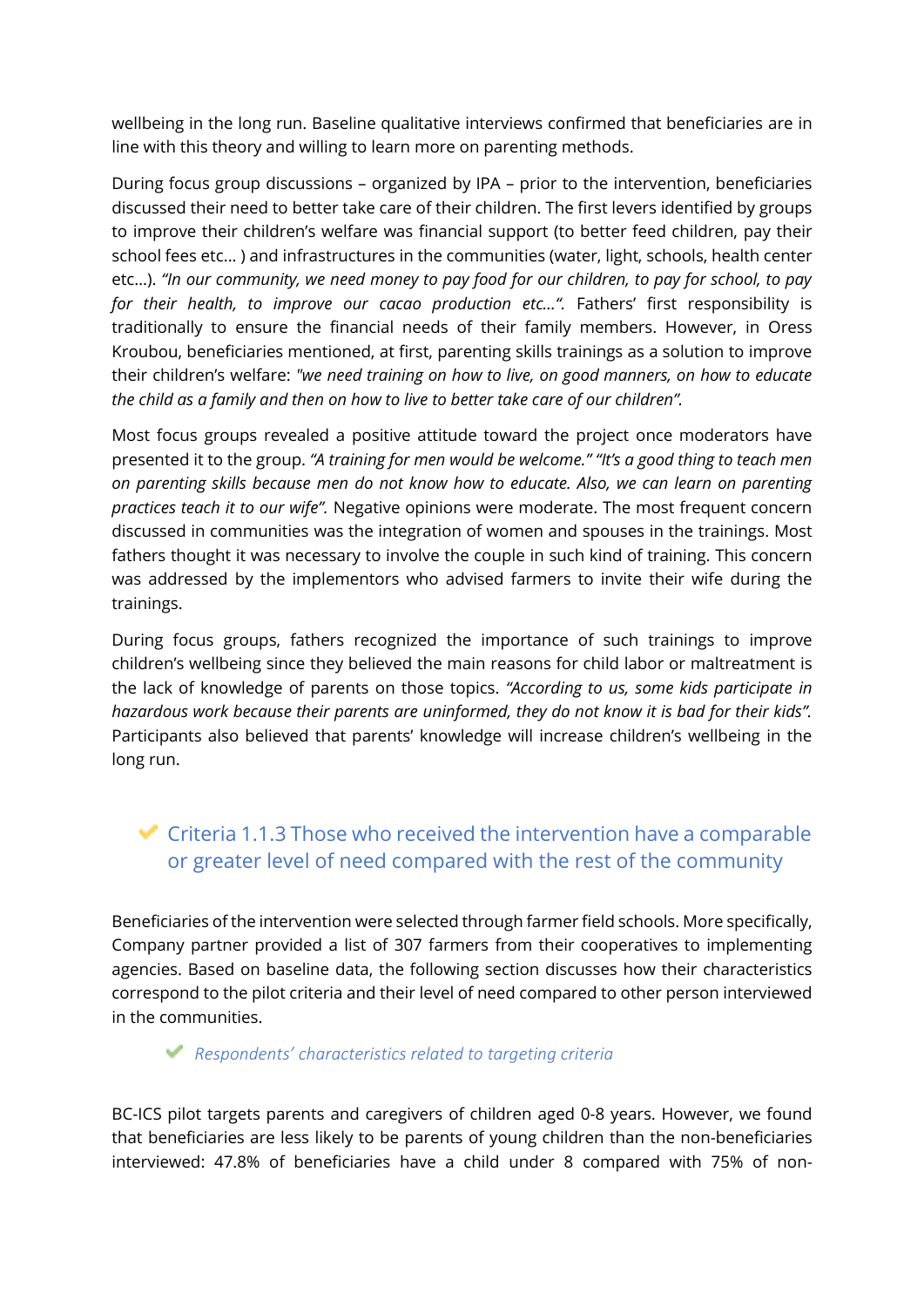beneficiaries. Comparing the number of children under 8 in both groups emphasizes the problem: beneficiaries have on average 1.6 children, while non-beneficiaries have 2.1 children under 8. In addition to being less likely to be parents, beneficiaries are also less likely to be caregivers (by caregivers we mean beneficiaries that are taking care of children between 0 and 8 both in and out of the households): 61.7% of beneficiaries are caregivers of young children against 77.9% for non-beneficiaries. Out of 180 beneficiaries interviewed at baseline, 67 (37%) are neither parents nor caregivers of children under 8.<sup>7</sup>

The discrepancy between beneficiaries and non-beneficiaries probably comes from using farmer field schools (FFS) as an implementing mechanism. Indeed, working through the cooperatives results in targeting a population that is on average older and less in charge of young children. This could in turn influence the expected impact of the program if the biggest knowledge and practice changes are expected on the population that is the more involved in young children's education. Although the skillful parenting program can also be useful for parents/caregivers of older children, the implementing agencies might want to consider changing or refining their current targeting mechanism<sup>8</sup> to be more in line with their initial beneficiaries' criteria.

*Child maltreatment* 

At baseline, children from age 5 to 15, in the non-beneficiary households were more likely to be involved in child labor than children in the beneficiary households. Around 35% of nonbeneficiary children and 25% of beneficiary children tended to be involved in some form of child labor. Doing activities that involve being exposed to gas or smoke ranks high for both groups of children. Again, the non-beneficiary children were more likely to be involved in this type of work by about 9%. They were also more likely to be involved in work that includes handling dangerous objects by about 10%. One interpretation is that farmers who participate to farmer field schools have more incentives to refrain from child labor, as they are most likely to be certified and child labor can prevent them from certification.

Beside child labor, baseline data shows no statistically significant difference between beneficiary and non-beneficiary in terms of violence and negligence towards children from 0 to 5 years old. Almost 75% of children in both types of households have experienced at least one negative method of discipline in the past 30 days, such as yelling, shaking or hitting. In both groups, one sixth of children under the age of 5 were left alone - or with another child under the age of 10 - for more than an hour in the past week.

### *Access to basic services for children and school attendance*

In terms of access to health and education services, we found no significant difference between beneficiary and non-beneficiary children in terms of vaccination certification (about

<sup>7</sup> Here, we looked at both children living in or out of the household.

 $^{\rm 8}$  The project proposal highlights the skillful parent model as useful for all parents/caregivers of children aged 0-18 years, but the pilot targeted only parents/caregivers of children under the age of 8.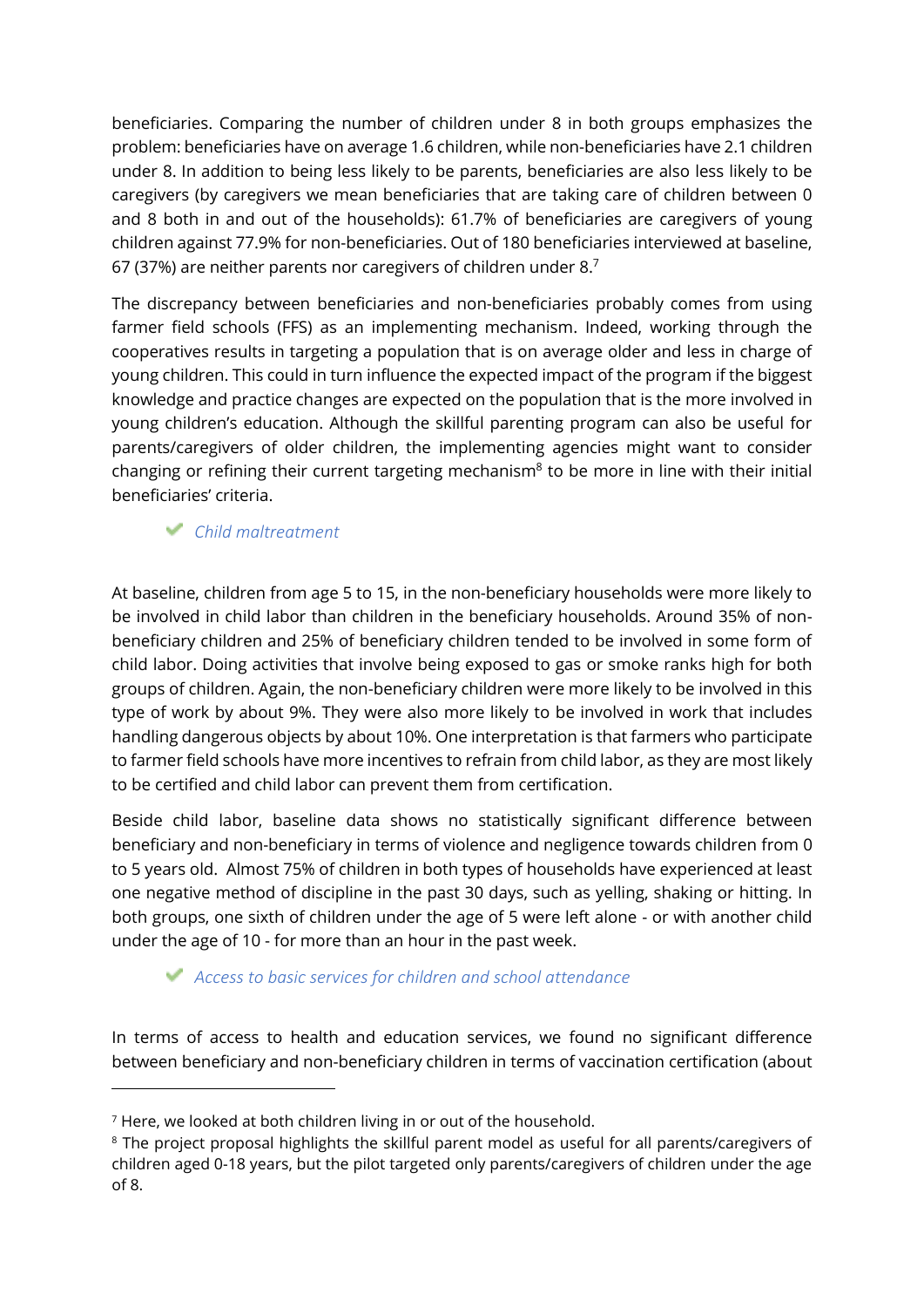95% in both groups) and school enrollment for children 6-8 years old (around 80%). However, we observed differences with regards to birth registration, ECD program attendance and school absenteeism. Beneficiary children have higher birth registration (77.3% for beneficiaries and 67.4% for non-beneficiaries) and ECD program attendance 18.8% (beneficiaries and 4.9% for non-beneficiaries). In addition, they have lower rates of school absenteeism (13.3% for beneficiaries and 50% for non-beneficiaries). Since beneficiaries' children are less likely to work, it's not surprising to observe higher school enrollment and participation.

### *Fatherhood involvement in child rearing*

Regarding participation in child-rearing activities, we have found no statistically significant difference between beneficiary and non-beneficiary male caregivers (see annex 3 and 4). About 25-32% of male caregivers in both groups report having engaged in 7 or more general child-rearing activities in the past 3 days (out of 14 examined activities).

### *Parental knowledge and believes*

There is no statically difference between beneficiaries and non-beneficiaries in terms of knowledge on methods of positive discipline, developmentally stimulating activities and benefits form those activities (see annex 5).

Comparing the key characteristics of beneficiaries to a sample of non-beneficiaries we find that beneficiaries are significantly less likely to be caregivers and parents of children between 0 and 8. Not being affiliated to the cooperative seem to be also correlated with a higher prevalence of children exposed to hazardous work and child labor. As a result, we also observe higher rates of schools' absenteeism among non-beneficiary children. We also find lower rates of birth registration and access to ECD programs among non-beneficiaries. Finally, on most outcomes related to parental knowledge and practice around child rearing we don't observe any significant differences between both groups. The program is therefore not targeting the population with the greatest level of needs.

### 1.2. Aligns with the priorities of the donors

The intervention as implemented strayed somewhat from the initial objective consisting in targeting caregivers between 0 and 8. As a result the current pilot as implemented is not fully aligned with TRECC priorities in terms of ECD. In addition to this, training farmer field schools' coaches on parenting practices strays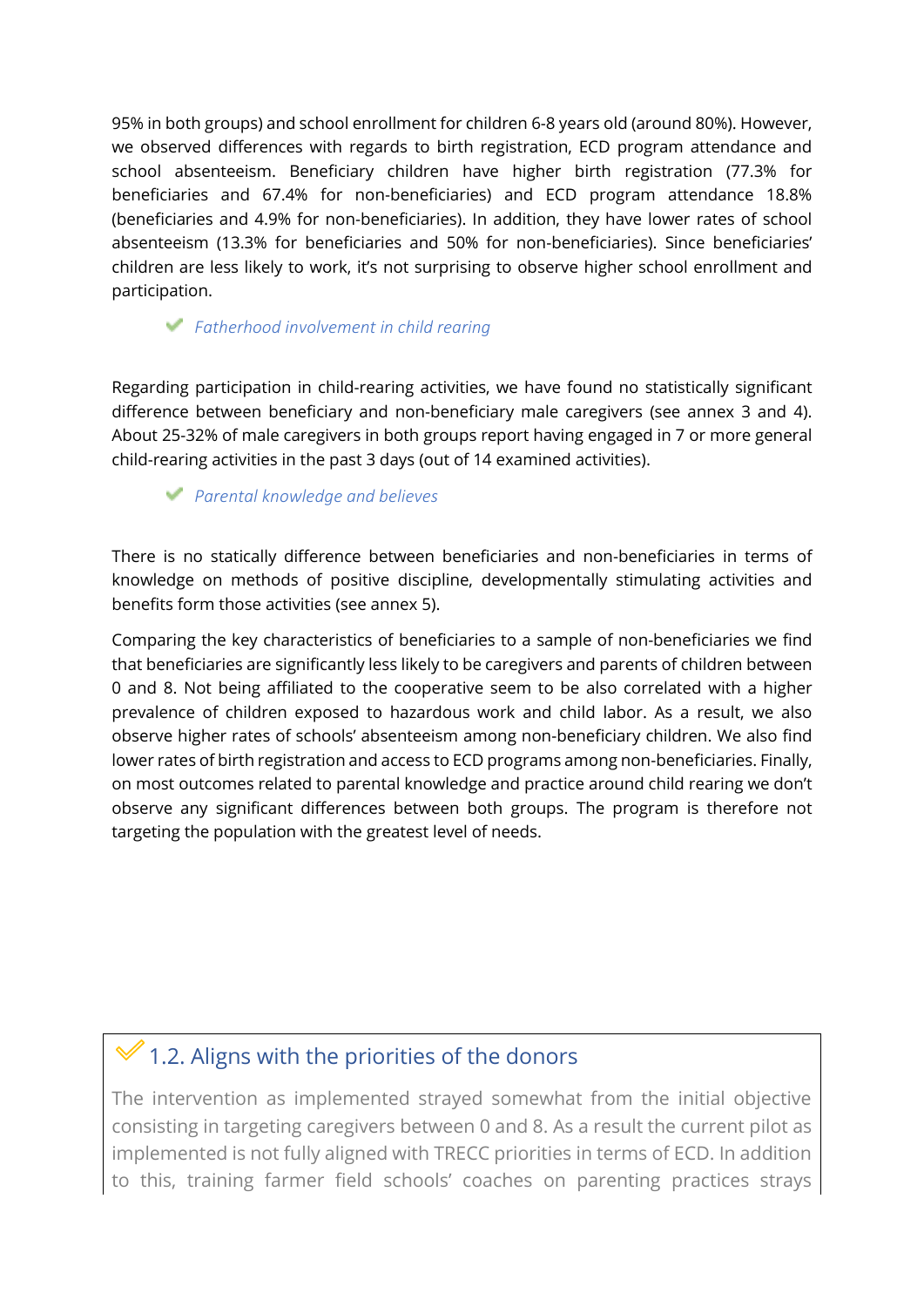somewhat from the preferred BC approach to directly tackle child labor through a community approach.

## Criteria 1.2.1 Aligns with Company partner's strategy:

Through its program "chocolate forever", Company partner plans to contribute to making sustainable chocolate the norm. It aims to attain this objective by 2025 through the improvement of cocoa farmers communities' living conditions<sup>9</sup>.

The community approach has been identified as a promising way to reduce child labor while connecting local structures to local governmental counterparts. In this endeavor the Child Labor Remediation System (CLMRS) has been a core component of BC's projects.

As a result, ICS's program is aligned with the current strategy that is going through a value chain approach and aims at building capacities of farmers through existing farmer organizations. This includes improving caregivers' parenting skills and knowledge. However, in its supply chain approach it strays from the more global community approach needed to tackle the problem of child labor across all community members.

The current target age group of the project is not a specific pre-requisite for the Company partner. Given that the main concern is child labor, a bigger age group would even make more sense since children above 8 are more involved in agricultural work.

# Criteria 1.2.2 Aligns with TRECC's strategy:

The ICS project is still aligned with TRECC's global strategy as it focuses on improving parenting practices in ECD while using the existing value chain structure to deliver ECD trainings. This significantly reduces the amount of resources allocated to implement awareness campaigns and create groups of beneficiaries from scratch. Using existing group dynamics also ensures higher participation rates.

TRECC also acknowledged the trade-off between working in the supply chain to take advantage of existing groups and working at a community level to improve the targeting on the person most in need of the program. In this respect TRECC is ready to think about broadening the age range of the beneficiaries' children or/and being more flexible around who can attend training. Finally, the fact that the training was targeting men is seen as a relevant approach.

<sup>9</sup> Key Informant interview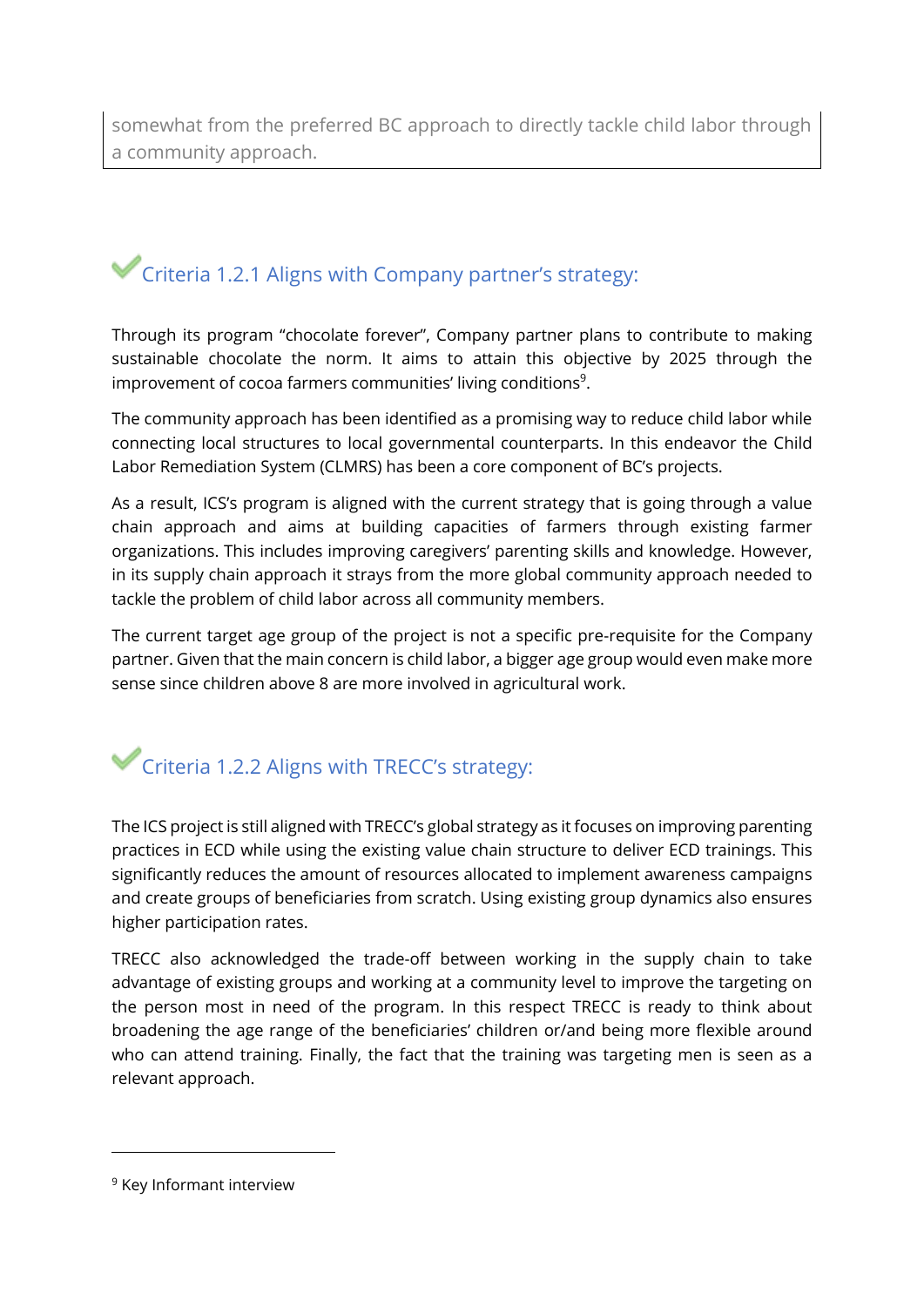## <span id="page-19-0"></span>2.Results: output and direct outcomes

Results' section will include the following three criteria:

- Delivers output at high quality
- Achieves direct outcomes
- Beneficiaries' feedback about the program is positive

### $\mathcal{L}_{2.1}$  Delivers outputs at high quality

All outputs were achieved at expected quality. ICS was able to train BC staff with a high level of satisfaction and very high rates of completion have been recorded on the project.

### $\mathscr V$  Criteria 2.1.1 Has the pilot produced measurable outputs with the required quality

### *Facilitators are trained and certified:*

ICS's training is relying on a cascading model. First, qualified master trainers (ICS's staff) receive a refresher training on Skillful Parenting modules. Then, they train community facilitators and co-facilitators who will lead the parent trainings in communities.

The refresher training for two master trainers was organized in Abidjan. Then, they (helped by one assistant) trained 12 facilitators and co-facilitators from 12th to 18th August 2018 in Agboville. The 12 facilitators who were invited to the training include 10 field farm schools (FFS) coaches from Company partner and 2 supervisors from ''Ecole Pour Tous''. Field Farm Coaches have been working with the Company partner on productivity trainings for farmers. The training was their first training on social welfare issues. The objective of the training is to equip all 12 persons to become facilitators (i.e. deliver SP modules and give guidance to parents) in the communities.

At the end of the training, all passed the certification with good level of knowledge. Among the 12 persons, certification results are only average for 3 facilitators, good for 8 and very good for one. ICS' final report mentions a 13th facilitator who was integrated to the project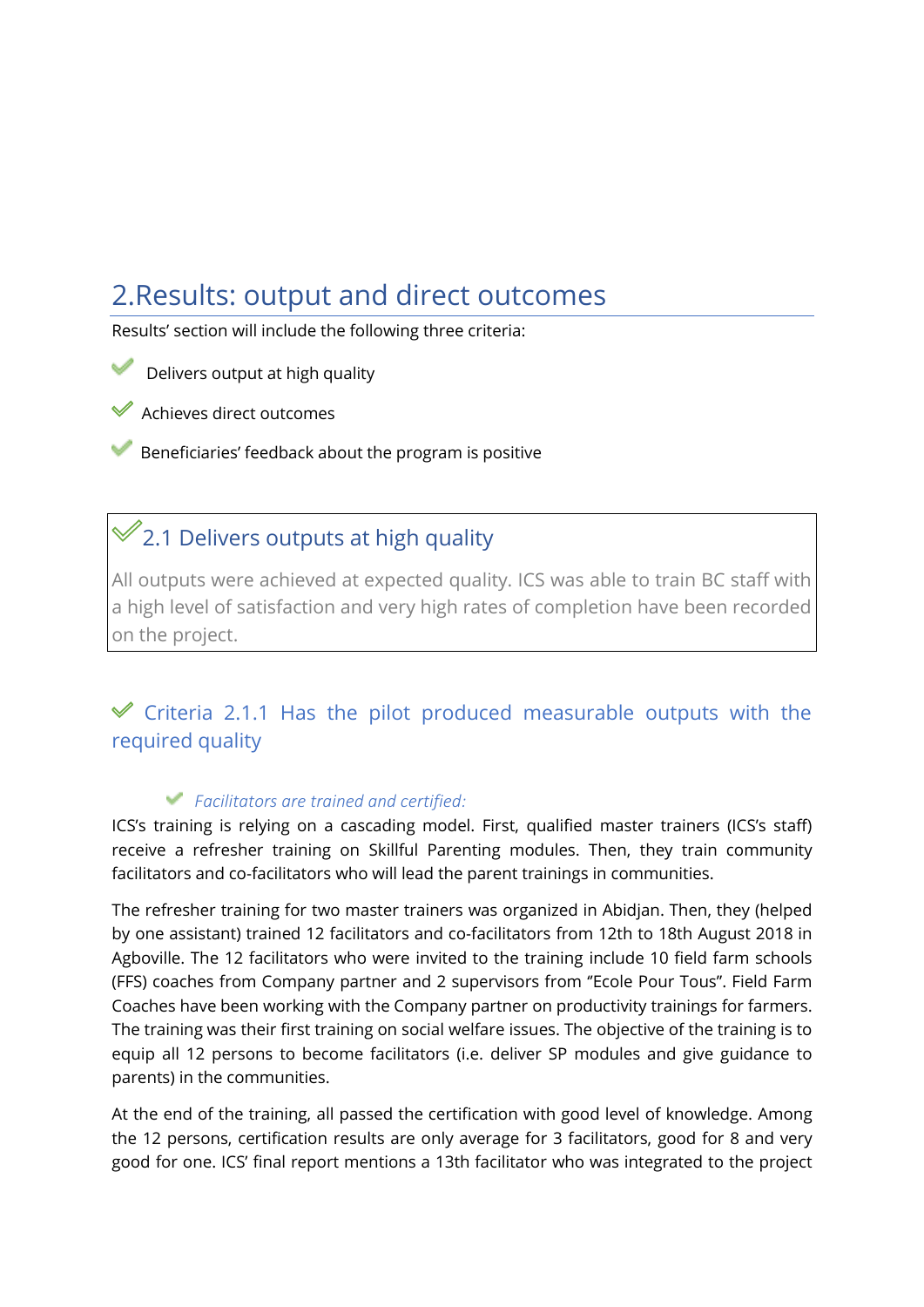after the initial training. Table 1 shows targets and outcomes which have been defined in the evaluation matrix concerning the training. Initial targets were achieved or exceeded.

|                                                  | <b>Target (Evaluation Matrix)</b> | <b>Achieved</b> | <b>Difference</b> | <b>Data</b><br><b>Source</b>    |
|--------------------------------------------------|-----------------------------------|-----------------|-------------------|---------------------------------|
| Master<br>trainer<br>trained                     | 1                                 | $\overline{2}$  | $+1$              | Admin data<br>& Focus<br>groups |
| Facilitators<br>$CO-$<br>facilitators<br>trained | 13                                | 13              | $\mathbf 0$       | Final report                    |
| Facilitators<br>certified                        | 13                                | 13              | 0                 | Final report                    |

<span id="page-20-0"></span>*Table 1: Key outputs – staff training* 

Overall, the facilitators' feedback about training received and the supervision visits are positive.

During focus group discussions, facilitators gave mostly good general feedback on the training. They were happy to be accommodated and fed during their training. They reported that the trainings' content was adapted to their level and that they were able to assimilate the content easily*. "We were well housed, the setting was removed from the noise, modules were good and easy to understand!".* Therefore, facilitators interviewed felt confident on their capacity to deliver the modules.

According to facilitators, ICS staff did supervision visits weekly during the pilot. Facilitators interviewed gave positive feedback on monitoring; they considered ICS visits as an opportunity to benefit from ICS' staff knowledge and experience as well as an opportunity to extend their own skills and knowledge. The number of hours ICS staff allocated to support, and supervision was not collected.

Prior to the beginning of the program, Company partner provided a list of 307 caregivers from their cooperatives to implementing agencies. All farmers and parents from this list were invited to trainings.

Among all 307 farmers invited to the training, 55 farmers have never come. According to Company partner, it's because they are living too far away or left the cooperative. Overall, 252 farmers have participated in at least one session of training.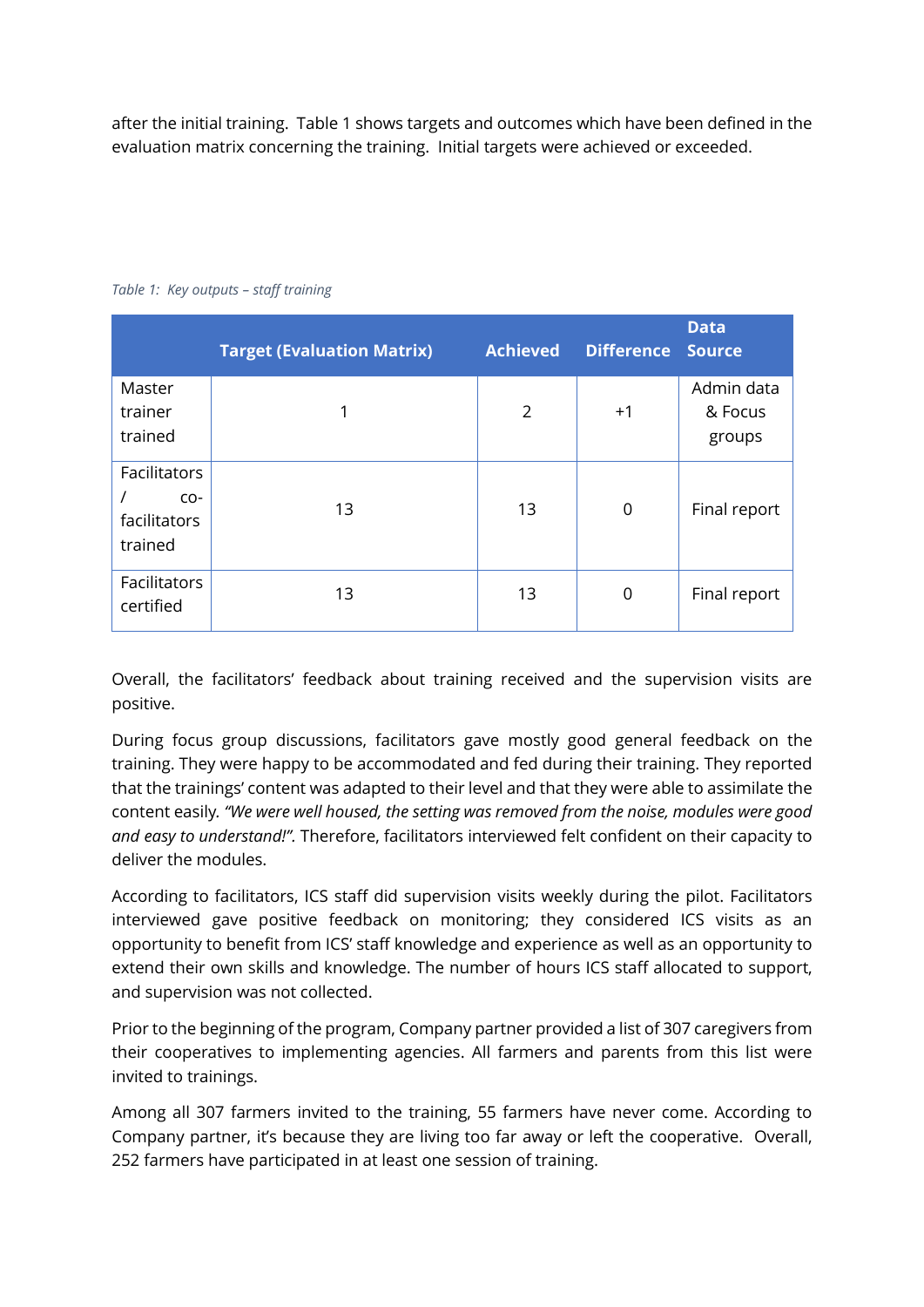### $\mathcal Y$  Criteria2.1.1. Positive feedback about the quality of key outputs

Section 2.1 described facilitators' feedback on the training and supervision (or support). The following section will focus on their opinion about the pilot based on information gathered during spot check visits and endline data collection survey.

Facilitators believe that the content of the module was adapted to the needs of the communities. They are aware of communication difficulties within families. The lack of knowledge of many parents was emphasized in the focus group, at least from their point of view, as the main reason for violence. According to them, parents resort to violence to discipline children when no other options are known. At the end of the training sessions, facilitators believed that many parents have understood the importance of communication, the use of positive methods of discipline and family budgeting. The key change for facilitators is the improvement of intra-household communication.

### $\checkmark$  Criteria 2.1.2 Participation rate

Due to low attendance, catch up sessions were implemented. In practice, facilitators were asked to reconduct the module through "catch-up sessions" for the entire class when the attendance was lower than half of the class.

To insure an efficient monitoring system, administrative data should reflect:

- 1. **"Main-session" participation:** beneficiaries who participated to the "main sessions"
- 2. **"Catch-up session" participation:** beneficiaries who participated to the "catch-up sessions"
- 3. **Completion:** beneficiaries who completed all 9 modules

However, administrative data received from ICS only reflects completion. Completion could be through either "main-session" or "catch-up" session participation.

The first spot-check administered by IPA in October 2018 shows a very low participation rate in both communities visited. IPA's staff participated to two sessions in the field and observed 33% participation rate in X and 20% in X. Most beneficiaries reported not being able to attend sessions because of a lack of flexibility in the scheduling of the sessions and low levels of interest. In reaction to this an exceptional operational committee was organized in October 2018 and partners decided to organize catch-up sessions.

With the implementation of catch-up sessions, completion rate computed within IPA using ICS logs reached 79.8%. Those results are very similar to the participation rates described in ICS's report (82%).

**Recommendation for scale-up:** A clear definition of what we mean by participation rate could be very beneficial to all project stakeholders. Creating a difference between completion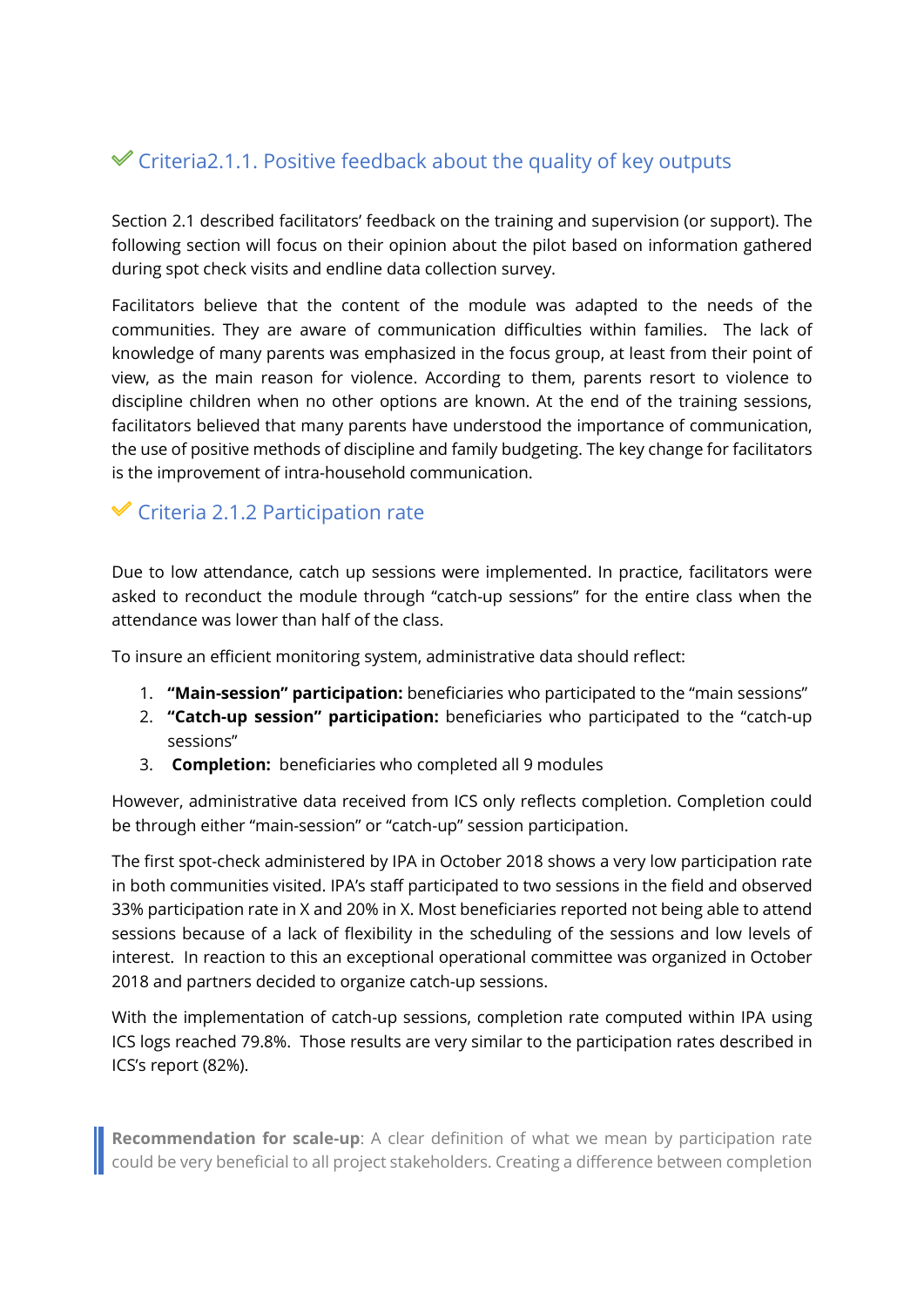rate and main session participation rate could help to assess the intensity of the program and provide more accurate information for future comparisons. Catch-up sessions should be displayed in the attendance logs.

### <span id="page-22-0"></span>2.2 Achieves direct outcomes

### Criteria 2.2.2. Change in beneficiaries' knowledge, behavior and practices

### **Methodology**:

During the endline survey, IPA interviewed 170 beneficiaries out of the 180 interviewed during baseline. This leads to an attrition rate of 6%. Reasons for attrition differ from one respondent to another and include poor health or death of beneficiaries' family members, death of beneficiary, unavailability of beneficiaries residing outside the villages where data collection took place.

For the analysis of changes in the outcomes from baseline to endline that is presented in the following pages, we used a sample of 169 respondents. One household interviewed during endline was dropped from the initial sample of 170 households as it did not have a matching household in the baseline data.

| <b>Village</b> | <b>Planned interviews</b> | <b>Realized</b><br><b>interviews</b> | Realization<br>rate |
|----------------|---------------------------|--------------------------------------|---------------------|
| Χ              | 46                        | 45                                   | 98%                 |
| X              | 16                        | 16                                   | 100%                |
| X              | 17                        | 16                                   | 94 %                |
| X              | 101                       | 92                                   | 91 %                |
| X              |                           |                                      | 100%                |
| <b>Total</b>   | 180                       | 170                                  | 95%                 |

<span id="page-22-1"></span>*Table 2: Planned vs realized interviews by village* 

Such a low level of attrition gives us high confidence that results are not driven by a selection bias.

For more details on how IPA conducted the data collection phase and what are the underlying power calculations please refer to the Annex A at the end of the document and baseline report.

### **Target population:**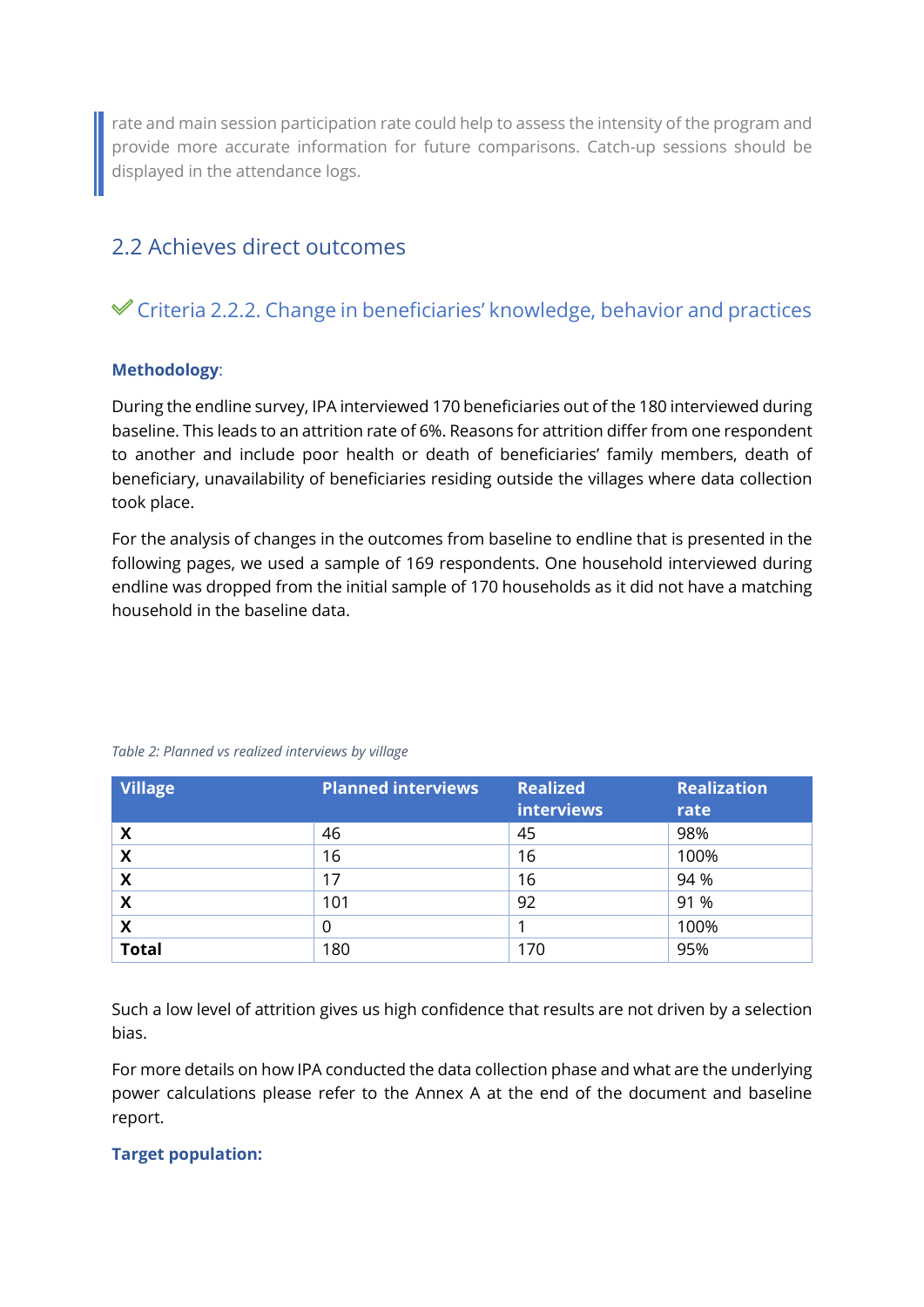During the survey delivered to beneficiaries two big families of indicators where included: questions about knowledge and questions around practices. Questions about knowledge are reported for the entire sample of beneficiaries, i.e. 169 respondents. However, looking at practices, IPA could only report answers of beneficiaries who are caregivers of children in the relevant age-range. This in turn significantly reduces the sample for analysis as only half of the population was caregivers. This results in a studied sample of 71 beneficiaries for selfreported practices.

### **Changes in direct outcomes key results**

We present key log-frame outcomes<sup>10</sup> in two groups (table 5):

- 1. Outcome 2– includes indicators related to knowledge and practices for age appropriate parenting,
- 2. Outcome 3 includes indicators related to knowledge and practices in addressing child maltreatment

 The last column shows the difference between endline and baseline data, either in absolute numbers for the indicators in averages or percentage points for the indicators in percentages. Stars in the "Diff" column indicate statistically significant differences as noted in the note below the table. In the figures, a yellow star means statistically significant results at the1, 5 or 10% level.

| <b>Outcome</b>                                                                                                                  | N   |                 |                |                       |
|---------------------------------------------------------------------------------------------------------------------------------|-----|-----------------|----------------|-----------------------|
|                                                                                                                                 |     | <b>Baseline</b> | <b>Endline</b> | <b>Differenc</b><br>e |
| <b>Outcome 2 knowledge and self-</b><br>reported practices for age<br>appropriate parenting                                     |     |                 |                |                       |
| % of caregivers having engaged in 4<br>or more activities that promote<br>learning and school readiness (in<br>the past 3 days) | 71  | 27%             | 35%            | 8%                    |
| % of caregivers having engaged in 7<br>or more child-rearing activities (in<br>the past 3 days)                                 | 71  | 42%             | 62%            | $20%***$              |
| % of respondents that can identify<br>at least 2 stimulating activities<br>(cognitive, speech, emotional,<br>physical)          | 169 | 79%             | 93%            | $14%***$              |

#### <span id="page-23-0"></span>*Table 3: Key outcomes baseline VS endline*

<sup>10</sup> Additional outcomes not included in the evaluation matrix are presented in Annex 5 and Annex 6 of this report.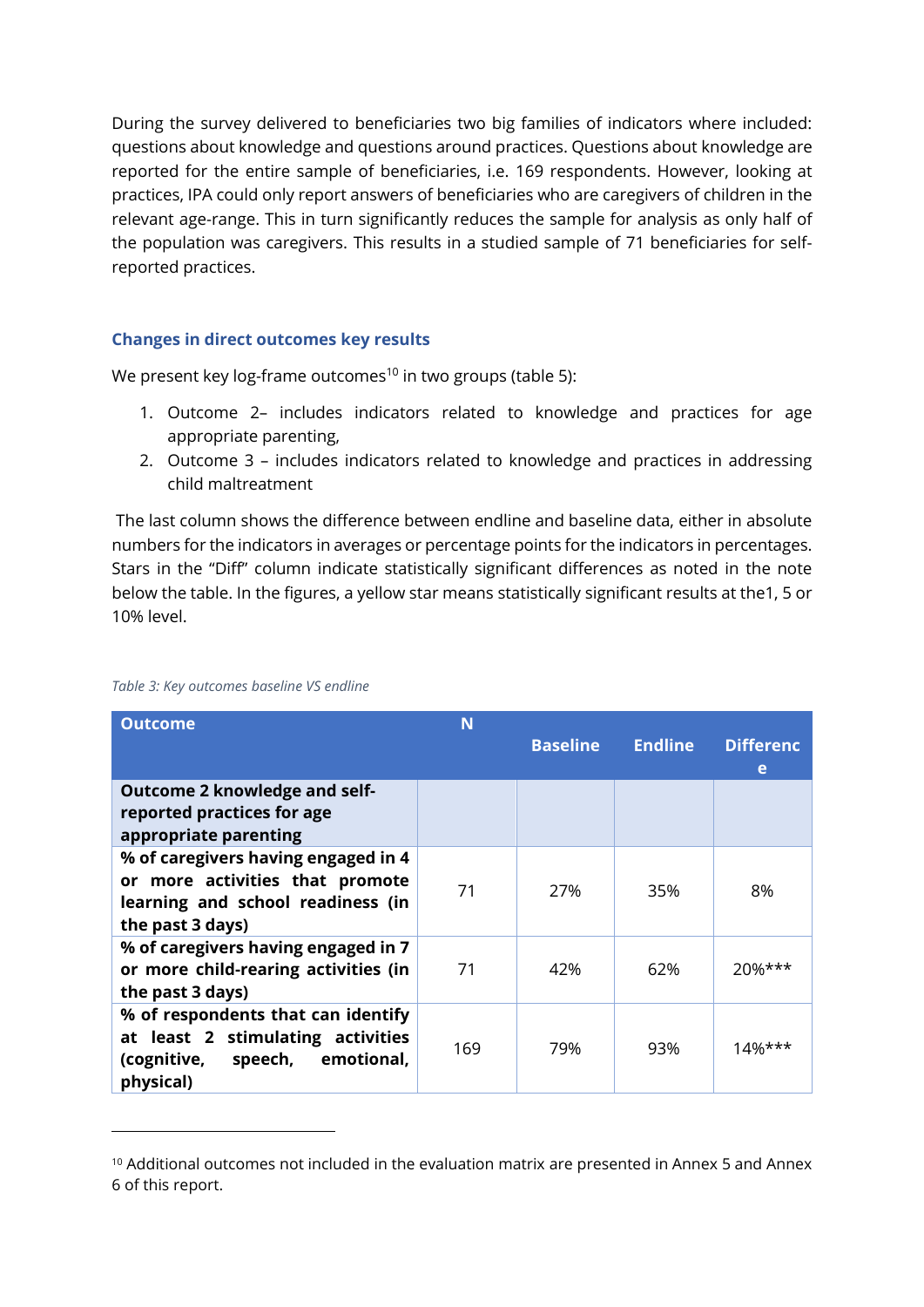| % of respondents that can identify<br>at least 4 out of 8 developmental<br>milestones                                                | 169 | 22%  | 29% | 7%       |
|--------------------------------------------------------------------------------------------------------------------------------------|-----|------|-----|----------|
| Outcome 3 knowledge and self-<br>reported practices in addressing<br>child maltreatment                                              |     |      |     |          |
| % of caregivers applying only<br>positive methods of discipline (in<br>the last 30 days)                                             | 71  | 18%  | 29% | $12%$ ** |
| % of caregivers who left at least one<br>child alone or with another child<br>under 10 for more than an hour (in<br>the past 7 days) | 71  | 14%  | 18% | 4%       |
| % of caregivers having accessed<br>health clinics when their child was<br>sick                                                       | 71  | 100% | 93% | $-7%$ ** |
| % of caregivers who reported at<br>least one child having accessed ECD<br>center                                                     | 71  | 14%  | 42% | 28%***   |

Statistically significant differences marked with asterisks: \*p<0.1; \*\*p<0.05; \*\*\*p<0.01

Data presented in table 4 show statistically significant improvement from baseline to endline for 4 out of 8 indicators. The improved indicators are related to both knowledge and practice. In fact, we observe that caregivers are more involved in child rearing activities (42 % vs 62%) and that they also better identify stimulating activities. Concerning child maltreatment, there is an increase in the exclusive use of positive child discipline and better access to ECD centers. There is also a small but statistically significant decrease in the proportion of caregivers accessing health clinics when their child was sick, but this statistic is very high at both baseline (100%) and endline (93%).

### **Outcome 2: endline**

Figure 1 shows endline and baseline values of the first group of log-frame indicators. In terms of knowledge we observe that respondents better identified stimulating activities. During endline 93 % of the sample managed to identify at least 2 out of 4 stimulating activities. We tested this level of knowledge using pictures, presenting four types of stimulating activities: cognitive, speech, emotional and physical. This result indicates that respondents have a broader understanding of what are stimulating activities. During the training, an entire module is also dedicated to developmental milestones. On average we observe that a low number of respondents can identify at least 4 out of the 8 development milestones. This percentage increases between baseline and endline but is not statistically significant. Questions about development milestones are quite precise. This includes questions such as at what age starts a child to smile.

For the self-reported practices, we will constrain our analysis on caregivers. In the questionnaire delivered during baseline and endline a list of 14 activities was presented to respondents (this includes playing, drawing, bathing, singing etc.). For each activity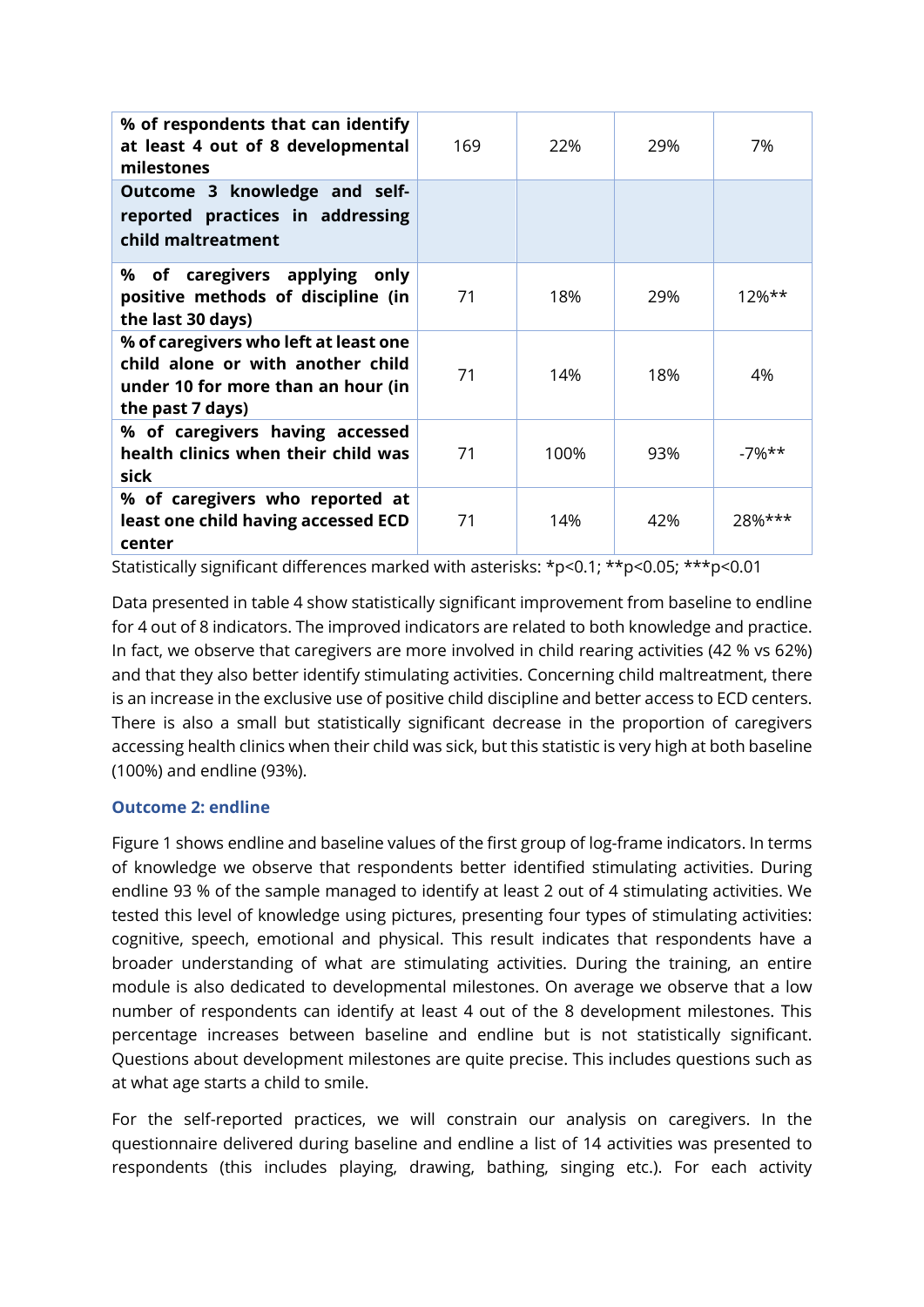respondents had to declare if they were engaged in it in the past three days with a child they are taking care of in the household. All 14 activities are child rearing activities and only 7 of them are considered as activities that promote learning and school's readiness<sup>11</sup>. Looking at figure 1 we observe a significant increase in the number of child rearing activities declared by caregivers. Caregivers are significantly more engaged with their children in the past three days reaching now a level of 62 % of caregivers engaged in more than 7 activities. For activities that promote learning we also observe an increase in reported practices, but this is not statistically significant.



<span id="page-25-0"></span>*Figure 1: Appropriate parenting baseline endline* 

Looking at the details of activities caregivers are engaged in, we observe a significant progress on 4 out of 6 activities as displayed in figure 2. A positive result is that the biggest reported change concerns playing. This seems to indicate that the message around the need for parents to play more with their children has been translated into practice. If we look at the average number of practices parents are engaged in during the last three days, we also observe a significant increase. On average parents are now involved in 2.3 activities while before they were only 1.7 activities. Despite these observed changes in underlying practices, the evolution in reported practices is still not big enough to significantly impact the key

<sup>&</sup>lt;sup>11</sup> This includes reading, telling stories, singing, going outside, playing and drawing. These indicators are typical measurement indicators developed by UNICEF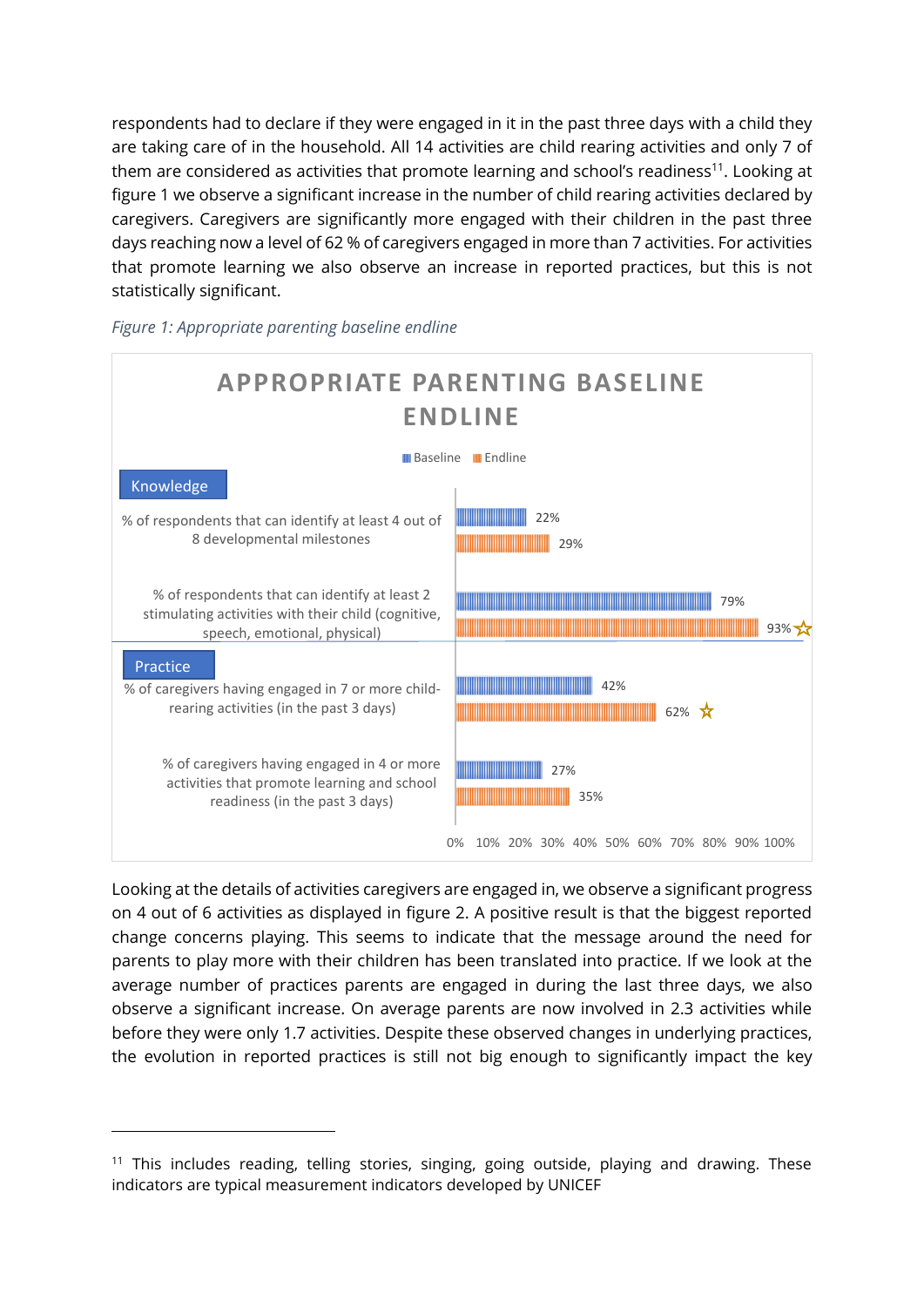indicator. In fact, we want parents to be involved in more than 4 out of the 7 activities that promote learning and school readiness.



<span id="page-26-0"></span>*Figure 2 :Activities that promote learning and school readiness: endline vs baseline* 

### **Outcome 3: endline**

The second group of key log-frame indicators is related to access to basic services for children and child maltreatment. It comprises five indicators.

Looking at global attitude towards the use of physical violence we observe a slight decrease in the number of respondents that agree with the following statement "Physical violence is necessary to raise a child". However, this change is not significant, and a similar trend is observed among caregivers. Despite non-significant change in attitude towards violence, caregivers globally reported using less violent discipline methods with their children. We observe a significant increase in the use of exclusive positive child discipline methods for the past 30 days reaching a 29% at endline. This is significantly above national average reported in the MICS. In fact, in 2016, In Ivory Coast the UNESCO found that only 9 % of parents are using only positive methods to raise their children.

One puzzling result is that despite a reduction in the use of violence and an increase in awareness about child development, we observe an increase in the number of children left alone during endline. This change is not statistically significant, but the trend could be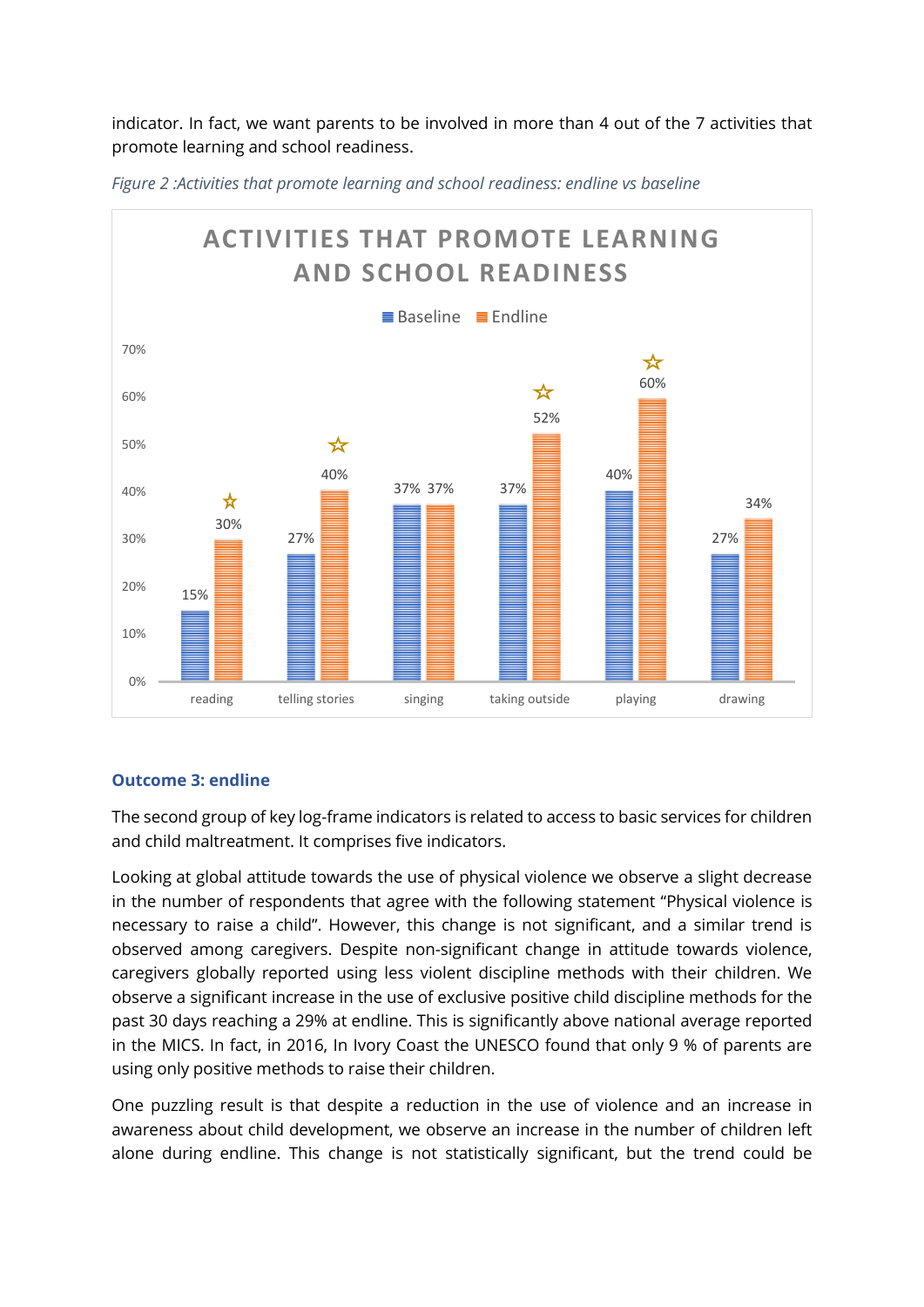explained by the fact that the endline was implemented during the cocoa harvest in turn affecting the time constraints of parents.

Last results concern the access to services. Caregivers reported a significant increase in access to ECD centers going from 14 to 42 percent. However, caregivers also reported having less access to health clinics.

| <b>CHILD MALTREATMENT</b><br><b>Baseline MEndline</b><br>Attitude                                                                                                                                                                      |                                                |
|----------------------------------------------------------------------------------------------------------------------------------------------------------------------------------------------------------------------------------------|------------------------------------------------|
| % of respondents who reported violence is<br>necessary to raise a child                                                                                                                                                                | 19%<br>14%                                     |
| <b>Acess to services</b><br>% of caregivers who reported at least one child<br>having accessed ECD center                                                                                                                              | 14%<br>$42\%$                                  |
| % of caregivers having accessed health clinics when<br>their child was sick                                                                                                                                                            | 100%<br>$93%$ $\frac{1}{2}$                    |
| Practice<br>% of caregivers who left at least one child alone or<br>with another child under 10 for more than an hour<br>(in the past 7 days)<br>% of caregivers applying only positive methods of<br>discipline (in the last 30 days) | 14%<br>18%<br>18%<br>29%<br>*ੱ                 |
|                                                                                                                                                                                                                                        | 20%<br>0%<br>40%<br>60%<br>80%<br>100%<br>120% |

#### Figure 3: Outcome 3 child maltreatment baseline endline

## $\mathcal{C}$ 2.3. Beneficiary feedback about the program is positive

Most beneficiaries reported being satisfied with the way the training was conducted and feedback on the trainers was very positive. Focus groups revealed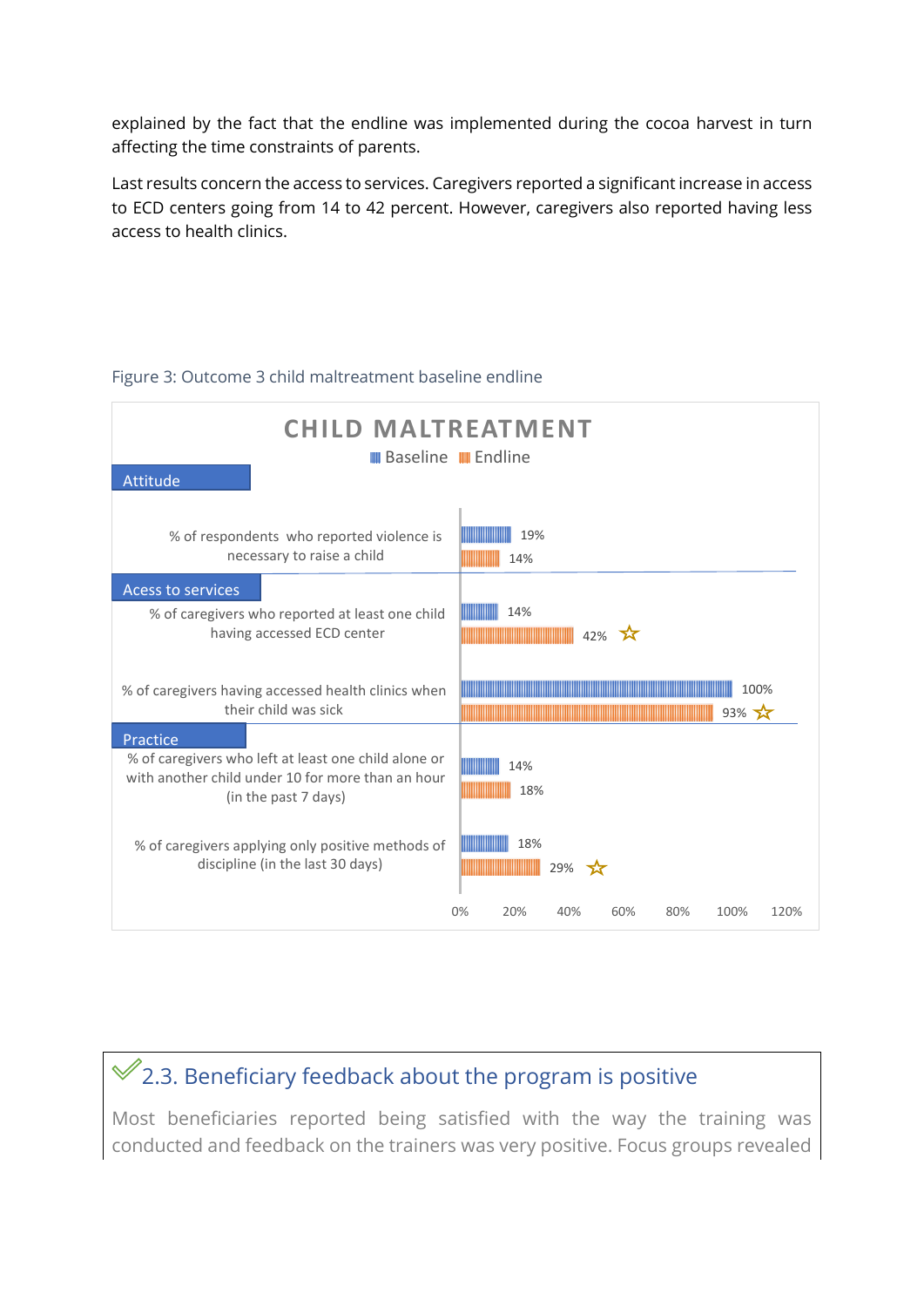### $\mathcal V$  Criteria 2.3.1 Beneficiaries provide positive feedback on the delivery of the outputs

Through the quantitative questionnaire, we observe a large buy-in for the program from beneficiaries. We asked multiple questions to obtain respondents' opinion on coaching sessions and more particularly, the way they were conducted. The sample includes 23 women and 148 men. All questions can be grouped into four areas: (1) overall satisfaction with sessions, (2) satisfaction with facilitator's performance and coaching practices, (3) satisfaction with the location of coaching sessions, and (4) satisfaction with personal participation in sessions.

Regarding the overall satisfaction with sessions (figure 3), all respondents agreed that sessions were enjoyable. In addition, almost all respondents agreed that the program was useful and worth recommending to friends and family (100% for women and 99.3% of men). Most respondents agreed with the statement that most of the content was understandable. We however observe a slight difference between female and male respondents. Except for the clarity of content, the satisfaction rate tends to be higher among female respondents. However, they also had a lower attendance rate in previous coaching sessions. Thus, it can be that a group of women – women who like the program - self-selected into attending the program, which brought their satisfaction rates above men's.



<span id="page-28-0"></span>*Figure 3: Respondents' overall satisfaction with coaching sessions*

Regarding the satisfaction with facilitators, figure 4 provides the breakdown of respondents' opinion on facilitators performance and figure 5 the breakdown of respondents' opinion on facilitators coaching practices. Almost all respondents rated facilitator's friendliness,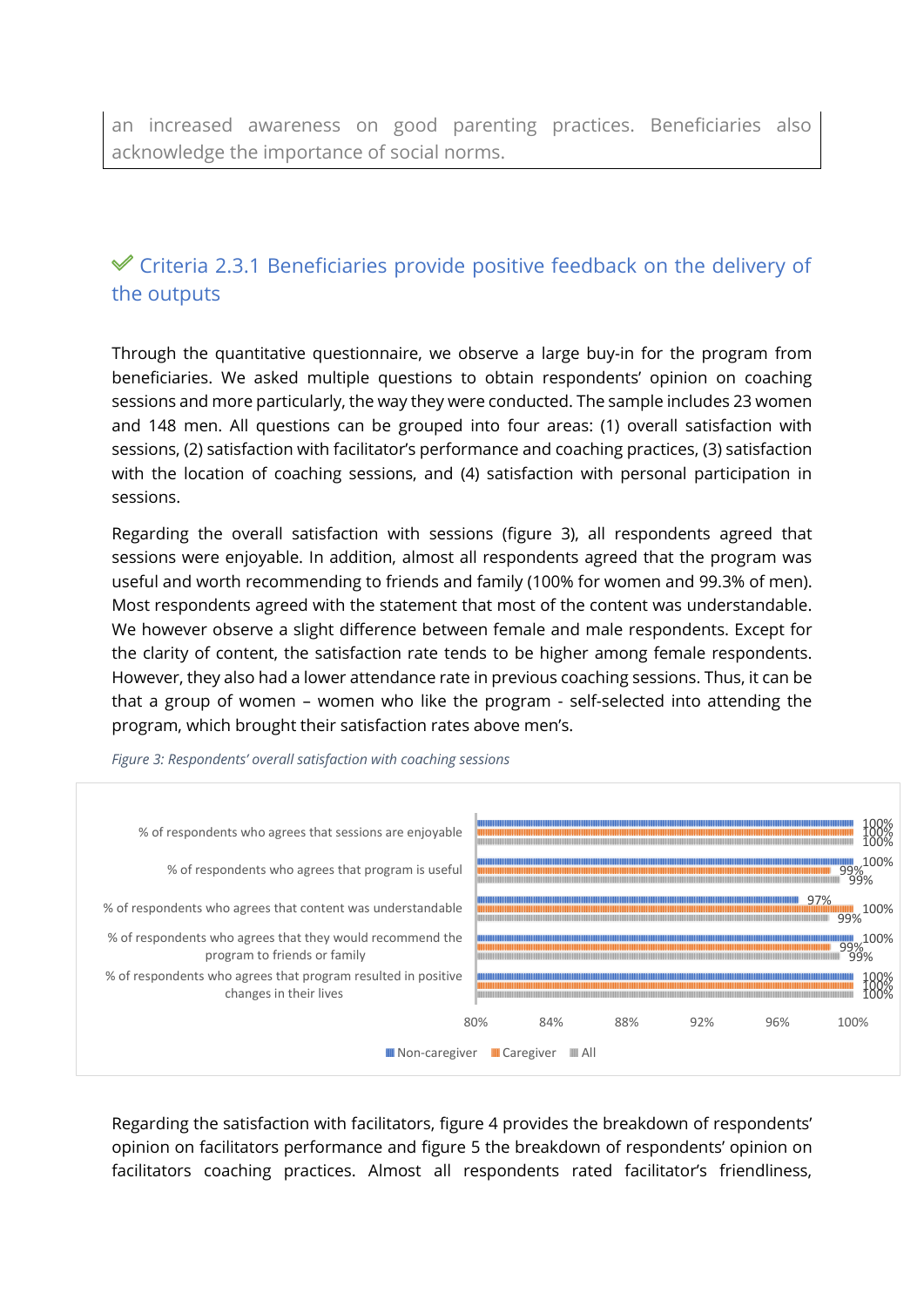enthusiasm, serviceability and clarity above average. Slightly lower percentage of respondents thought facilitators' confidentiality was above the average (92%). In addition, almost all respondents reported that sessions started with their title and purpose and ended with their summaries. Around 97% of respondents reported that the revisions of previous sessions and rules of punctuality and respect for others were mentioned. Slightly less than 95% of respondent reported group discussions happening during the sessions. Again, women provided higher ratings than men, except for facilitators' serviceability and practicing of group discussions.

#### <span id="page-29-0"></span>*Figure 4: Respondents' satisfaction with facilitators performance*



<span id="page-29-1"></span>*Figure 5: Respondents' satisfaction with facilitator's coaching practices*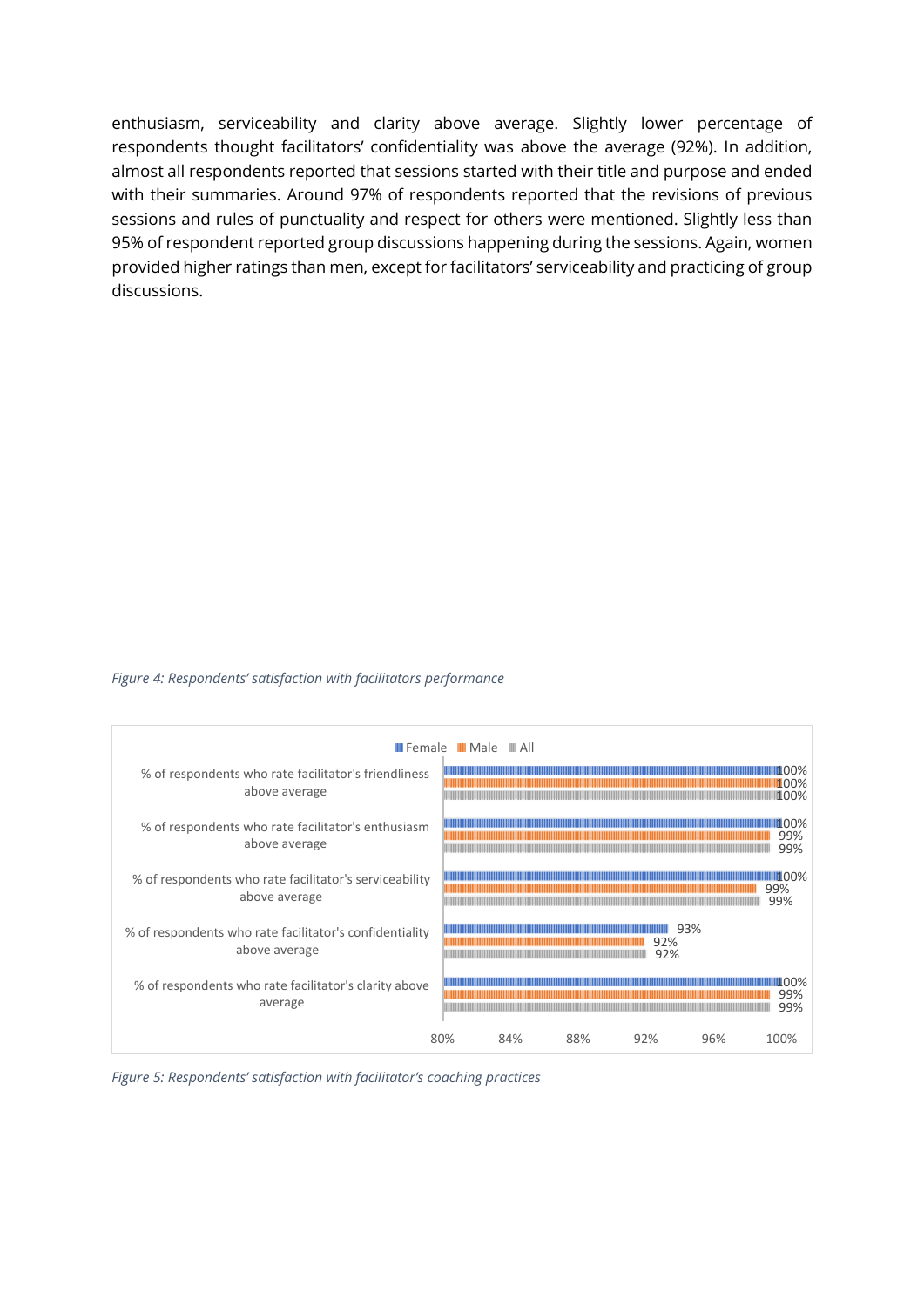

Regarding the satisfaction with the locations of coaching sessions (figure 6), all women thought the locations were safe, comfortable and large enough. More than 95% of men shared women's option, and the remaining 5% thought that the space could have been larger and more comfortable. This is in accordance with the previous areas as the rates are again higher among women.

|                                                                  |     | <b>Female</b> Male All |     |     |            |                       |
|------------------------------------------------------------------|-----|------------------------|-----|-----|------------|-----------------------|
| % of respondents reporting sessions' location as safe            |     |                        |     |     |            | 1100%<br>100%<br>100% |
| % of respondents reporting sessions' location as large<br>enough |     |                        |     |     | 96%<br>96% | <b>MOO%</b>           |
| % of respondents reporting sessions' location as<br>comfortable  |     |                        |     |     | 95%<br>95% | በበ%                   |
|                                                                  | 80% | 84%                    | 88% | 92% | 96%        | 100%                  |

<span id="page-30-0"></span>*Figure 6: Respondents' satisfaction with space where coaching sessions took place* 

Regarding the respondents' satisfaction with their participation (figure 7), they were slightly less generous with themselves than with the facilitators and sessions. Satisfaction rates<sup>12</sup> were between 80% and 90% for all indicators, except for feeling dominated by other participants. Men and women had slightly different opinions in two areas. Interestingly, more men than women agreed with the ideas presented and discussed during the sessions. However, the percentage of those who agreed with these ideas was quite high in both groups

<sup>&</sup>lt;sup>12</sup> Satisfaction rates exclude only "Not at all" responses, and include all other responds ("A little bit" and above).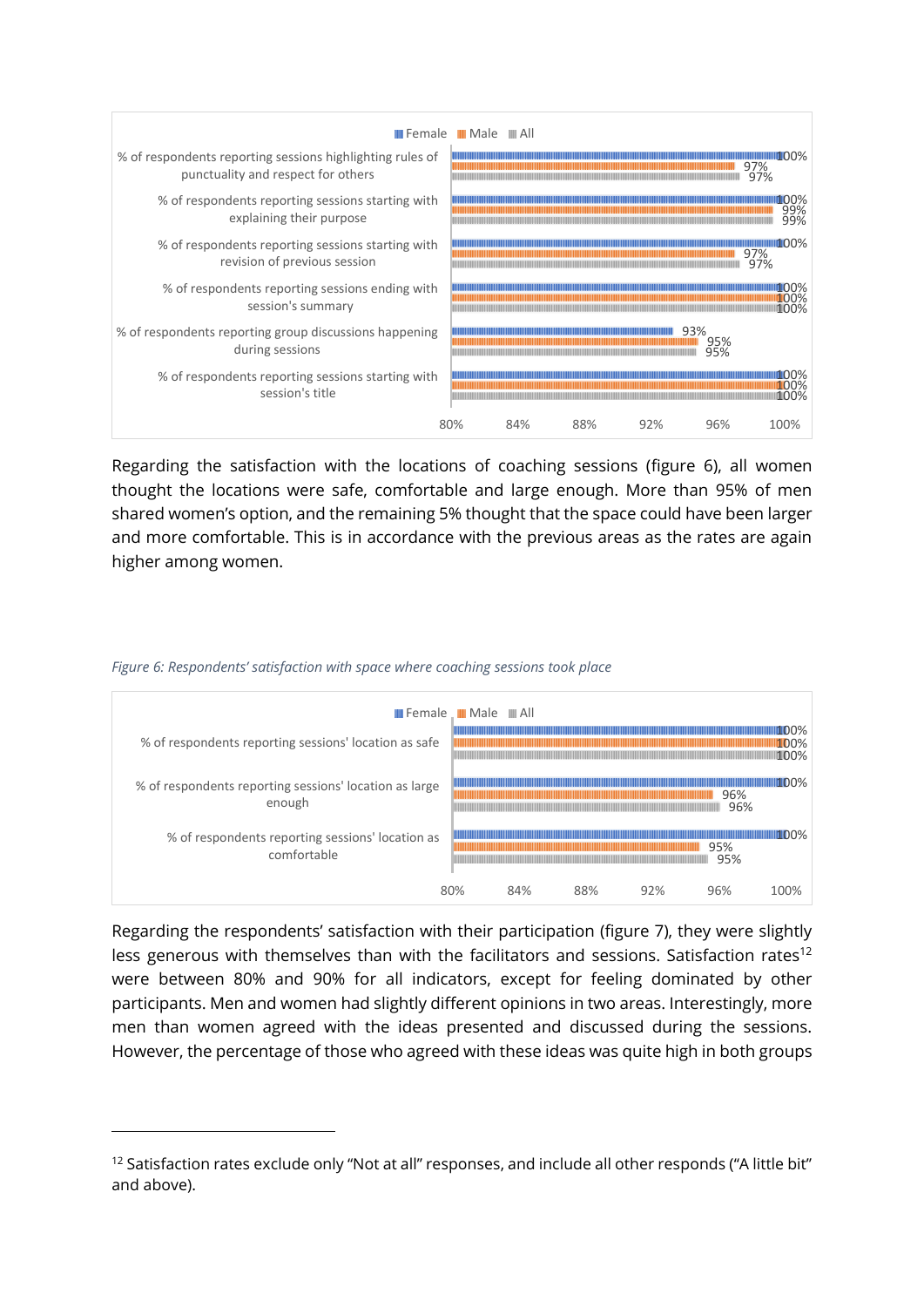<span id="page-31-0"></span>(80% for women and 94.8% for men). In addition, men felt less dominated by other participants, which is somewhat expected as the coaching groups consisted mostly of men.

#### *Figure 7: Respondents' satisfaction with their own participations in coaching sessions*

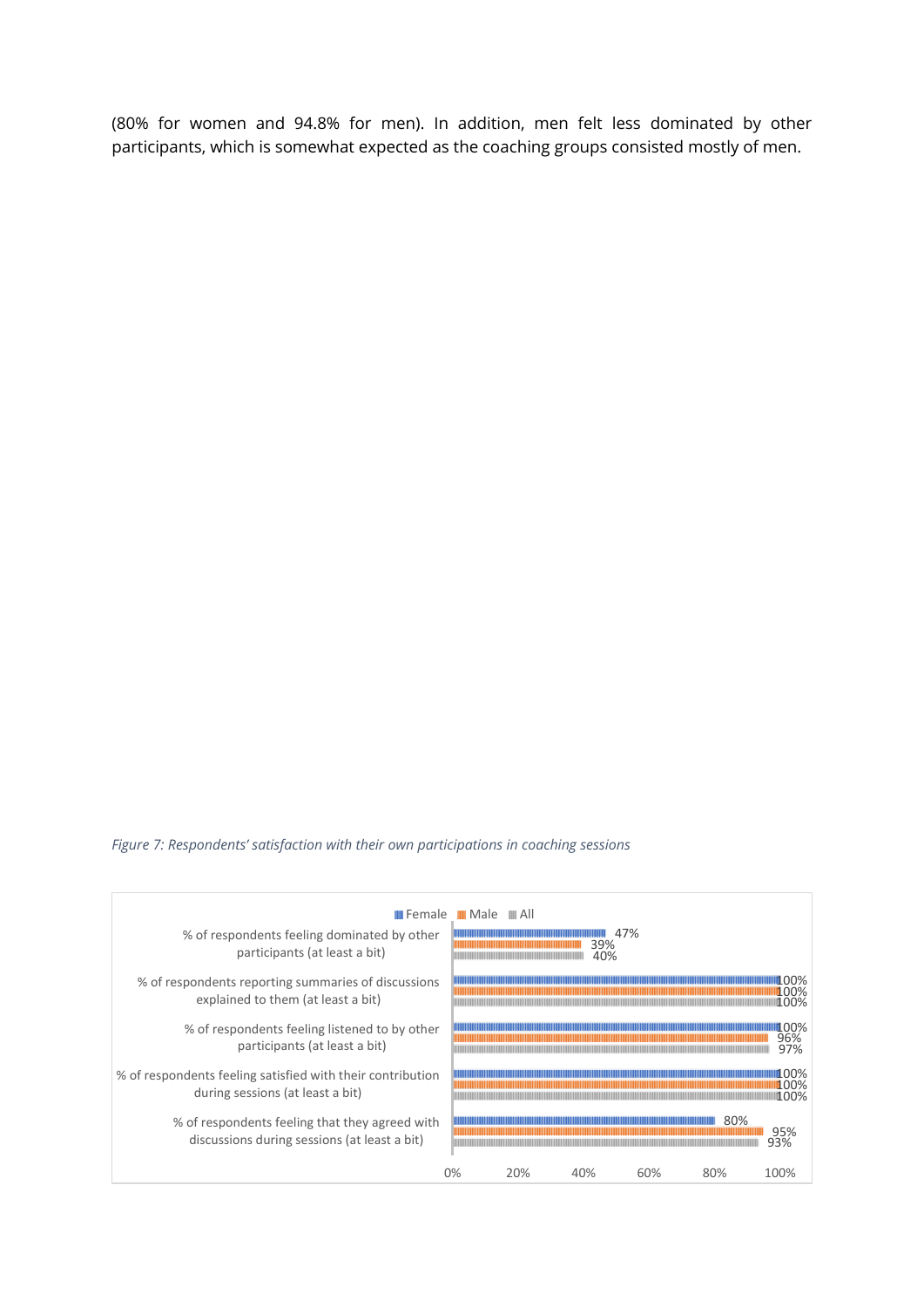### $\mathscr$  Criteria 2.3.2 Beneficiaries provide positive feedback on the main immediate outcomes

Through the endline questionnaire (figure 8), we observe that 66% of beneficiaries strongly agree with the fact that the program brought changes in their daily lives. Only 2% of male respondents disagreed with the statement that the program caused changes in their lives. All female respondents agreed with this statement. A follow-up question indicated that 100% of these changes were positive. For these types of questions with very high scores, it is important to keep in mind the possibility of a Hawthorne effect, meaning that individuals would modify their answers because they know they are part of an evaluation. Therefore, quantitative data should be thoroughly backed-up with qualitative research.



<span id="page-32-0"></span>*Figure 8: Respondents' agree that the program brought changes in their daily lives*

To identify the areas in which the changes happened, we asked the beneficiaries to describe the changes. The results presented in graph 9 show that the most significative reported changes are in the areas of child care and family relationships.

<span id="page-32-1"></span>*Figure 9: Reported types of changes in daily respondents' lives*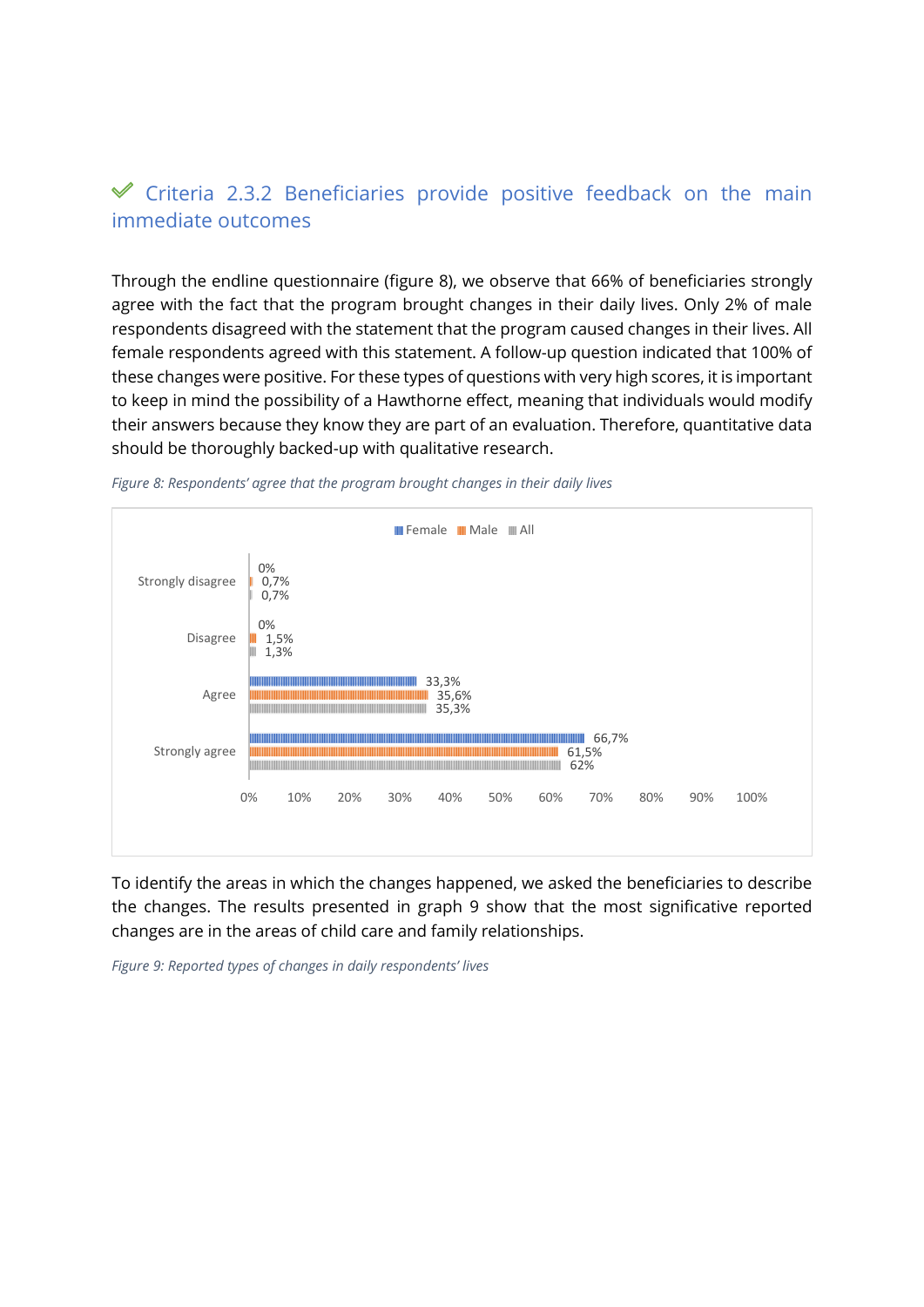

### $\mathscr$  Criteria 2.3.3 Beneficiaries describe positive experiences with the program

Through focus group discussions, beneficiaries were asked different questions to assess their opinion about the program. Overall they appreciated how sessions were implemented : "*For us, the field schools are also a good channel to provide a coaching to the parents on the care of the children, because during these moments one deals directly with the parents, they are more attentive and they can better understand, the peasants are illiterate so they can learn better because they translate what they say during the field schools".* This section describes their feedback about the content of the sessions and how it has been useful for them.

### $\mathcal V$  Criteria 2.3.4 Beneficiaries report that the pilot was meaningful for them

While different social norms exist at the community levels on fathers' role and parenting, beneficiaries reported that the trainings changed their vision and some of their practices.

At baseline, focus group discussions revealed that parents' roles are typically divided along gender lines. Fathers are confined to a provider and protector role. In other words, they are essentially responsible for providing, protection and discipline to children. On the other hand, mothers are responsible of all household duties including caring for children. Beneficiaries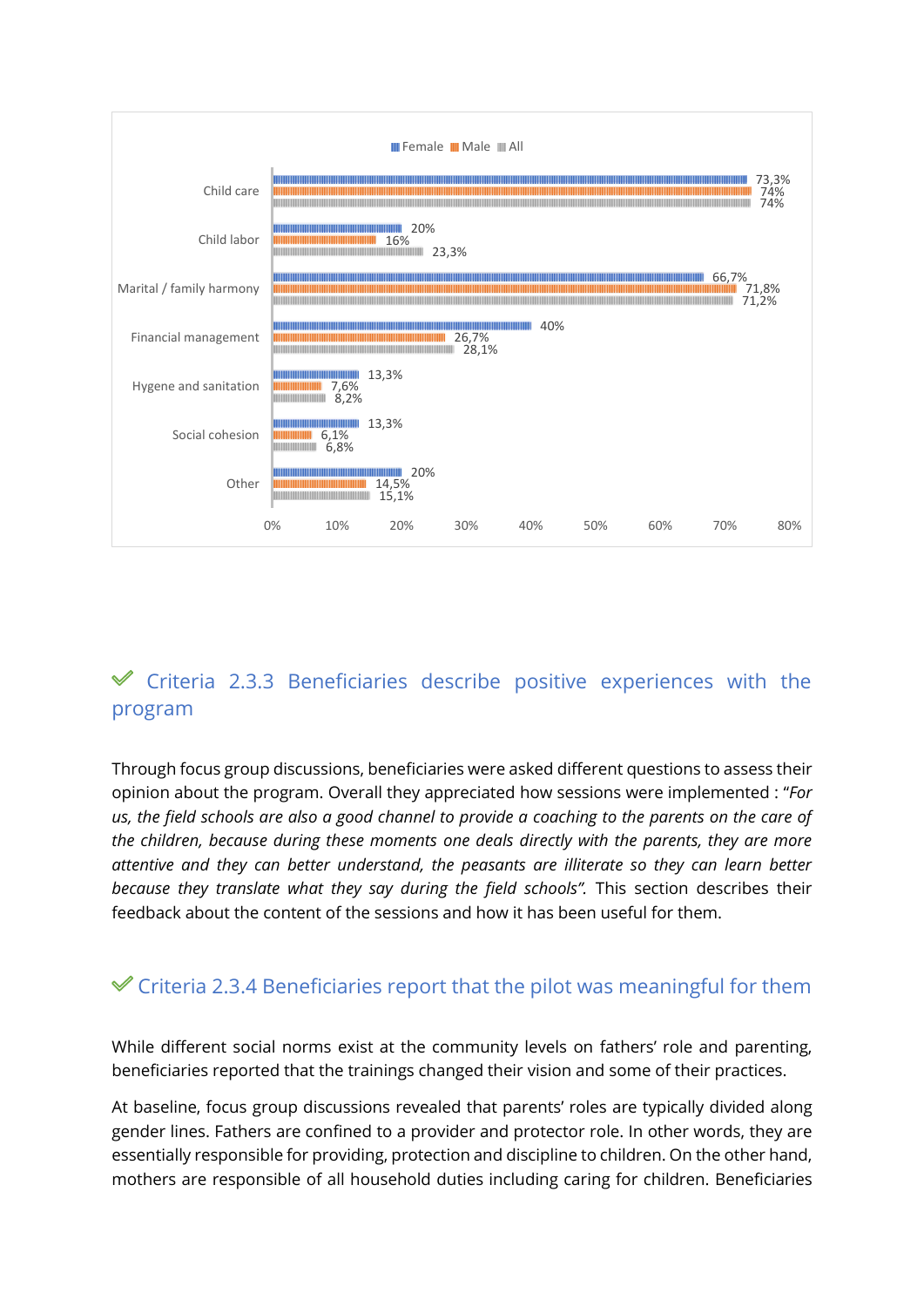considered that this division of tasks was natural and seemed to have little intention to change it for various reasons such as religion, traditional customs, and habits. Some participants appeared to fear facing mockery from their peers if they deviate from these norms. "*This is because the man and the woman each have different duties. It is shameful for a man to do the homework of the woman as doing housework and taking care of the child, it is shameful when others hear that we are helping our wives at home".* 

The beneficiaries interviewed during focus group discussion held near the end of the program have reported that they operated changes in their lifestyles. More specifically, beneficiaries interviewed have reported the following changes:

### *Nutrition:*

Overall, the participants of the endline focus groups seemed to have a good understanding of children's needs in terms of nutrition. For instance, they could identify accurately the period for exclusive breastfeeding (from 0 to 6 months) and understood some of the benefits that exclusive breastfeeding can play in a child's well-being. *"From 0 to 6 months, breastfeeding only to prevent illness". P*articipants could also identify the appropriate age for introduction of complementary food. Additionally, they understood that the change of diet should be made progressively. "*From 0 to 1 years old, give some corn or rice porridge plus some milk; From 1 year old, give riz gras with fish".* 

However, the fact that parents' have a better understanding of their children's nutritional needs does not necessarily mean that they are in position to meet those needs. This is because the capacity to provide can depend on other factors. For instance, during baseline, parents have reported that the lack financial resources prevented them from being able to feed their children correctly*. "In our village, we need money to pay for food for our children".* Also, a few parents reported that the provision of water was insufficient in their village*. "The water is not enough because the village is big. Those who are far from the tower cxt afford to draw water to them".* These examples indicate that the capacity to meet their children's needs in terms of nutrition might be restricted by their financial situation and access to public services.

### *Child labor:*

Some focus groups participants declared their children are no longer involved in labor since training. *"Before my children did field work and used sharp objects but now my children they do not touch the machete anymore".* They also seemed to have more knowledge about the types of activities classified as child labor which are harmful. Moreover, they seem to have become aware of certain products used for field work that can be detrimental to children*. « I wash my hands well when I leave the field so that toxic products do not come in contact with the children».*

However, the reduction of children's participation in labor requires more than raising parents' awareness on the consequences such practices can have. This is because lack of knowledge about the effects of children's participation in labor is not the only reason why certain parents have recourse to child labor. The beneficiaries cited other reasons such as the lack of access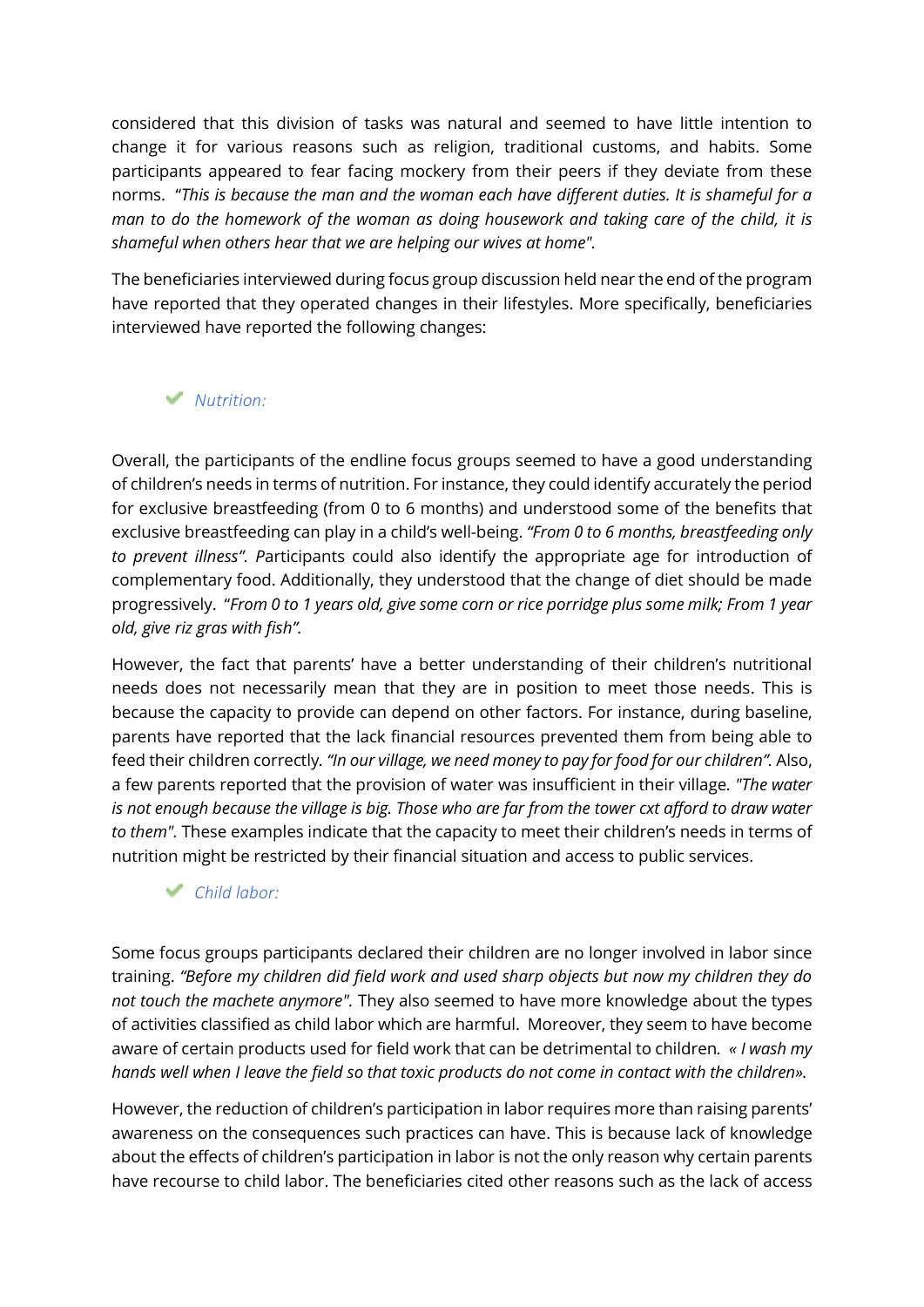to financial means. *"There are parents who did not go to school, when you tell them not to tire the children, they get angry, they tell us that's what their parents did ...", "there is also the lack of means to buy a machine to transport luggage, harvests*". This example suggests that amongst other things limited resources and access to agricultural equipment can hinder efforts to reduce the recourse to child labor.

#### *Involvement in child rearing:*

Fathers have reported being more involved in their children's upbringing and life in general than in the past. "*I did not follow children (follow their education), today I make an effort to find the time to follow them, when I go to the field, I call them to take their news".* However, during endline focus groups that included all beneficiaries some key barriers to changes were identified. Some fathers considered child rearing as something that only women would be responsible for. Moreover, they appeared to fear facing mockery from members of their communities. *"It is shameful for a man to do the homework of the woman as doing housework and taking care of the child, it is shameful when others hear that we are helping our wives at home"*. It shows that social norm which dictate that only women should be involved in certain activities may prevent fathers' involvement in child rearing. One explanation for this result could rely on the fact that the social norm does not affect all beneficiaries in the same way. Fathers of young children might be ready to change their practices while older individuals that already have old children might be more reluctant to change.

### Use of positive methods for discipling children:

Parents have reported that they are less inclined to use violence to discipline their children than before the program. *"It was difficult. When the child makes a mistake, I go listen to some music, when the anger diminishes, I come back to speak to the child because on the spot I risk hitting him".* Also, some participants stated that they communicate with their children to correct them instead of using violence. *"It changed a lot of things in our behavior with our wives and our children. Indeed, before I used to hit my children but thanks to the training, I do not hit them anymore I communicate with them."*

**Recommendation for scale-up:** ICS should invest in refining their training material to build on the pilot experience. Reducing the time of a session, simplifying some of the core concepts, intoducing more role plays are some of the avenues forward identified through our qualitative work with participants.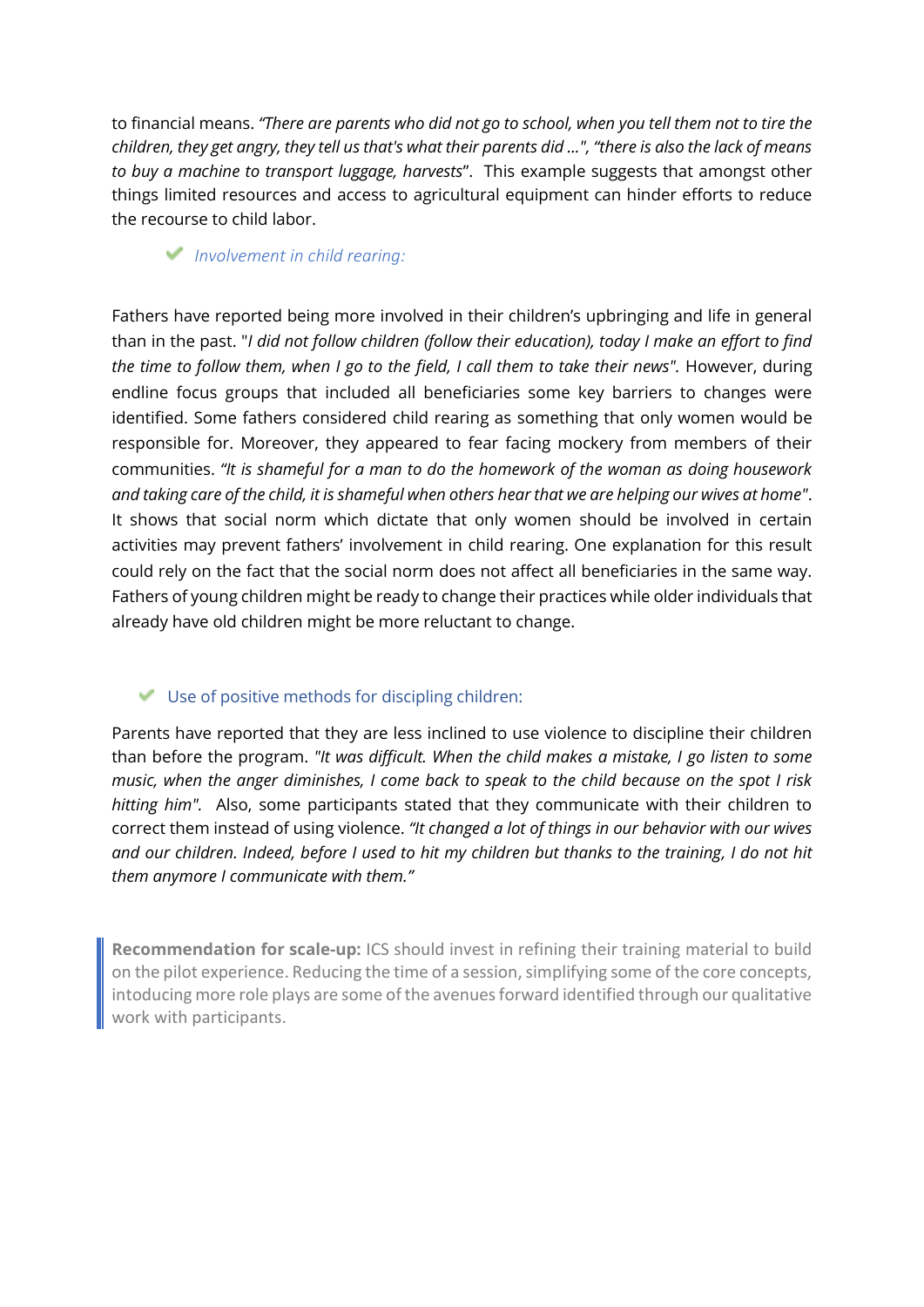### <span id="page-36-0"></span>3.Costs and operation of Management

Costs are well managed

The project management is successful

### ◆ 3.1. Costs are well managed

We observe good cost management. The project would however benefit from more transparent and detailed explanation on the in-kind contribution of each stakeholders. This would enable a better assessment of the project cost structure.

### [Details removed]

## <span id="page-36-1"></span> $\mathscr$ 3.2. Project management is successful:

Important delays occurred on the project due to contractual arrangements and coordination issues. However, overall project management was successful and aligned with the earlier agreed approach and changes

[Details removed]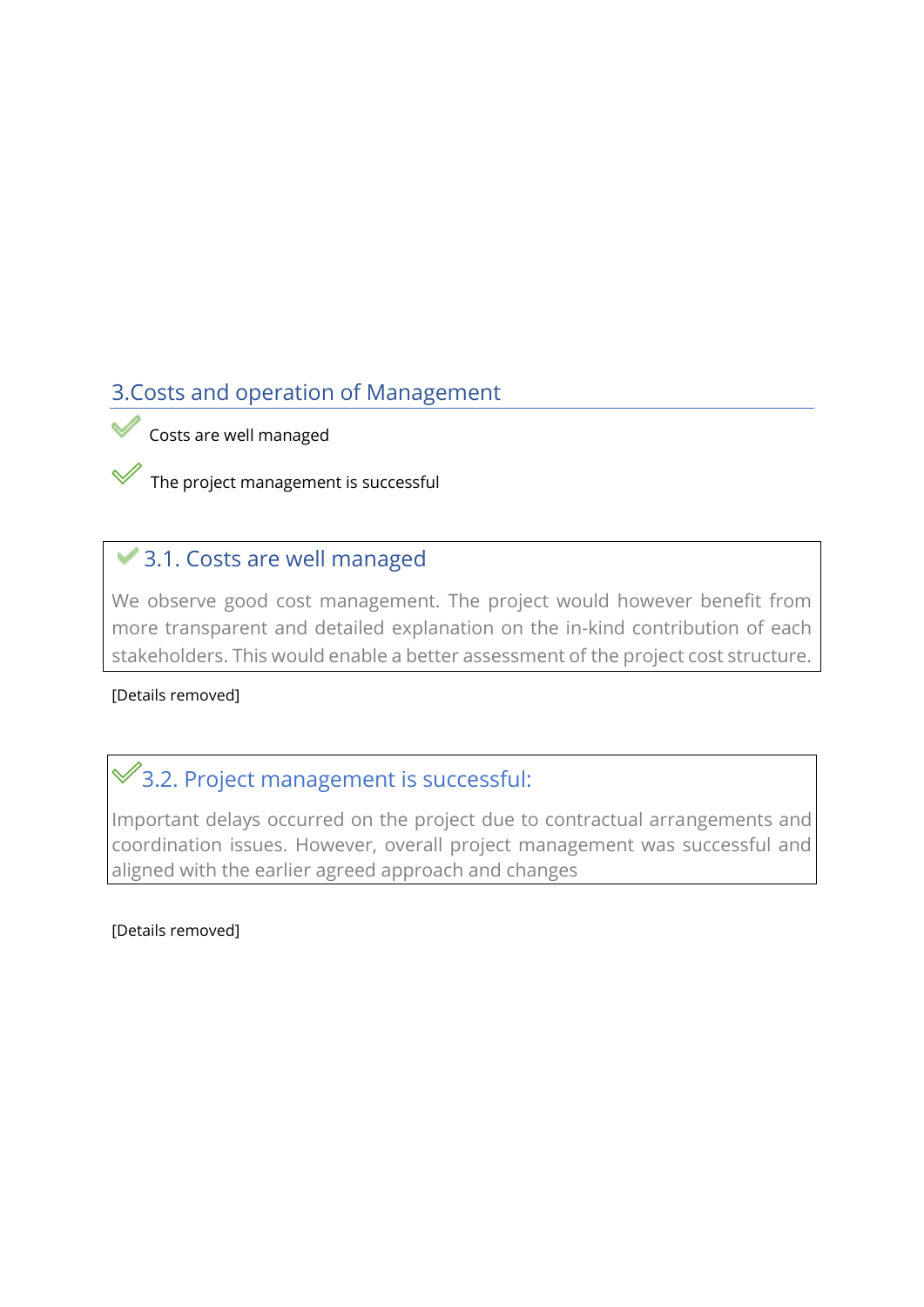# <span id="page-37-0"></span>4.Capacity to learn, improve and innovate

<span id="page-37-1"></span> $\mathscr>4.1$ . Project collects credible monitoring data Credible and reliable data was collected on most indicators. However, no data is available on actual attendance rate to sessions.

### Criteria 4.1.1 Routine monitoring data are collected and shared on time with stakeholders

In their proposal ICS referred to tracking attendance and completion of the sessions but administrative data shared with IPA reflects only modules' completion. No data on facilitators' support were shared with IPA.

Module completion data were regularly shared with IPA. The first set of administrative data was shared with IPA on 19 December 2018, two months after the start of training. The final dataset was shared on 05<sup>th</sup> March 2019, at the request of IPA and two months after the end of the project. Datasets shared are well-structured, clear and had no missing values. It includes the completion of all beneficiaries for each module: the 9 modules on parenting skills and the 4 modules on financial. However, we recommend changing the title of the variables and file shared from "attendance" to "completion" since it is what it reflects.

### $\checkmark$  Criteria 4.1.2 IPA spot check confirms the quality and accuracy of the data shared with partners

IPA conducted 2 spot-check missions during the scope of the pilot. The objective of those missions was to check the quality of administrative data, observe training sessions and collect beneficiaries' feedbacks.

The first spot-check mission was conducted on October 11<sup>th</sup> and 12<sup>th</sup>, less than a month after the beginning of the project. During this mission, IPA's agent visited 3 communities X and X. Three main lessons were drawn from this mission and shared with the NGO:

- ➢ Sessions observed have low attendance rates. 33% of beneficiaries were present in the session observed in X and 20% in X.
- ➢ Facilitators observed follow the methodology. Facilitators respect the different sections of the manual; the necessary material is available (table, flipchart, images etc..) and the session occurs in an appropriate place.
- ➢ Participants interviewed give positive feedback. Participants are satisfied with the sessions in general and how the facilitators lead them.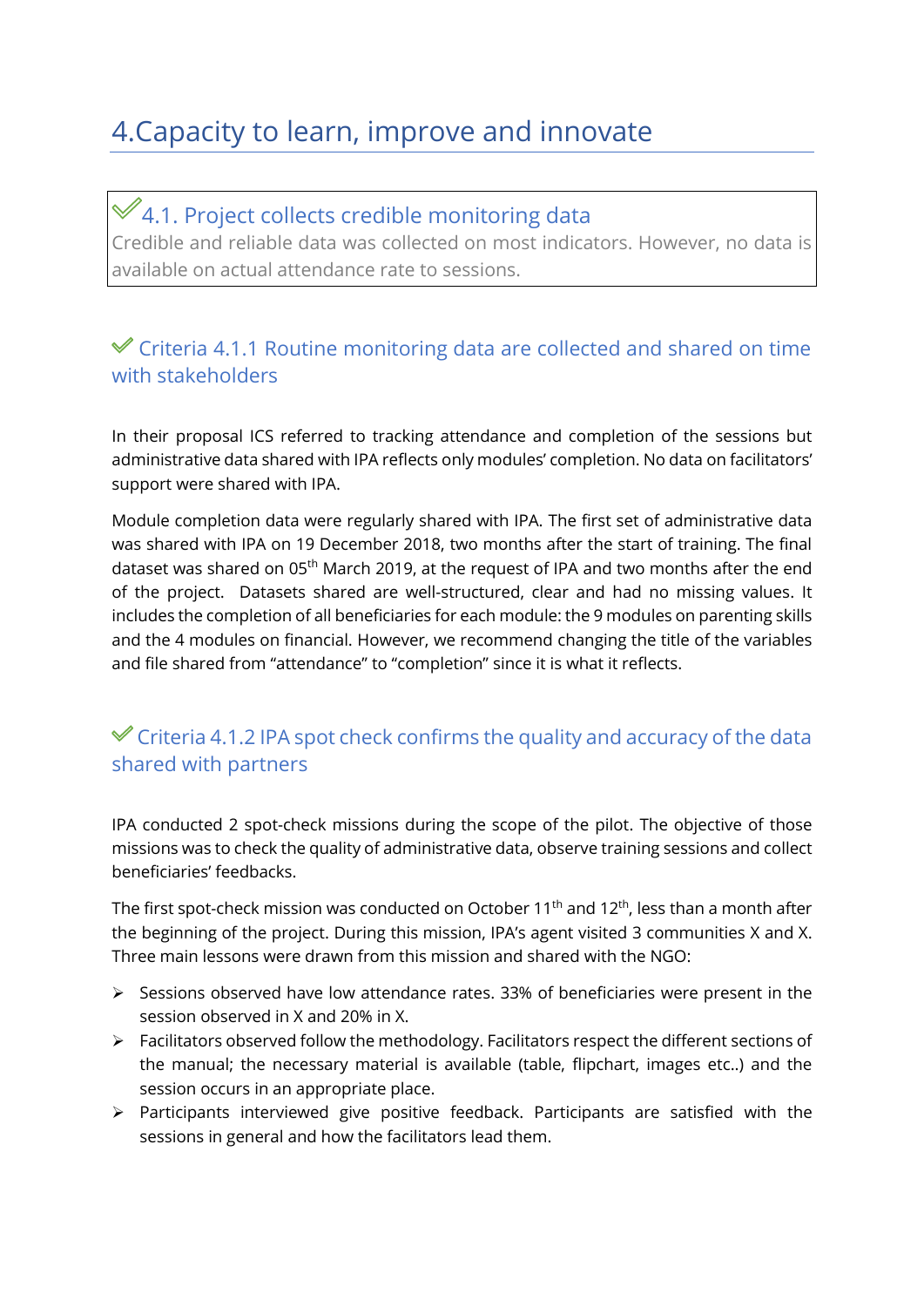The second spot-check was done at the end of the pilot, from January 15<sup>th</sup> to January 17<sup>th</sup>. IPA's agent visited 4 communities (X, X, X, X). The agent evaluated the knowledge of beneficiaries and collected their feedback through focus group discussions. In total, we interviewed 33 beneficiaries (more than 10% of the sample). At this stage of the program, feedback was mostly positive, and all interviewed beneficiaries had a good understanding of the modules.

### $\checkmark$  Criteria 4.1.3 Monitoring data is actionable and aligned with program management

To assess the credibility of data collected by the implementing NGO three key concepts are discussed for each indicator:

- Validity: Valid data accurately capture the core concept one is seeking to measure.
- Reliability: implies that the same data collection procedure will produce the same data repeatedly.
- Unbiased: Measurement bias refers to the systematic difference between how someone responds to a question and the true answer to that question.

ICS' indicators capture the participation in facilitator trainings accurately by looking at the presence of facilitators during Xs training. Since there were few participants, we are confident ICS did suitably collect attendance. In other words, we are confident data on facilitator trainings is reliable. Similarly, we are confident there is no systematic bias.

IPA did not receive the test administrated to facilitators at the end of the training. The test evaluates three levels of knowledge: knowledge of facilitation, knowledge of group management and knowledge of SP modules.

As discussed previously in this report, administrative data does not reflect attendance but only completion. Therefore, we consider that attendance data is not valid and completion data is valid. Disaggregating data on attendance to the main sessions from the catch-up sessions would allow us to validate the reliability of completion data. In addition to this, the fact that for all modules we have the exact same rate of completion for each group casts some doubts on the reliability of data.

As catch-up sessions are not always clearly defined in the way they are implemented, we think recording the attendance rate to the main session is theoretically important for two main reasons. First, theoretically, if we want to discuss the efficiency of the program and how we can refine it, we need to talk about the same delivery channel, meaning, a group session with X participants for X number of hours. Second more precise data on the main session are important to give information about the number of sessions organized and the involvement of the field staff in terms of hours.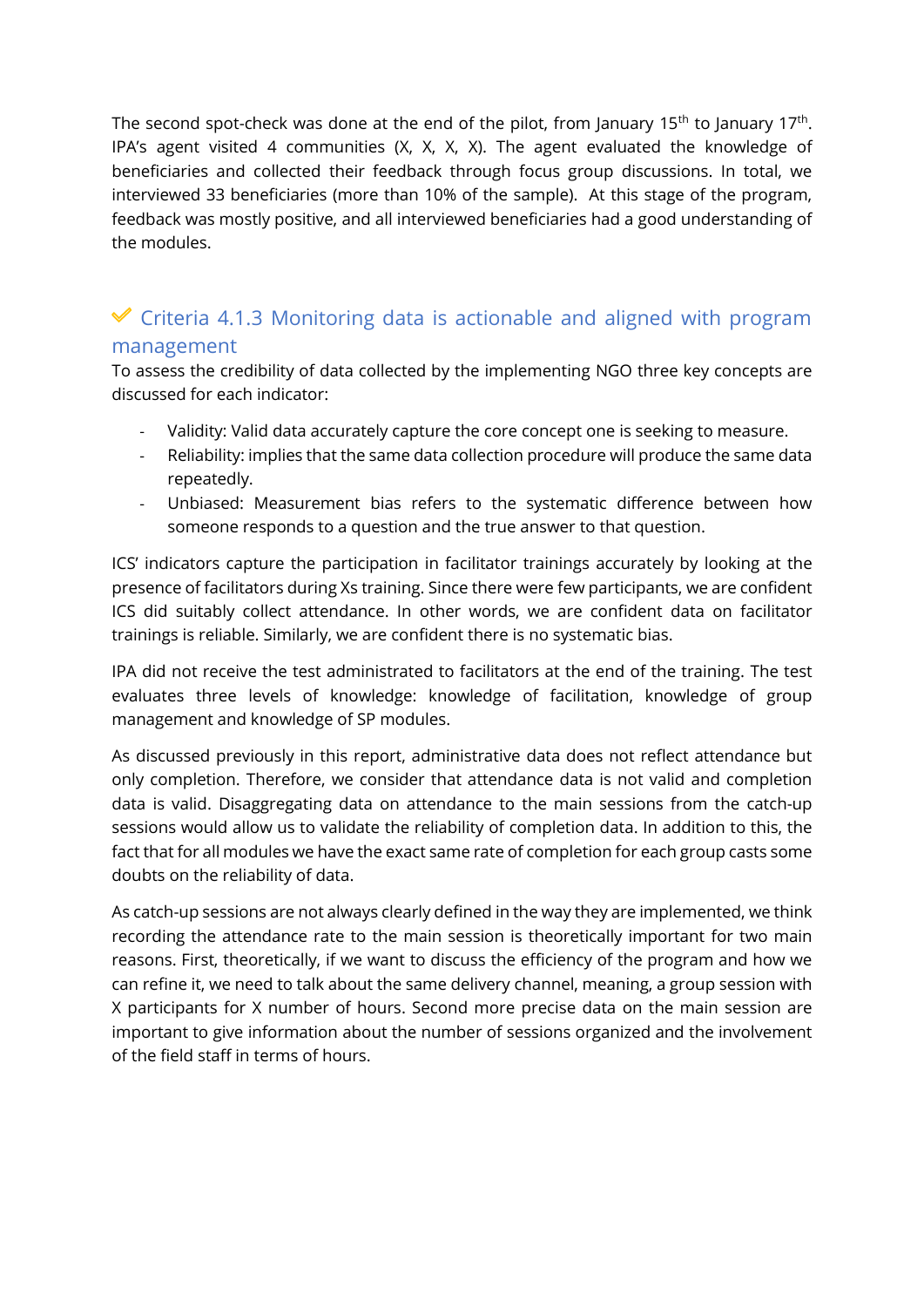#### <span id="page-39-1"></span>*Table 4: Credible data criteria*

| Credible data criteria    | Valid | Reliable | <b>Unbiased</b> |
|---------------------------|-------|----------|-----------------|
| Facilitators' attendance  |       |          |                 |
| Beneficiaries' attendance |       |          |                 |
| Beneficiaries' completion |       |          |                 |

**Recommendation for scale-up:** Record attendance rates for the main session separately to **beneficiaries' completion rate.** 

## <span id="page-39-0"></span> $\mathcal{A}$ 4.2. Monitoring is used to learn and improve:

Based on the information available to stakeholders, appropriate changes in program management and delivery were implemented.

### $\mathscr$  Criteria 4.2.1 Program improving in response to monitoring

Focus group discussions with beneficiaries for ICS' needs assessment have highlighted the importance of integrating women and spouse in the trainings. This suggestion made by the beneficiaries has been considered by ICS who offered to farmers to invite their spouses during trainings.

At the beginning of the program, the attendance rate was lower than the expected rate described in the proposal and matrix. Data attendance and spot-checks enabled ICS to identify the problem of attendance at the beginning of the program. Then, the operational committee decided to take corrective measures to encourage beneficiaries' participation. The measures taken and implemented were:

- Beneficiaries have been allowed to attend any session on a specific day.
- Catch up sessions were organized.

ICS-SP collected demographic data to tailor the training to the specific needs of the population. One of the main findings from this data collection was the prevalence of child abuse that was specifically addressed in the later modules.

ISC-SP also explained during Key Informant Interviews that they implemented a strategy of benchmarking knowledge improvements against the master trainer. Indeed, the master trainer group would act as a reference group to monitor other groups' progress in terms of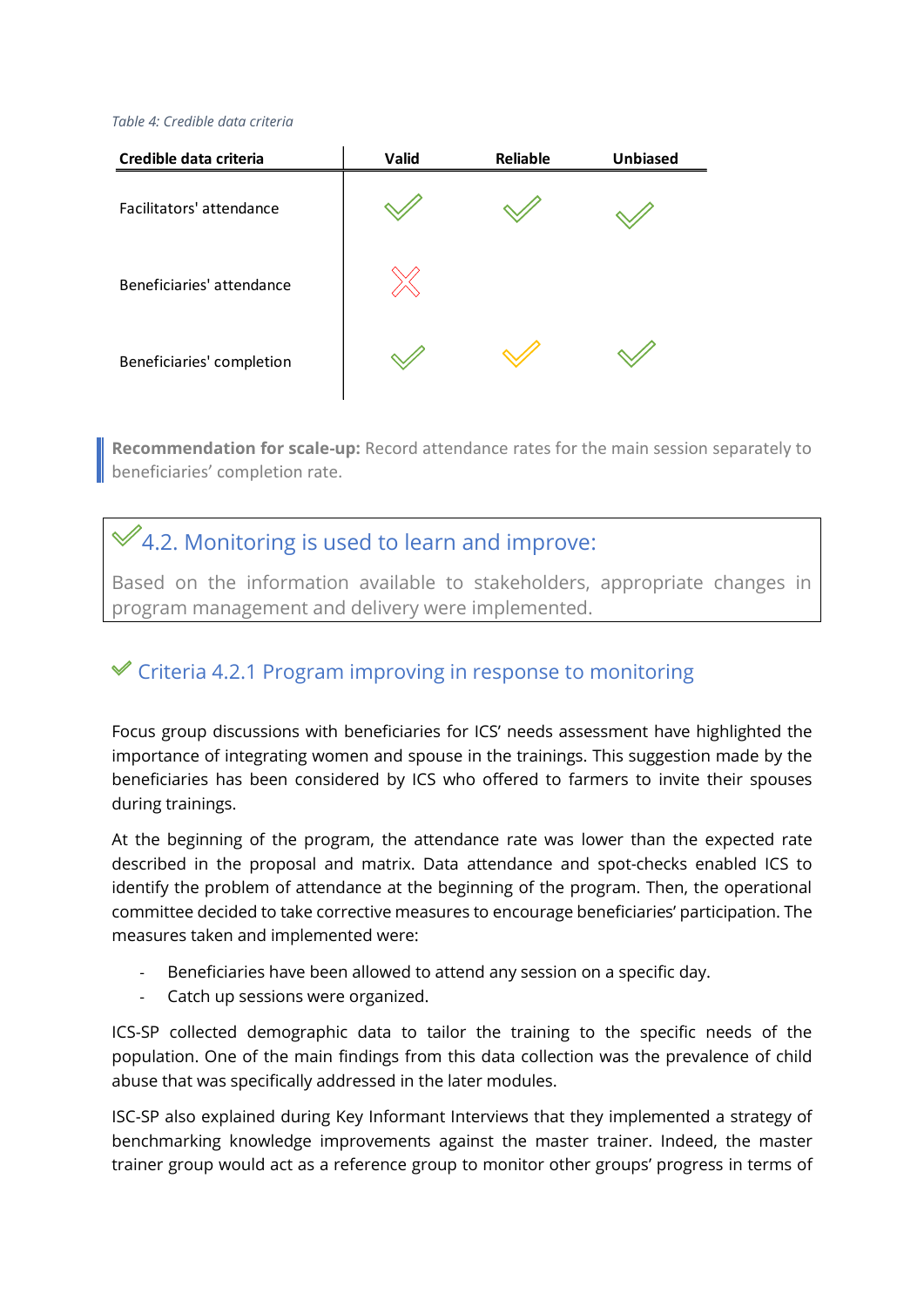learning. ICS would in turn greatly benefit from explaining this approach more in details in the annual report.

ICS did spend a significant amount of time collecting data before and after the program. This data is partly available through the final report but more detailed presentation of data through tables could be created to inform decision.

ICS clearly demonstrated a willingness to learn and incorporate feedback. The local field team has always been very collaborative and ready to exchange with IPA 's staff.

## <span id="page-40-0"></span>5.Sustainability

## <span id="page-40-1"></span> $\mathcal$  5.1. Provides sustained benefit to community

Despite the clear strategy of ICS to train community leaders, focus groups revealed limited concrete actions taken by the community to sustain the project. The community didn't make any kind of financial or in-kind provisions and seem to wait for another partner to continue the project.

### $\blacktriangleright$  Criteria 5.1.1. Signs that the intervention from the pilot will continue to benefit the beneficiaries/community members over time

At the end of the program, IPA administered individual qualitative interviews with all facilitators and focus group discussions with beneficiaries. This section discusses the perspectives of facilitators and beneficiaries on the project's sustainability.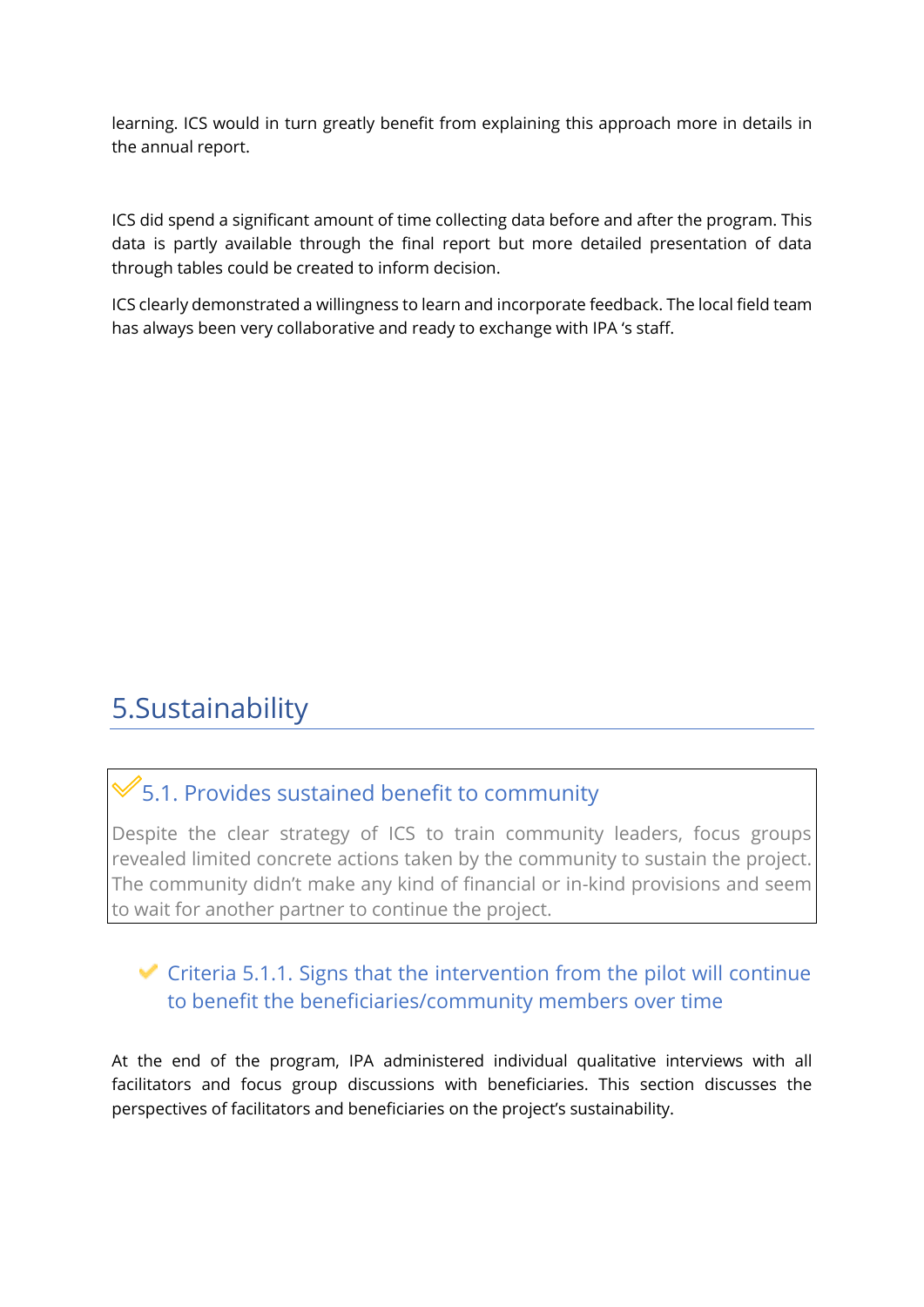#### Prospects of facilitators continuing training over time:

Facilitators mostly believed that the trainings have responded to a real need in the community improving the quality of the communication inside the household. They wished the program could continue and that more beneficiaries could be enrolled. If the project continues, facilitators are willing to go along with the trainings and help on recruiting new participants. *"I'm ready to accompany the project and approach parents to raise their awareness and motivate them".* Facilitators that are BC paid staff also mentioned that they would need financial support if there is a next phase as some declared they had to use their own money for a radio campaign delivered during the pilot. Finally, it is important to note that BC coaches oversee many tasks including supporting the global productivity of cocoa farmers as a pre-requisite. In this sense, without clear direction from the management there is few chances for them to continue delivering the training to communities.

### Prospects of maintaining practices over time:

To maintain changes in practices over time, ICS trained 36 leaders to be role models in their community and sustain the SP training effort. These leaders were trained during a one day workshop that included key services representatives of the community.

The aim of this workshop was for each community to develop an action plan that will guide their future engagements. During the Key Informant Interview IPA asked for these action plans but this work was mostly carried out on flipcharts and ICS's staff was not able to share these documents.

During focus groups, despite the large consensus on the need for the project to continue no one had taken concrete actions to sustain the project. Most respondents declared waiting for BC or other stakeholders to continue supporting the program financially.

### Threats to sustainability

Poor access to services: As mention in the ICS report, the SP training is seen as a prevention program linking parents to ECD services such as birth registration or health facilities. However the very low access to the required services in the targeted communities might play against sustainability.

Strong social norms towards men role in the househld are playing against a change in pratctices by men caregivers.

### <span id="page-41-0"></span> $\mathbb V$  5.2. There are prospects of scale-up beyond GMM2:

Not enough time and resources have been devoted to seeking government and company buy-in during the short period of implementation. Despite the recent creation of ICS office in Abidjan, the organization stills needs to strengthen implementation and engagement capacities. Few concrete potential prospects have been explored for scale-up beyond the company funding.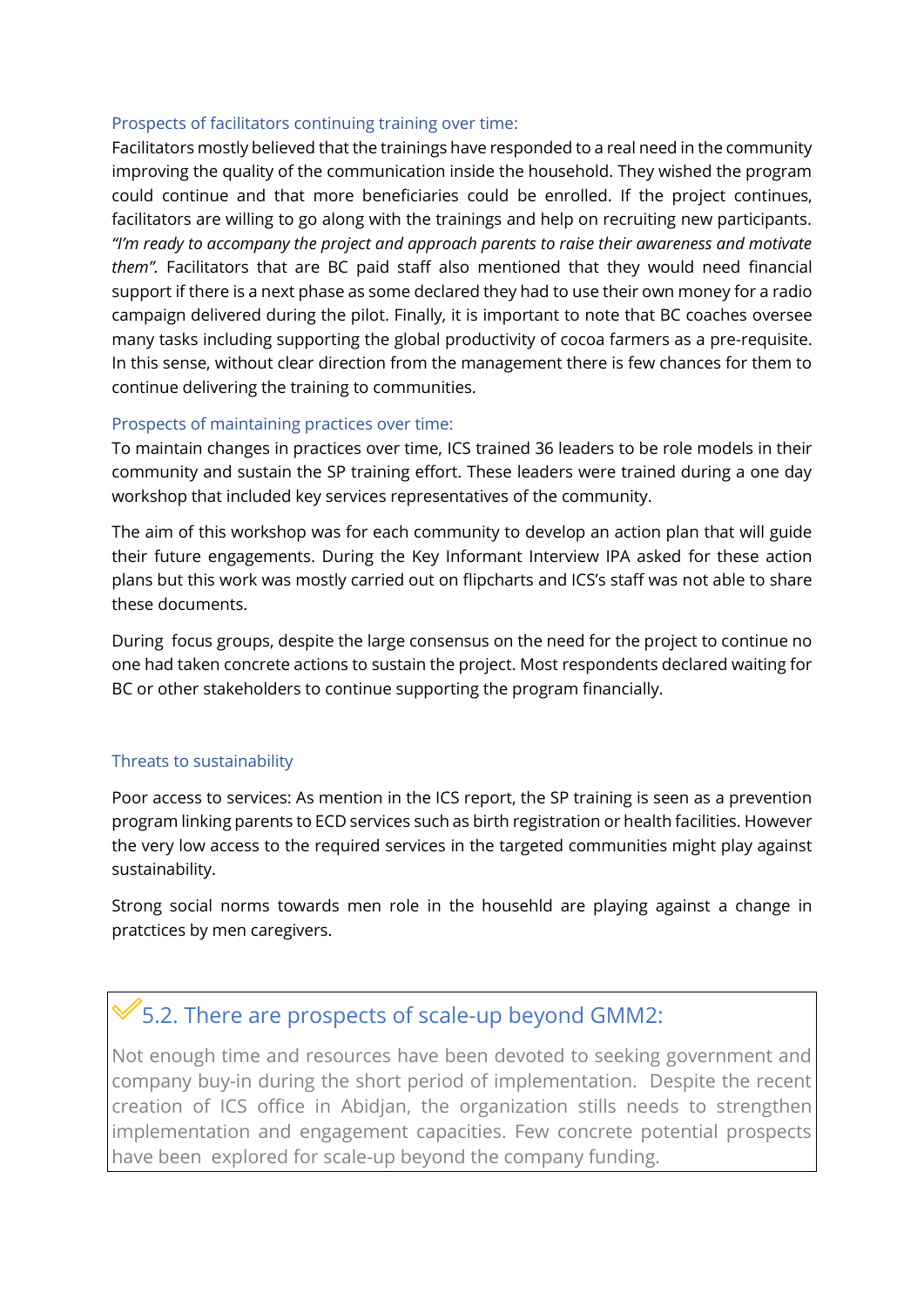### $\checkmark$  Criteria 5.2.1 Evidence of government/partners buy-in

The Company partner demonstrated interest in the ICS-SP approach. Training more of their staff could be an interesting avenue forward. BC staff however mentioned that the involvement of ICS should be revised in the next phases. ICS-SP should in turn train BC staff but take a step back as lead implementer to give the opportunity to local BC staff to have more ownership on the project. Different length and period of implementation could be discussed to better consider the seasonal nature of cocoa cultivation.

Despite clear interest of the BC management in the program, no clear action from BC staff was taken to ensure project continuity

One recommendation received during Key Informant Interviews was also for ICS-SP to be more precise about their vision on what are the best conditions to implement the program and with which model.

### Criteria 5.2.2 Organizational capacity to implement at scale

ICS proved its ability to recruit highly skilled staff that implemented coaching sessions in a timely manner. ICS also recently opened an office and recruited a full-time project manager participating in most meetings with all stakeholders in Ivory Coast. However, the fact that the top management is in Kenya and not speaking French had an adverse effect on the efficiency of the advocacy work and the capacity of the organization to provide a quick answer to specific problems identified in the field.

The scaling vision of the current project has not been clearly defined and further discussions will be organized around the findings of the report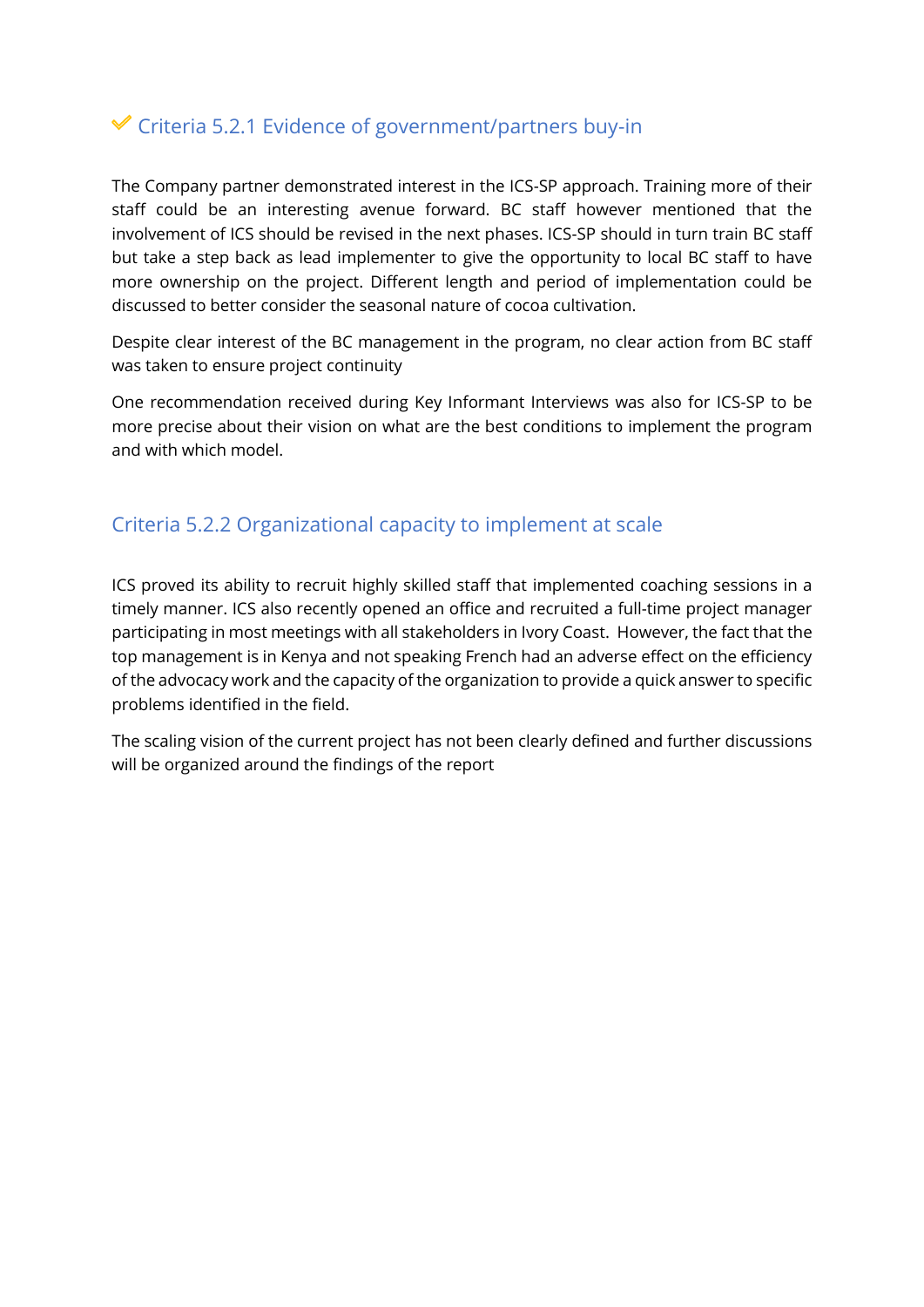

# <span id="page-43-0"></span>6. Brookings input

### **Brookings High-level Feedback on GMM2 ICS-SP BC Project Work Plan 2017-2021** May 30, 2019

### **Project Workplan**

It was exciting to read about the strong outputs the pilot showed. The pilot appears to demonstrate a number of strengths that should help to facilitate scaling and sustainability, including:

- Initiative responds to a deeply felt need by the local community;
- Trainers and beneficiaries had strong positive reactions to the initiative;
- Initiative was able to recognize and react to challenges in real time, such as implementing catch up classes when attendance was low;
- Exciting to see that there was recognition in the scaling plan of the iterative, non-linear nature of scaling, the need for flexibility, and the importance of refining the model to be simple, affordable, and easy to replicate—all key principles behind scaling.

Rather than highlight all of the strengths of the proposal, we have focused below on areas where additional information or thinking could be useful:

- **Limited details on pathways to scale:** While we were happy to see that the plan indicated the intention to simultaneously pursue vertical, horizontal, and organizational scaling pathways, more detail would be useful to flesh out these plans and match them to specific targets and activities. It seemed that the primary proposed pathway to scale is expansion of implementation activities to additional Company partner Farmer Field Schools and integration of Skillful Parenting into BC's supply chain. At the same time, the plan mentions the intention to embed skillful parenting interventions into ECD, nutrition, child protection, social protection and/or economic strengthening programs to ensure long-term sustainability, but further details on plans or activities for how to accomplish this would be useful.
- **Scaling vision and plans:** The scaling goal was broad and could benefit from additional details; though it is positive that the overall goal is to expand the impact of the intervention (rather than just expand the intervention), the plan would benefit from more details around the goals and objectives for scaling in the next phase and beyond. CUE appreciates the acknowledgement of the need to remain flexible and open to iteration and adaptation in the scaling plan, but feels it is also important to begin with a clear and detailed vision of the scaling goal and draft plans for how to get there. This plan would benefit from a more clearly articulated scaling vision, with specific details about targets and activities, including target direct and indirect beneficiaries, new target communities, number of individuals to train in the next phase, etc. While it is great to read the intention to develop the more detailed scaling plan in collaboration with key stakeholders, it would nonetheless be helpful to have more information on the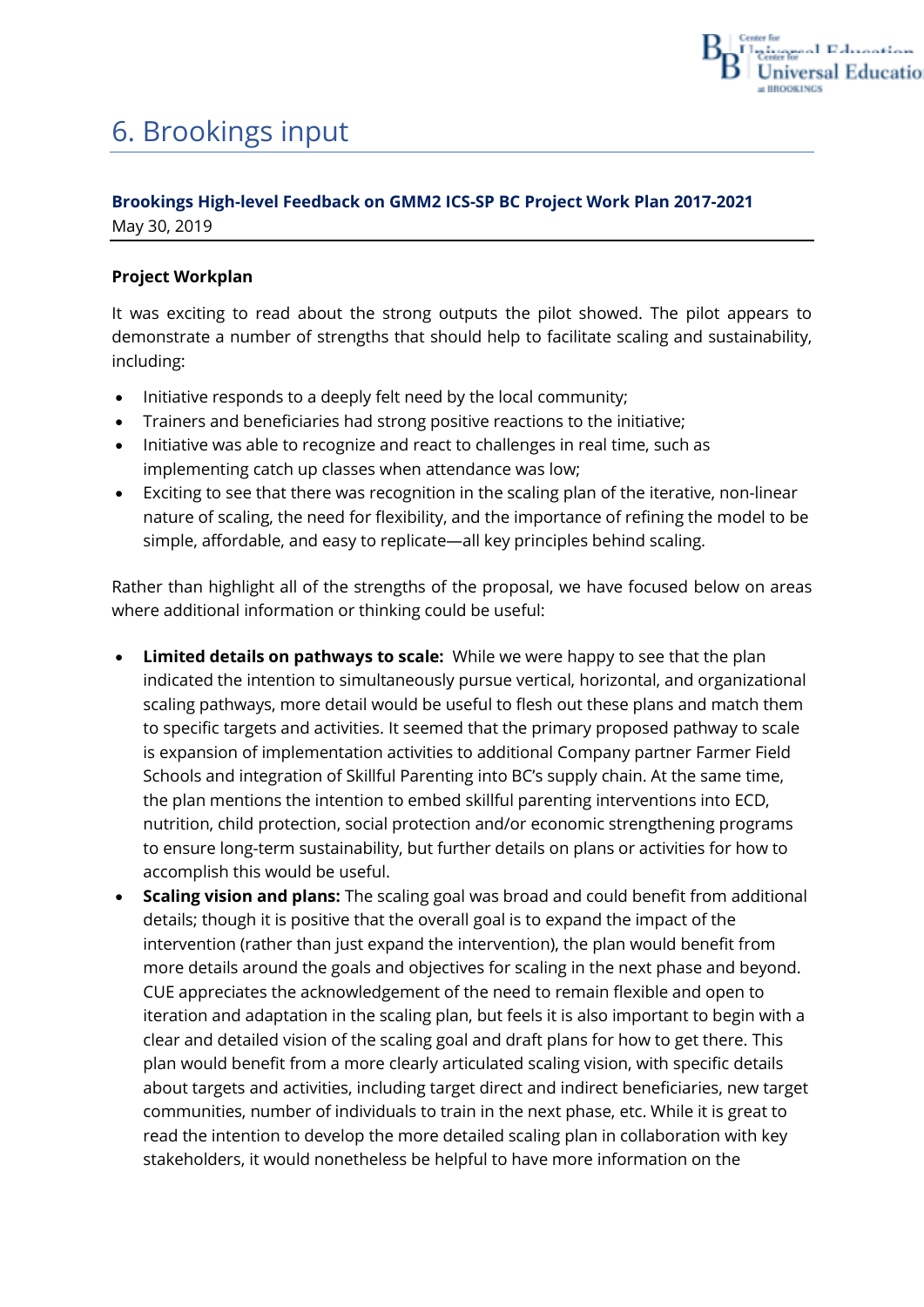proposed plan included, based on lessons learned from the pilot phase and an understanding of the broader landscape.

- Lack of clarity around government take up: The plan includes limited details about how government take up would happen and what activities are planned in this next phase to lay the ground work for that process. It would be useful for the plan to include more discussion around how implementation might be transferred over to the government, whether the government has the capacity to incorporate skillful parenting elements into its current activities, whether BC would continue implementing SP within its own supply chain after transfer, how this process might be aligned with the National Nutrition Program, etc. The partnerships section states the intention to work with relevant government ministries, which is excellent, but does not include further information on which ministries in particular will be targeted and what role these ministries might play. Further, the key activities section states that the intention is to devolve responsibility to government service providers to facilitate longer term service delivery, but it does not appear that plans are in place to test this alternative model during the upcoming phase. It is important not to assume that the model tested in the pilot phase would function in the same way and automatically lead to the same outcomes when delivered in a new context by a different implementer (the government). In short, it is encouraging that the pilot team is already considering questions of long-term sustainability and government integration, but the plan would benefit from additional planning around how this might be specifically accomplished and what activities should be pursued in the short and middle term to achieve this goal.
- **Resources section does not include discussion of financial resources:** While it was encouraging to see the emphasis on and thought put into the non-financial resources required for scaling, it is also important to consider the financial implications of expansion. The resources section did not include a discussion of financial requirements for scaling, potential economies of scale, or possible long-term funding opportunities beyond Company partner. It was excellent to read in the final report that the team planned to assess and document the cost of taking the intervention to scale during the pilot phase and to explore how to pool funding from industry partners, CSOs, government, and donors to ensure long-term sustainability, and it would be very helpful to know if this study was in fact completed and what the results were. More detail on the financial implications of expansion will be necessary when moving forward (such as the mention in IPA's key informant interviews that BC coaches would require financial compensation in the scaling phase).
- **No information is provided about the enabling environment:** The section about the enabling environment would benefit from additional consideration and thought. While some barriers were mentioned, it seems as though additional ones could be included as well or expanded upon. For example, the traditional social norms about the different roles for men and women in the family were clearly confronted during pilot implementation, but there was not consideration as to how these cultural mores might affect or constrain scaling and how these cultural constraints might be addressed. Similarly, there was little discussion around the current political climate, what is happening in the ECD space, the appetite for expanding parenting activities, and how this might change plans for expansion. It will be important for the pilot team to further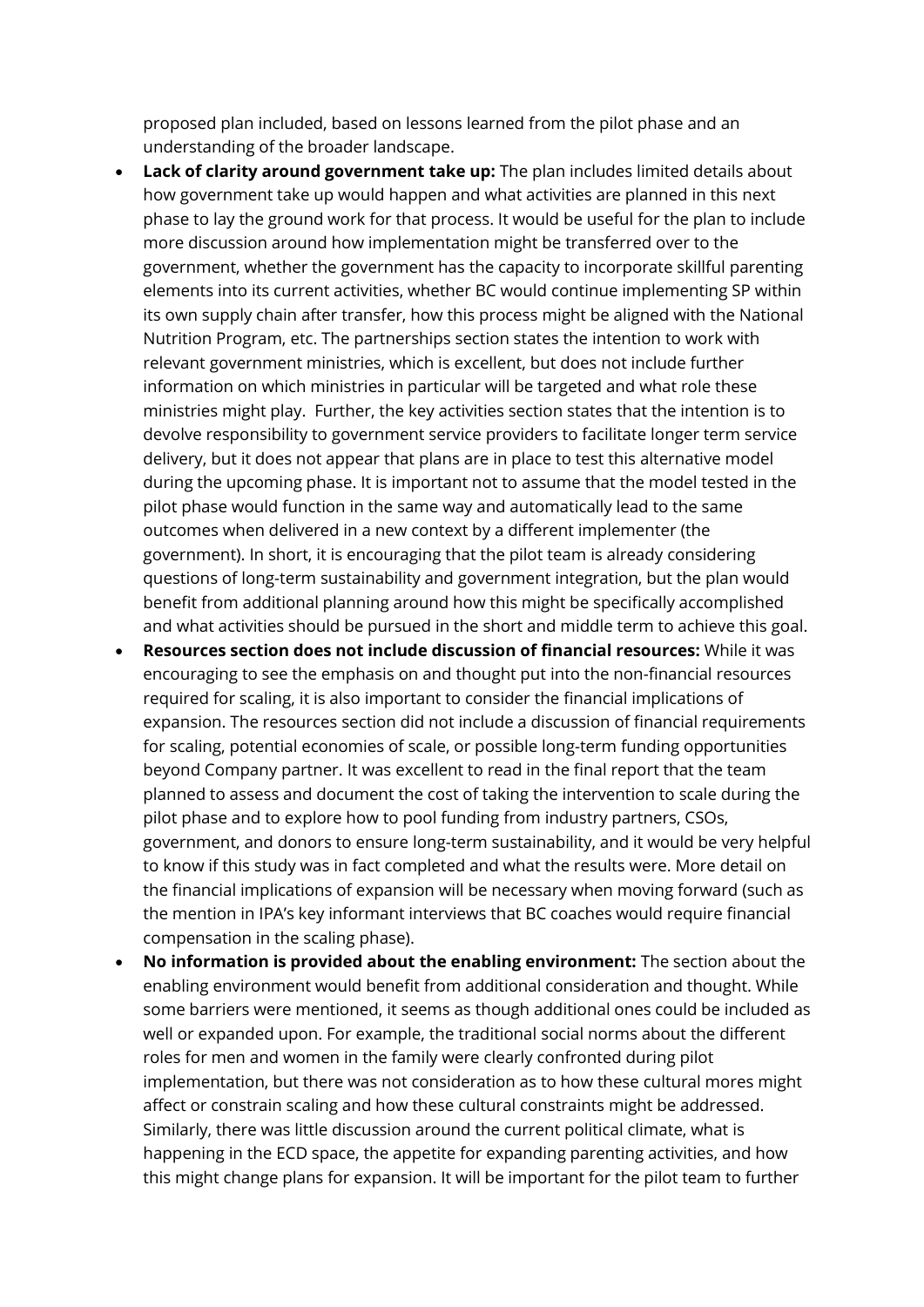examine how the enabling environment might affect the current vision and plans for scale. CUE notes, however, that there might have also been confusion or lack of clarity as to what this question in the scaling plan was asking or more guidance might have been needed to respond fully.

- **Plans for targeting beneficiaries could use more thought:** The IPA report found that, as a result of implementing through the FFSs, beneficiaries were less likely to have young children (ages 0-8) than non-beneficiaries (so the content was not always relevant for them) and were predominantly men. However, the scaling plan describes the intention to continue implementing the program through the FFSs. If this is the intention, it would be useful to also include discussion of how the limitations of the FFS approach might be mitigated or addressed when scaling. While IPA recommends a stronger focus on targeting beneficiaries with children ages 0-8 in the next phase, the scaling plan indicates interest in pursuing the opposite approach—namely, to expand the focus to parents of children ages 0-18, to better address child labor issues. It will be critical to clarify and clearly articulate the primary purpose of the intervention and which beneficiaries are most important to target (is the primary purpose to improve parenting in support of early childhood development or to reduce child labor?) and to consider the delivery mechanism accordingly.
- **Challenge of lack of adequate services:** A stated aim of the intervention is to create awareness among farmers and their families of basic local services in order to increase their access. However, we know that this activity also raised challenges in the pilot phase, when the resulting increase in demand confronted the fact that the services were often not locally available or became overloaded. More consideration should be given to this challenge of increasing demand for services in the face of limited supply or availability—how might they consider addressing this lack of supply in the next stage of implementation? What might they do differently as a result of learning from the first phase?
- **Insufficient information about plans for training, recruiting, and compensating coaches:** The final report and scaling plan mention the need to agree on recruitment criteria, plans for training, compensation, level of effort, etc. for community facilitators in the next phase, but no further information is included in the scaling plan about these issues. Furthermore, given the limitations of the cascade model (particularly the potential for dilution of impact), it would be useful to also give some consideration to how the cascade training model might work and be strengthened at larger scale. It will be important to give additional thought and elaboration to this area, as recruiting, training, mentoring, monitoring, and retaining high-quality facilitators is fundamental to delivering the intervention.
- **Need to explain plans to address factors affecting attendance:** The final report mentioned several challenges that hindered consistent attendance in the sessions, including the rainy season and the distance some beneficiaries live from the training site, but the scaling plan does not discuss how these barriers will be taken into account when planning for the next phase. It also appears from the IPA focus group discussions that there is still a lack of ownership among the beneficiaries over the initiative—IPA reports that despite large consensus around the need for the project to continue, no one has taken concrete actions to sustain the project, and most participants were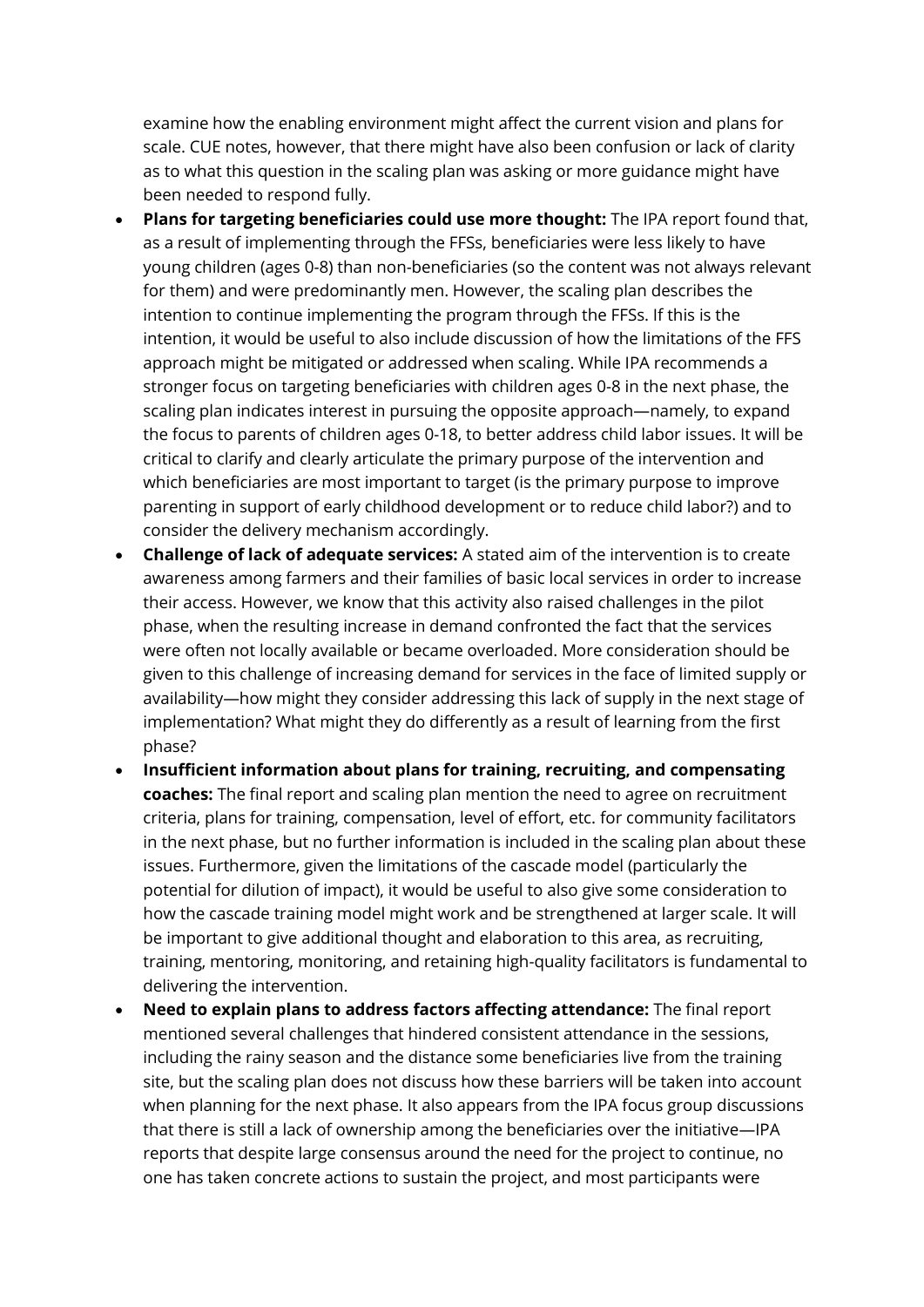waiting for BC or other stakeholders to lead the way. It would be good for ICS and BC to continue to consider how they might further build local ownership in the scale up phase.

• **Lack of information on monitoring and evaluation plans:** The scaling plan and final report did not include an analysis of what worked and did not work well in the M&E activities of the first phase and how M&E plans should be adjusted for the next phase.

### **Other Areas to Consider**

- It is interesting to note that the ICS pilot had difficulty reaching fathers with their parenting intervention, but this intervention primarily reached male beneficiaries given the FFS as the delivery mechanism. This may be a good area of cross-pilot learning and exchange to strengthen plans for the next phase of both interventions.
- It is wonderful that the pilot team intends to facilitate a policy dialogue with government as part of this scaling plan, and CUE feels it would be particularly useful if TRECC could support this plan by coordinating and streamlining this process between the different pilots. This seems to be a good potential area for the Real-time Scaling Lab to support.
- Additionally, the scaling plan mentions that the main challenge they see to scaling is that there are multiple ECD pilots within GMM2, with different approaches, all competing for similar partnerships and resources. This concern has also been echoed in scaling plans from other pilots. CUE sees this as another area where the Real-time Scaling Lab could bring clear value to the process by helping to align scaling visions and activities and better enabling coordination between interventions, particularly in regard to government take up and integration.
- This scaling plan again raised the issue of the maintenance budget, and the need for funding to bridge the gap between the pilot and the extension phase. This seems to be a key learning from the process to date and an area that TRECC should continue to consider moving forward.
- Another key learning of the process to date seems to be the importance of not underestimating the complexity of bringing together so many different stakeholders and the challenges of communication across a variety of partners. The effects of this complexity will likely persist in the next phase.
- Finally, CUE wonders if some of the scaling questions were unclear or confusing to those completing the template. It may be useful to hear feedback from the different project teams to understand where we might improve these questions and clarify what information we are seeking.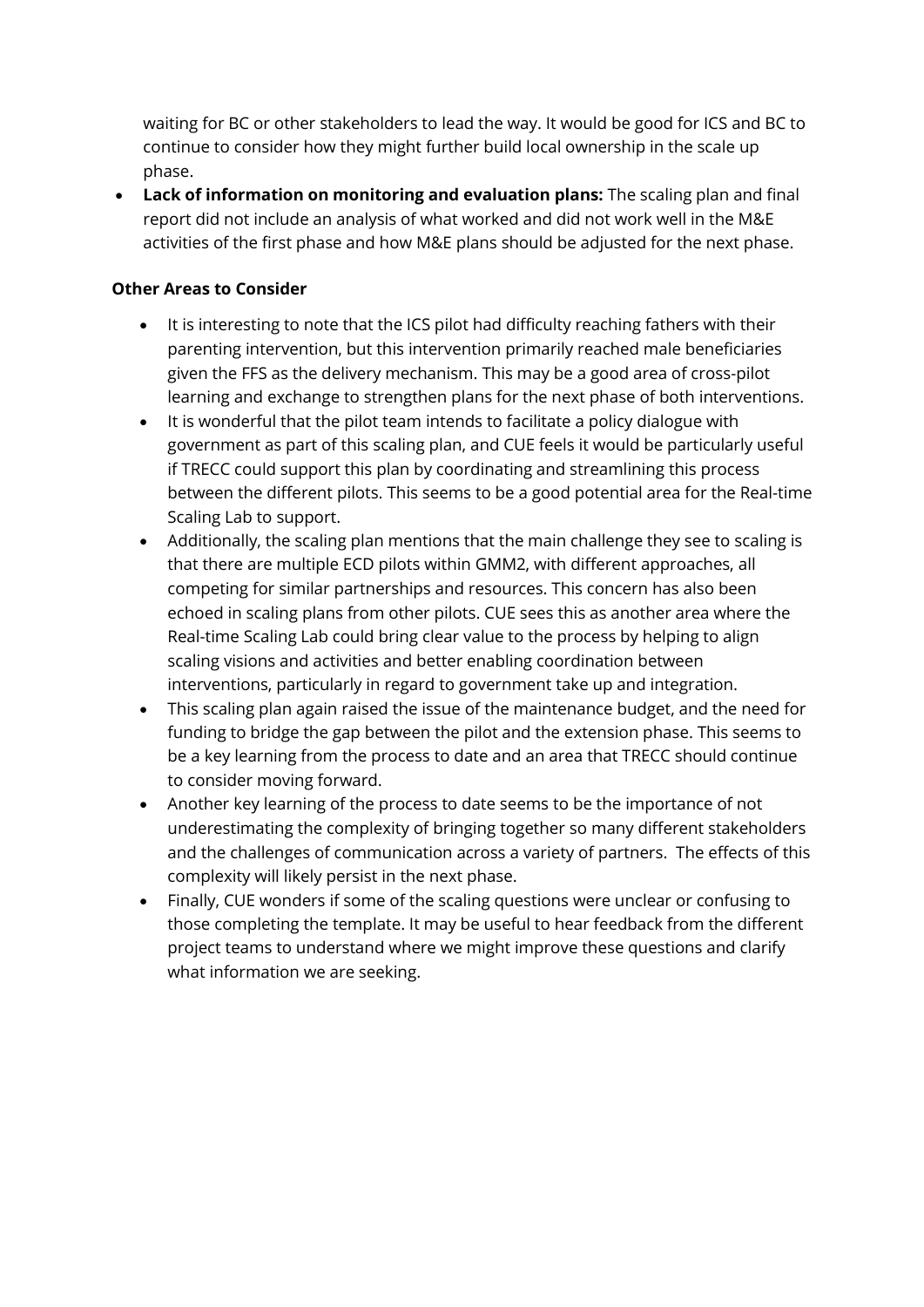## <span id="page-47-0"></span>7. Annexes

| <b>Outcome</b>                                                                                                     | Non-<br>beneficiari<br>es | <b>Beneficiari</b><br>es | <b>Differenc</b><br>e |
|--------------------------------------------------------------------------------------------------------------------|---------------------------|--------------------------|-----------------------|
| Child labor - % of children involved in child<br>labor                                                             | 37.5%                     | 26.3%                    | $-11.2%$ **           |
| % of children who did work that included<br>lifting heavy objects                                                  | 4.7%                      | 3.1%                     | $-1.6%$               |
| % of children who did work that included<br>handling dangerous objects                                             | 15.6%                     | 6.1%                     | $-9.5%$ ***           |
| % of children who did work that included<br>being exposed to smoke or gas                                          | 21.1%                     | 12.3%                    | $-8.8\%**$            |
| % of children who did work that included<br>being exposed to chemicals                                             | 1.6%                      | 0.8%                     | $-0.8%$               |
| % of children who did work that is defined by<br>national law as hazardous or prohibited for<br>children           | 14.1%                     | 16.1%                    | 2.0%                  |
| Violence - % of children exposed to only<br>methods of positive discipline (in the past 30<br>days)                | 27.4%                     | 26.8%                    | $-0.6%$               |
| Negligence - % children left alone/with child<br>under the age of 10 for more than an hour (in<br>the past 7 days) | 17.0%                     | 19.1%                    | 2.1%                  |

<span id="page-47-1"></span>*Table 5: Baseline outcomes on child labor and maltreatment of children\* 

Statistically significant differences marked with asterisks: \*p<0.1; \*\*p<0.05; \*\*\*p<0.01

<span id="page-47-2"></span>*Table 6: Baseline outcomes on access to basic services for children and school attendance* 

| <b>Outcome</b>                                                               | Non-<br><b>beneficiaries</b> | <b>Beneficiaries Difference</b> |              |
|------------------------------------------------------------------------------|------------------------------|---------------------------------|--------------|
| % of children with birth registration                                        | 67.4%                        | 77.3%                           | $9.9\%*$     |
| % of children with vaccination certificate                                   | 96.9%                        | 98.5%                           | 1.6%         |
| % of children attending organized learning or<br>ECD program (3-5 years old) | 4.9%                         | 18.8%                           | $13.9%$ **   |
| % of children having attended school (6-8 years<br>old)                      | 83.3%                        | 90.0%                           | 6.7%         |
| % of children enrolled in school for school year<br>2018/19 (6--8 years old) | 83.3%                        | 76.7%                           | $-6.6%$      |
| % of children that often miss school during<br>school days (6--8 years old)  | 50.0%                        | 13.3%                           | $-36.7\%$ ** |

Statistically significant differences marked with asterisks: \*p<0.1; \*\*p<0.05; \*\*\*p<0.01

<span id="page-47-3"></span>*Table 7: Baseline outcomes on male caregivers' involvement in bringing up children*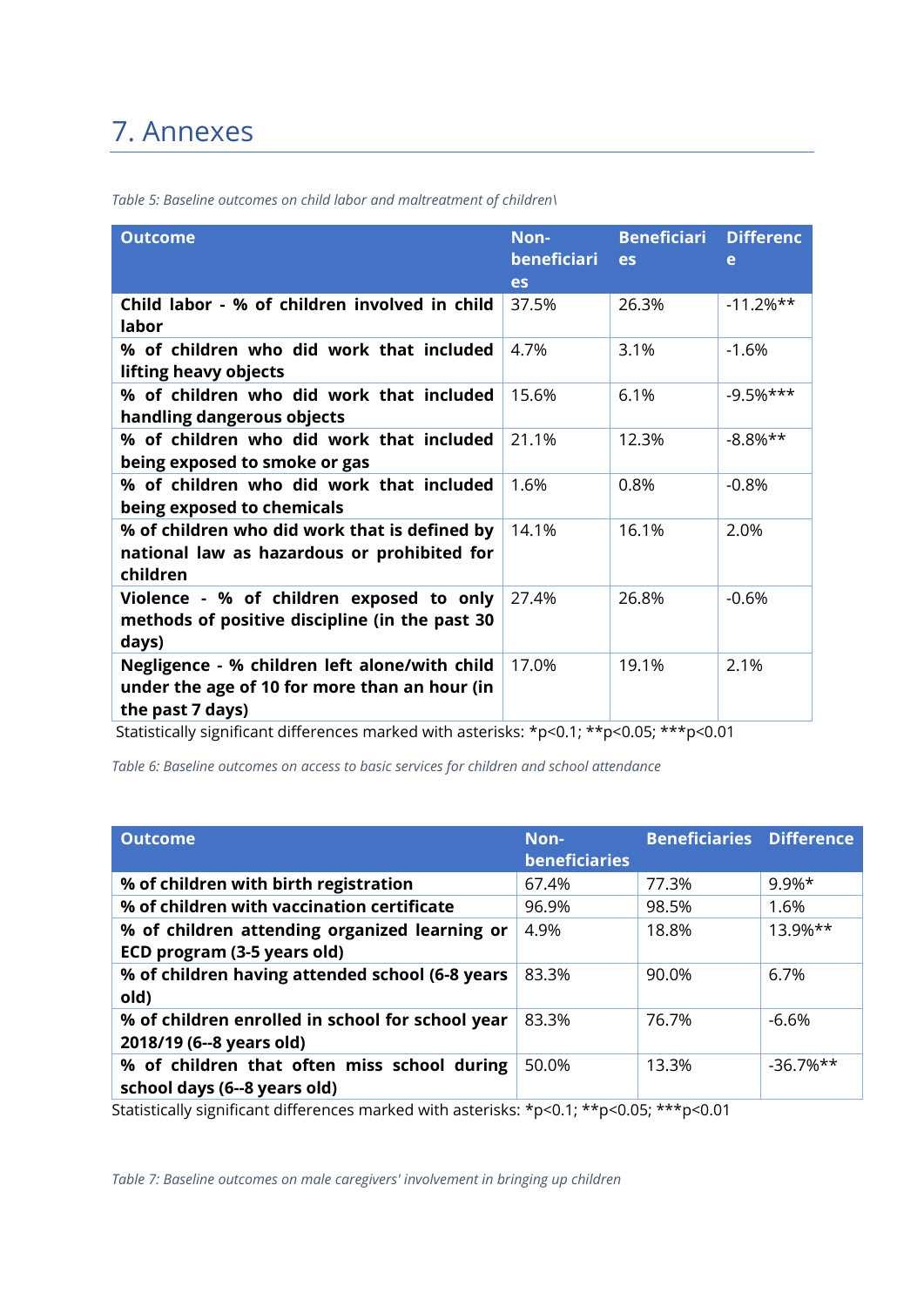| <b>Outcome</b>                                                                     | Non-         | <b>Beneficiarie</b> | <b>Differenc</b> |
|------------------------------------------------------------------------------------|--------------|---------------------|------------------|
|                                                                                    | beneficiarie | S                   | e                |
|                                                                                    | $\mathbf S$  |                     |                  |
| Average number of child-rearing activities                                         | 4.06         | 3.38                | $-68$            |
| that male caregivers engaged in in the past                                        |              |                     |                  |
| 3 days (0 to 8)                                                                    |              |                     |                  |
| % of male caregivers having engaged in at                                          | 32.4%        | 25.5%               | $-6.9%$          |
| least 7 out of 14 child-rearing activities (in                                     |              |                     |                  |
| the past 3 days)                                                                   |              |                     |                  |
| % of male caregivers having read to at least                                       | 25.0%        | 18.9%               | $-6.1%$          |
| one child (in the past 3 days)                                                     |              |                     |                  |
| % of male caregivers having told stories to                                        | 18.8%        | 31.6%               | 12.8%            |
| at least one child (in the past 3 days)                                            |              |                     |                  |
| % of male caregivers having sang to at least                                       | 25.0%        | 33.7%               | 8.7%             |
| one child (in the past 3 days)                                                     |              |                     |                  |
| % of male caregivers having taken outside at                                       | 41.7%        | 38.9%               | $-2.8%$          |
| least one child (in the past 3 days)                                               |              |                     |                  |
| % of male caregivers having played with at<br>least one child (in the past 3 days) | 54.2%        | 38.9%               | $-15.3%$ *       |
| % of male caregivers having drawn to at                                            | 31.3%        | 32.6%               | 1.3%             |
| least one child (in the past 3 days)                                               |              |                     |                  |
| % of male caregivers having looked after at                                        | 52.1%        | 51.6%               | $-0.5%$          |
| least one child (in the past 3 days)                                               |              |                     |                  |
| % of male caregivers having spent time with                                        | 60.4%        | 51.6%               | $-8.8%$          |
| at least one child (in the past 3 days)                                            |              |                     |                  |
| % of male caregivers having fed at least one                                       | 27.1%        | 22.1%               | $-5.0%$          |
| child (in the past 3 days)                                                         |              |                     |                  |
| % of male caregivers having taken care of at                                       | 52.1%        | 45.3%               | $-6.8%$          |
| least one child when child was sick (in the                                        |              |                     |                  |
| past 3 days)                                                                       |              |                     |                  |
| % of male caregivers having bathed at least                                        | 35.4%        | 31.6%               | $-3.8%$          |
| one child (in the past 3 days)                                                     |              |                     |                  |
| % of male caregivers having talked to at                                           | 75.0%        | 76.8%               | 1.8%             |
| least one child (in the past 3 days)                                               |              |                     |                  |
| % of male caregivers having taught at least                                        | 6.3%         | 21.1%               | 14.8%**          |
| one child how to walk (in the past 3 days)                                         |              |                     |                  |
| % of male caregivers having taught at least                                        | 70.8%        | 63.2%               | $-7.6%$          |
| one child other useful things (in the past 3                                       |              |                     |                  |
| days)                                                                              |              |                     |                  |

Statistically significant differences marked with asterisks: \*p<0.1; \*\*p<0.05; \*\*\*p<0.01

<span id="page-48-0"></span>*Table 8: Baseline outcomes on parental knowledge and skills* 

| Outcome (includes all respondents)         | Non-<br><b>beneficiaries</b> | <b>Beneficiaries Difference</b> |      |
|--------------------------------------------|------------------------------|---------------------------------|------|
| % of respondents who believe that physical | 16.2%                        | 18.3%                           | 2.1% |
| punishment is part of bringing up children |                              |                                 |      |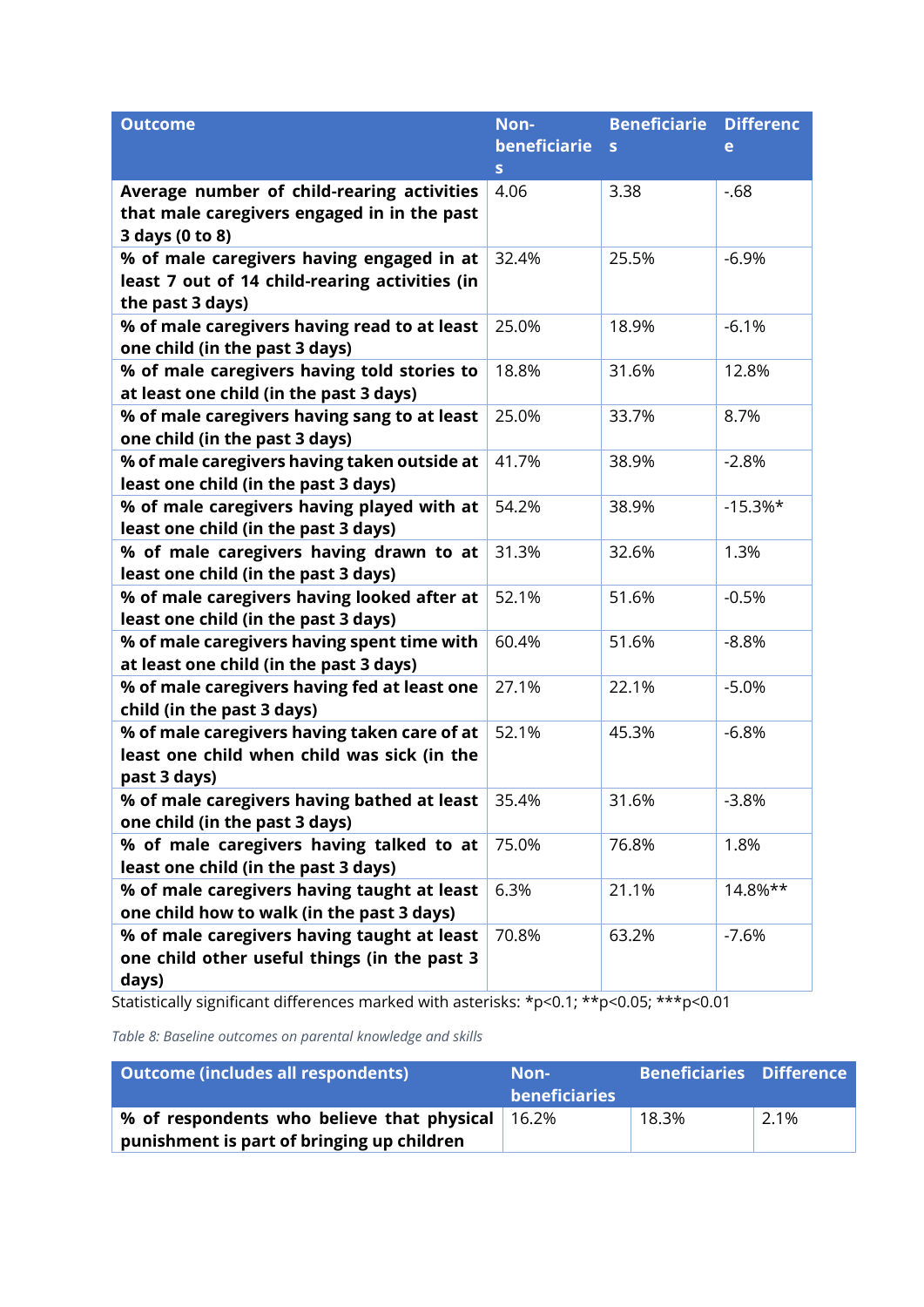| Average score on identifying activities that $ 2.56 $<br>stimulate child's cognitive, speech, emotional<br>and physical development (0 to 4) | 2.62 | .06   |
|----------------------------------------------------------------------------------------------------------------------------------------------|------|-------|
| Average score on identifying benefits of 1.91<br>developmentally stimulating activities (0 to 4)                                             | 2.07 | .15   |
| Average score on identifying methods of 1.37<br>positive discipline (0 to 5)                                                                 | 1.25 | $-12$ |

Statistically significant differences marked with asterisks: \*p<0.1; \*\*p<0.05; \*\*\*p<0.01

| Outcome (includes male respondents only)                                                                                                     | Non-<br><b>beneficiaries</b> | <b>Beneficiari</b><br><b>es</b> | <b>Differen</b><br><b>ce</b> |
|----------------------------------------------------------------------------------------------------------------------------------------------|------------------------------|---------------------------------|------------------------------|
| % of respondents who believe that physical<br>punishment is part of bringing up children                                                     | 16.2%                        | 18.5%                           | 2.3%                         |
| Average score on identifying activities that<br>child's<br>stimulate<br>cognitive,<br>speech,<br>emotional and physical development (0 to 4) | 2.56                         | 2.61                            | .05                          |
| Average score on identifying benefits of<br>developmentally stimulating activities (0 to<br>4)                                               | 1.91                         | 2.04                            | .13                          |
| Average score on identifying methods of<br>positive discipline (0 to 5)                                                                      | 1.37                         | 1.24                            | $-13$                        |

Statistically significant differences marked with asterisks: \*p<0.1; \*\*p<0.05; \*\*\*p<0.01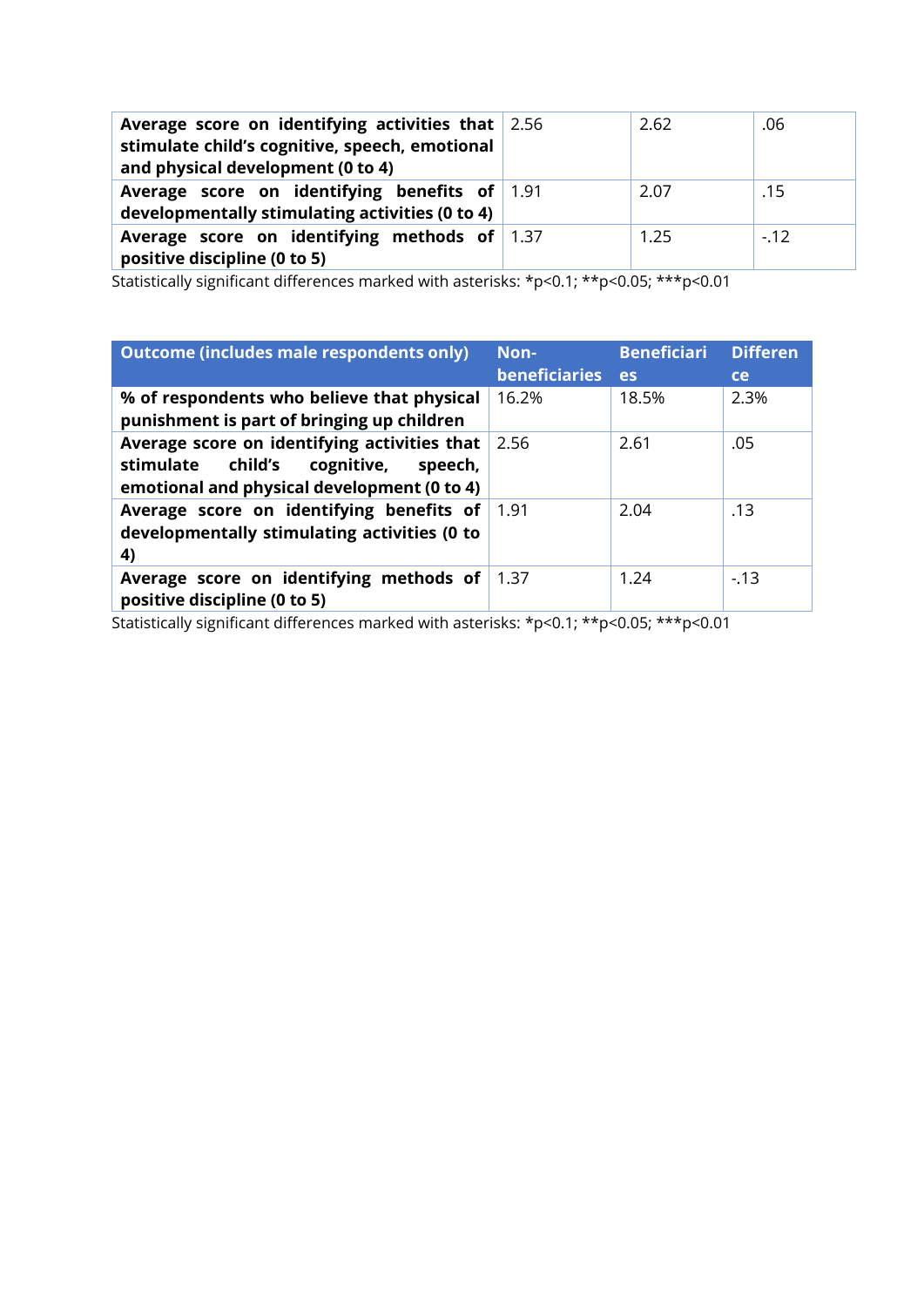## Annex 5: ICS training modules

| Module                                                           | Content                                                                                                                                                                                                                                                                                                                                                                                                                                                                                                                                             | Month of<br>implementation | Nb of sessions | <b>ECD focus sessions</b> |
|------------------------------------------------------------------|-----------------------------------------------------------------------------------------------------------------------------------------------------------------------------------------------------------------------------------------------------------------------------------------------------------------------------------------------------------------------------------------------------------------------------------------------------------------------------------------------------------------------------------------------------|----------------------------|----------------|---------------------------|
| Module 1: Family relations (SP)                                  | A diolog is created around the definition and the importance of the family in the African society. This includes extended family<br>relations and relations between parents and spouses impacts on children's development. Take advantage of the values and<br>capacities of teh family                                                                                                                                                                                                                                                             | Sep 2018 - Oct 2018        |                | $\Omega$                  |
| Module 2: Roles and responsibilities of<br>skillful parents (SP) | Les informations sur les étapes de développement de l'enfant, les besoins des enfants et les styles parentaux, suivi de la<br>discussion sur les rôles et responsabilités d'un bon parent, y compris les informations spécifiques sur l'importance pour les pères<br>de rester disponibles, réactifs et impliqués dans le processus de la parentalité.                                                                                                                                                                                              | Sep 2018 - Oct 2018        |                | <sup>0</sup>              |
| Module 3: Early Childhood<br>Development                         | Les informations sur la stimulation adaptée à l'âge et les activités de jeu nécessaires pour promouvoir le développement de<br>l'enfant. Les parents recevront également des informations sur la façon dont ils doivent positivement orienter le comportement<br>d'un enfant.                                                                                                                                                                                                                                                                       | Oct-18                     | $\mathbf{1}$   | $\overline{1}$            |
| <b>Module 4: Nutrition</b>                                       |                                                                                                                                                                                                                                                                                                                                                                                                                                                                                                                                                     | Oct-18                     |                |                           |
| Module 5: Self-esteem and self-care<br>(SP)                      | Les informations sur les raisons pour lesquelles l'estime de soi est importante dans le rôle parental et quels facteurs contribuent à<br>influencer l'estime de soi, y compris le développement de l'estime de soi chez les enfants et l'importance du soin personnel et la<br>gestion du stress.                                                                                                                                                                                                                                                   | Oct-18                     | $\mathbf{1}$   | $\Omega$                  |
| Module 6: Value and discipline (SP)                              | Les informations sur l'importance des valeurs familiales positives dans le processus de la parentalité, les différences entre la<br>discipline et la punition et la résolution de problèmes liés à l'âge. La discipline ; comment améliorer le comportement positif chez<br>les enfants et gérer les comportements difficiles chez les enfants.                                                                                                                                                                                                     | Oct-18                     |                | $\Omega$                  |
| <b>Module 7: Communication (SP)</b>                              | Les informations sur les caractéristiques d'une bonne conversation et les 4 C de la communication dans la famille<br>(communication, attention, engagement et valeurs communes). Comment communiquer avec les enfants et les obstacles et les<br>solutions pour une communication efficace entre les conjoints, entre les parents et leurs enfants.                                                                                                                                                                                                 | <b>Nov-18</b>              | $\mathbf{1}$   | $\Omega$                  |
| Module 8: Child protection                                       | Les informations sur les différents types de maltraitance et de négligence (notamment le travail des enfants), les causes de<br>maltraitance et de négligence des enfants. Les effets de la maltraitance et la négligence des enfants, et les mythes et préjugés sur<br>la maltraitance et la négligence des enfants. Suivi de la prévention et la réponse à la maltraitance et à la négligence des enfants, y<br>compris les facteurs de risque à la maison, à l'école et dans la communauté. Comment réduire les facteurs de risque et les signes | <b>Nov-18</b>              | $\overline{2}$ | $\overline{2}$            |
| Module 9: Family Budgeting (SP)                                  | : Les informations sur la stimulation adaptée à l'âge et les activités de jeu nécessaires pour promouvoir le développement de<br>l'enfant. Les parents recevront également des informations sur la façon dont ils doivent positivement orienter le comportement<br>d'un enfant.                                                                                                                                                                                                                                                                     | Dec 2018 - Jan 2019        |                | $\Omega$                  |
|                                                                  |                                                                                                                                                                                                                                                                                                                                                                                                                                                                                                                                                     | tot                        | 13             |                           |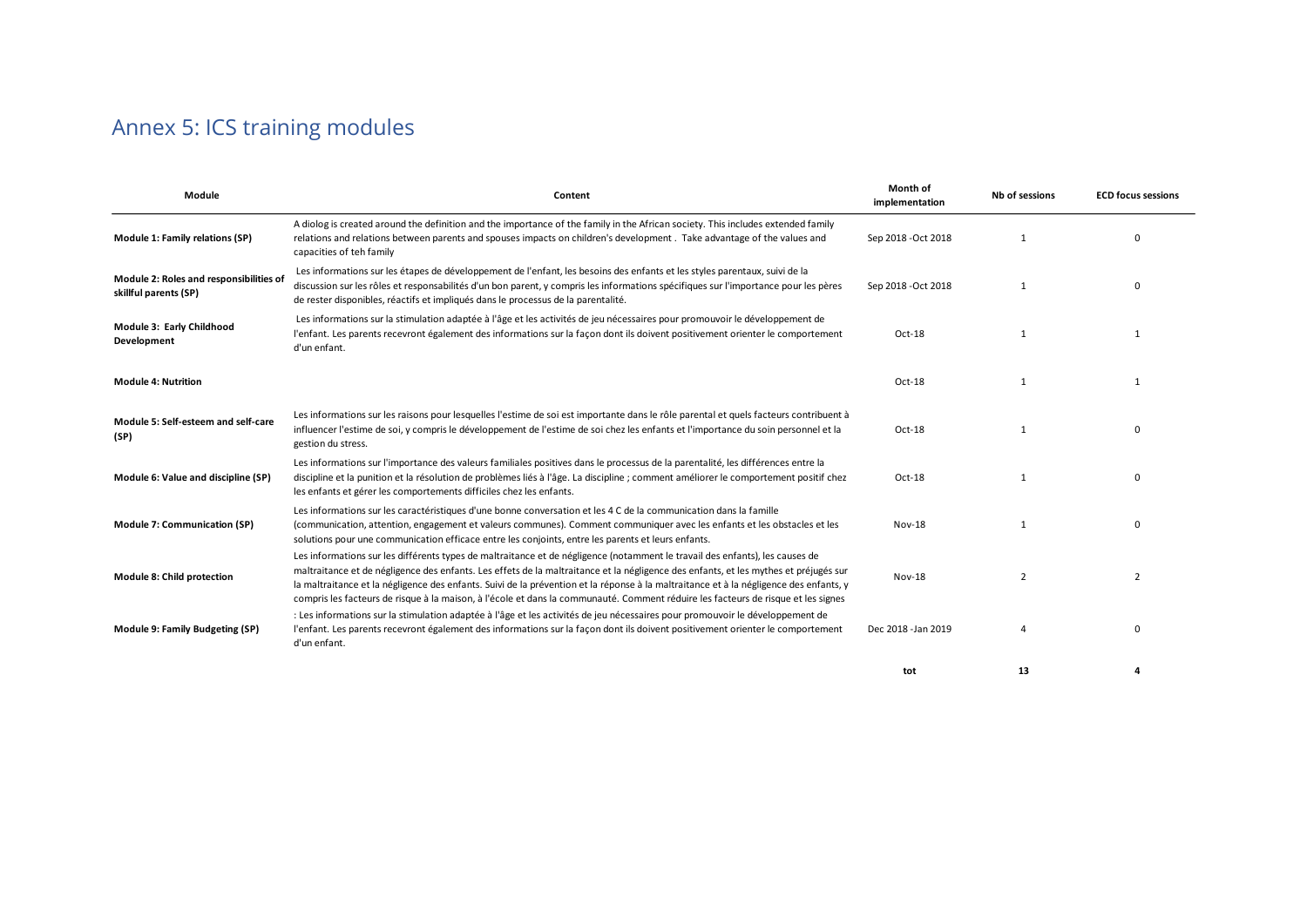### Annex A: IPA General methodology

#### **1. Introduction**

The Independent Data Collection (IDC) is led by IPA in the context of the TRECC-GMM2 project in order to inform the Evaluation Matrix. This comes in complement to the administrative data collected by the respective M&E team of each pilot. The objective is to better understand the context in which the pilots are being implemented, learn and provide feedback and recommendations to TRECC, implementers and companies.

This document presents the protocol guiding our independent data collection. It is organized in two main parts: first, the methodology (this document) and second, its application to the specifics of each pilot. The methodology part includes 5 main sections about: i) the different waves of data collection; ii) the data collection methods; iii) the sampling strategy; iv) data quality; and v) the regulatory requirements. The part on the pilots includes as many sections as the number of pilots.

#### **2. Waves of data collection**

There will be three to four data collection rounds per pilot. Ideally, we will run one before the beginning of the intervention (baseline), one or two during the implementation (follow-up) and one at the end of the pilot (end-line).

In each round, the type of information collected, and interviews conducted may change. For instance, it may be relevant to look at the beneficiary selection criteria into the program at the baseline but not during the follow-up or the end-line.

In general, the baseline survey will analyze the situation before the intervention starts and how the selection criteria into the program affect the overall profile of the beneficiaries. The follow-up surveys will focus on tracking the activities, outputs and learning process during implementation. The end-line survey will focus on beneficiaries and contribute to understand whether and how the intervention affected them.

### **3. Data collection methods**

We will combine quantitative and qualitative data collection through individual surveys, focus groups, Key Informant Interviews and direct observations.

### **Individual quantitative survey (IQS)**

### Design

The 30-45 minute individual survey collects quantitative data and targets direct beneficiaries, indirect beneficiaries and non-beneficiaries at the unit level (i.e. at the individual level or the household level) of the intervention. The three main goals of the IQS are to provide data to assess programs against the evaluation matrix, validate the administrative data collected by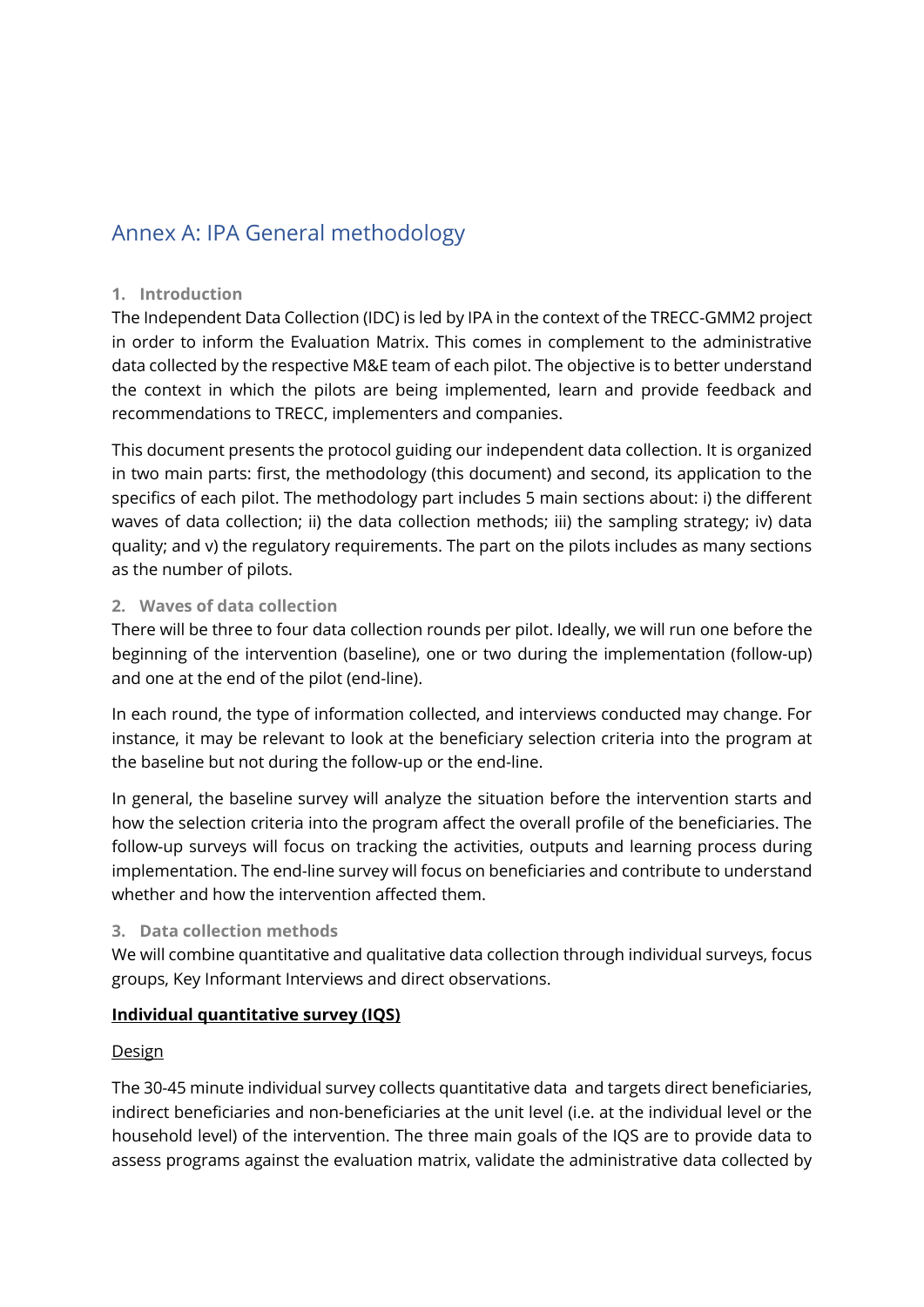the implementer and give a general idea of the local context. Survey questions are designed based on the Theory of Change and the log frame.

### **Implementation**

Staffing (Other than the permanent staff) per wave of data collection

- Enumerators (probably 4-5)
- Team Leader (probably 1)
- Back-checker (probably 1)

Staff will be selected from the IPA database to meet the criteria specific to each position and trained.

• Number of interviews

The sample size of the IQS will depend on the number of beneficiaries and the size of the population in the village/ community selected.

**4. Sampling for quantitative survey**

### **Sampling method**

### Sampling of beneficiaries

The beneficiaries are the principal source of information which will be used during each round of IDC. They will be selected from a list provided by the implementer, using a sampling method specific to each pilot, detailed in the separate sections for each pilot.

### Sampling of non-beneficiaries

In addition of the beneficiaries, we may need to interview non-beneficiaries at baseline if the targeting of the program to a specific segment of the population is an important part of the program. In those cases, non-beneficiaries (similar to the beneficiaries except that they are not taking part to the program) will be selected using a systematic choice from a listing done with village chief, Community agent etc. In most cases it won't be necessary to survey nonbeneficiaries during follow-up or end-line surveys, because baseline data will be sufficient to assess the program's success in targeting the beneficiaries most in need.

### Sample size

Determining a sample size to have credible and reliable results is very important. Thus, the main criteria to determine our sample size will be to achieve a representative sample within the budget, and ensure that we have adequate statistical power to detect target changes on key indicators between baseline and end-line for immediate outcomes. The default parameters for our sample size calculations are:

- − Margin of error: We will use the standard margin of error of 10% percent, where the budget allows.
- − Confidence interval: we will use the standard rate of 95%.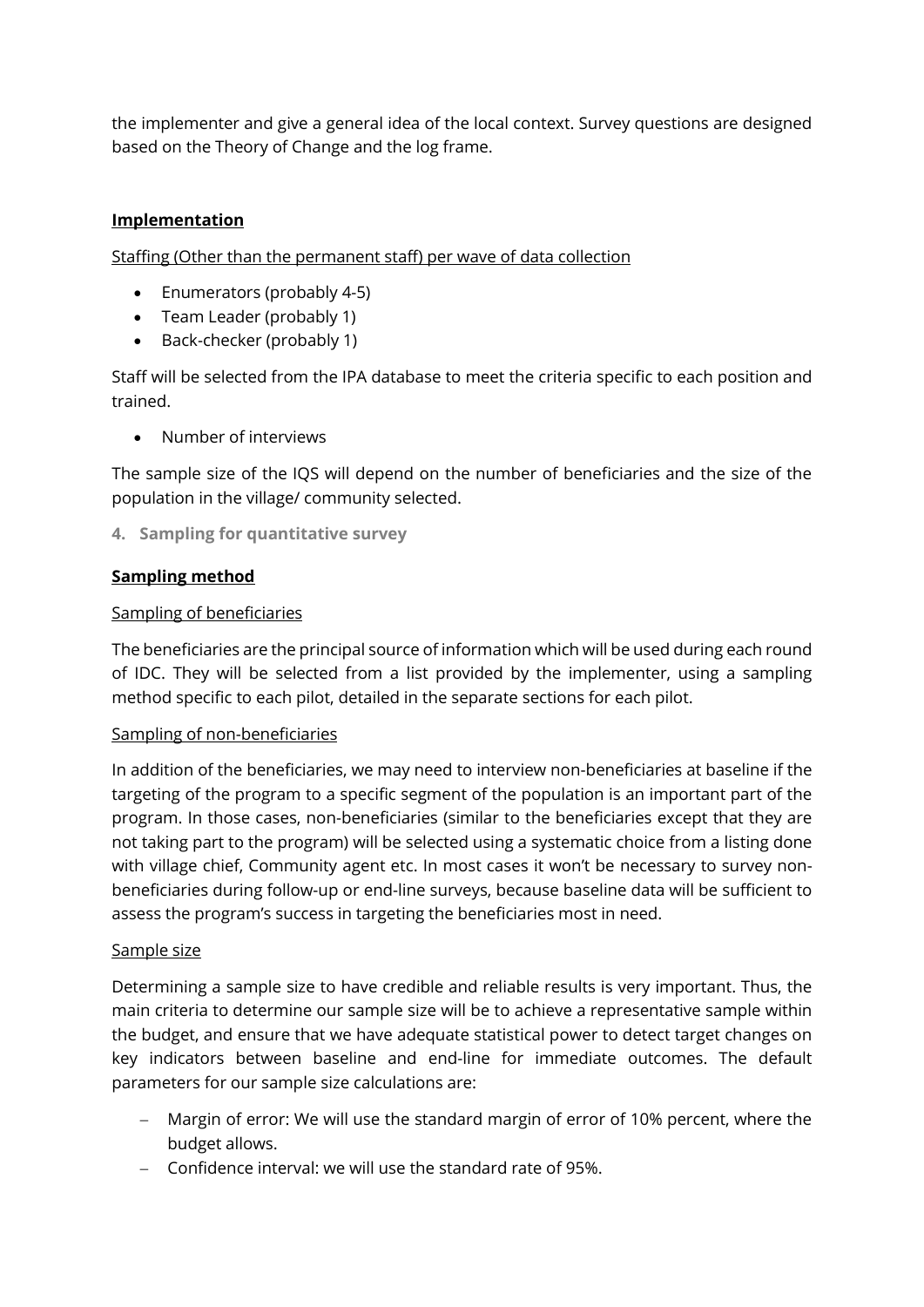This means that we will be able to say with 95% confidence that the true value of variable of interest is within 5 percentage points of our sample estimate.

The general formula we use in our Sample size calculator is:

$$
n \ge \frac{\alpha * N}{N + \alpha - 1} \text{ avec } \alpha = \left(\frac{z}{\varepsilon}\right)^2 * p * (1 - p) \quad \text{(E. 1)}
$$

- $n$ : The sample size
- $N$ : The population size
- $\varepsilon$ : The margin error
- $p:$  The estimated proportion of people having the studied characteristic.
- $Z: z$  score with 95% confidence

### **5. Data Quality**

IPA has strong requirements regarding high data quality and will implement a Data quality insurance plan.

The plan defines all data quality protocols and steps in processing the data that should be done during the data's lifetime.

### **Focus group discussion**

### Design

This survey will be done at the village/community level with a group of 8-12 people. Depending on the data collection wave to be conducted, the FG could be direct/indirect beneficiaries/non-beneficiaries.

The goal will be to get qualitative data on:

- − Perceptions of the community members regarding the problem the pilot is seeking to address,
- − Community members' current practice as compared to what the intervention is seeking to bring
- − Beneficiaries' description of their needs links to the outcomes delivered by the pilot
- − Beneficiaries describe positive experiences with the program
- − Indications that the community are likely to continue with the practices or program activities
- − General feedback about interventions (current and past/future);
- − General ideas on local behaviors and beliefs.

### **Implementation**

### Staffing

− A focus group moderator (1)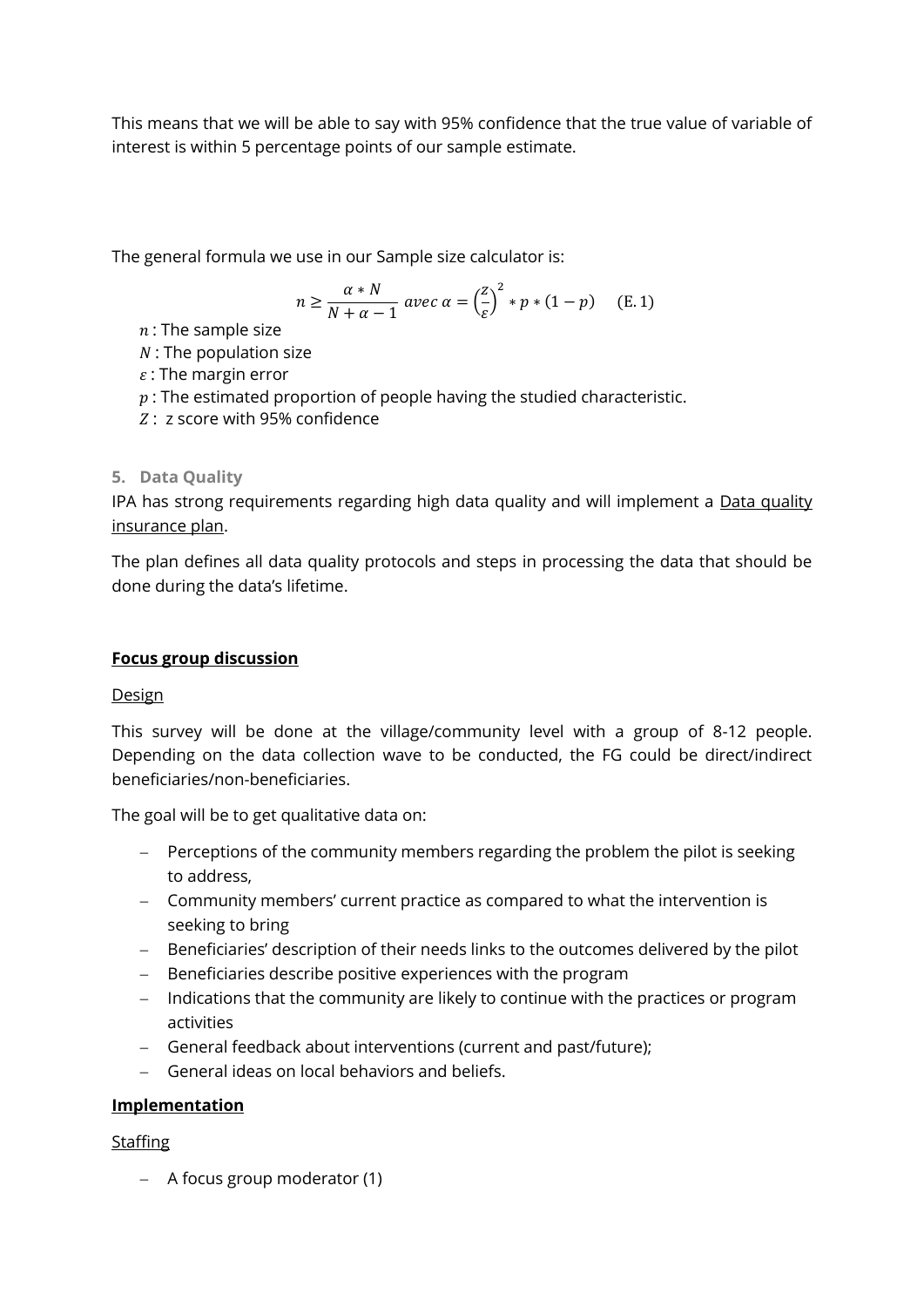− A focus group moderator-assistant ( 1-2)

Focus groups moderators (and assistants) will be selected from the IPA database or from a recruitment process. We will require previous experiences in focus group and Key Informant Interviews, with focus on strong qualitative data collection experiences. Once selected, they will be trained to use the research instruments of this project.

#### **Number and composition of focus group discussions**

The number of discussion sessions will depend on the characteristics of the pilot (number of village, size of the population, number of community/ethnic group etc.). Depending on the local culture and in order to increase interactions / discussions, it may be possible to reorganize people in order to have a homogenous discussion group.

### **Key informant interviews**

#### **Design**

We will run key informant interviews in other to complete the evaluation matrix regarding questions like alignment with priorities, sustainability and operations. It will consist of individual structured interviews with key people for each pilot.

According the matrix the keys informants are:

- − Partners program management team
- − TRECC staff
- − Brooking Institution staff
- − Government relevant staff
- − Community leaders

#### **Implementation**

#### **Staffing:**

Those interviews will be led by the facilitators, the Field managers or the M&E staff depending on the level of the people to be interviewed.

#### **6. Regulatory requirements**

#### **Language concerns/accommodations**

There are many local languages and not one main language in Cote d'Ivoire. Therefore, it may be useful for the team to have guides/translators. Together, team leaders / enumerator who speak the language and the guides will agree translations of questions. In addition, some regularly used words / expressions in some local languages could be added in the electronic form.